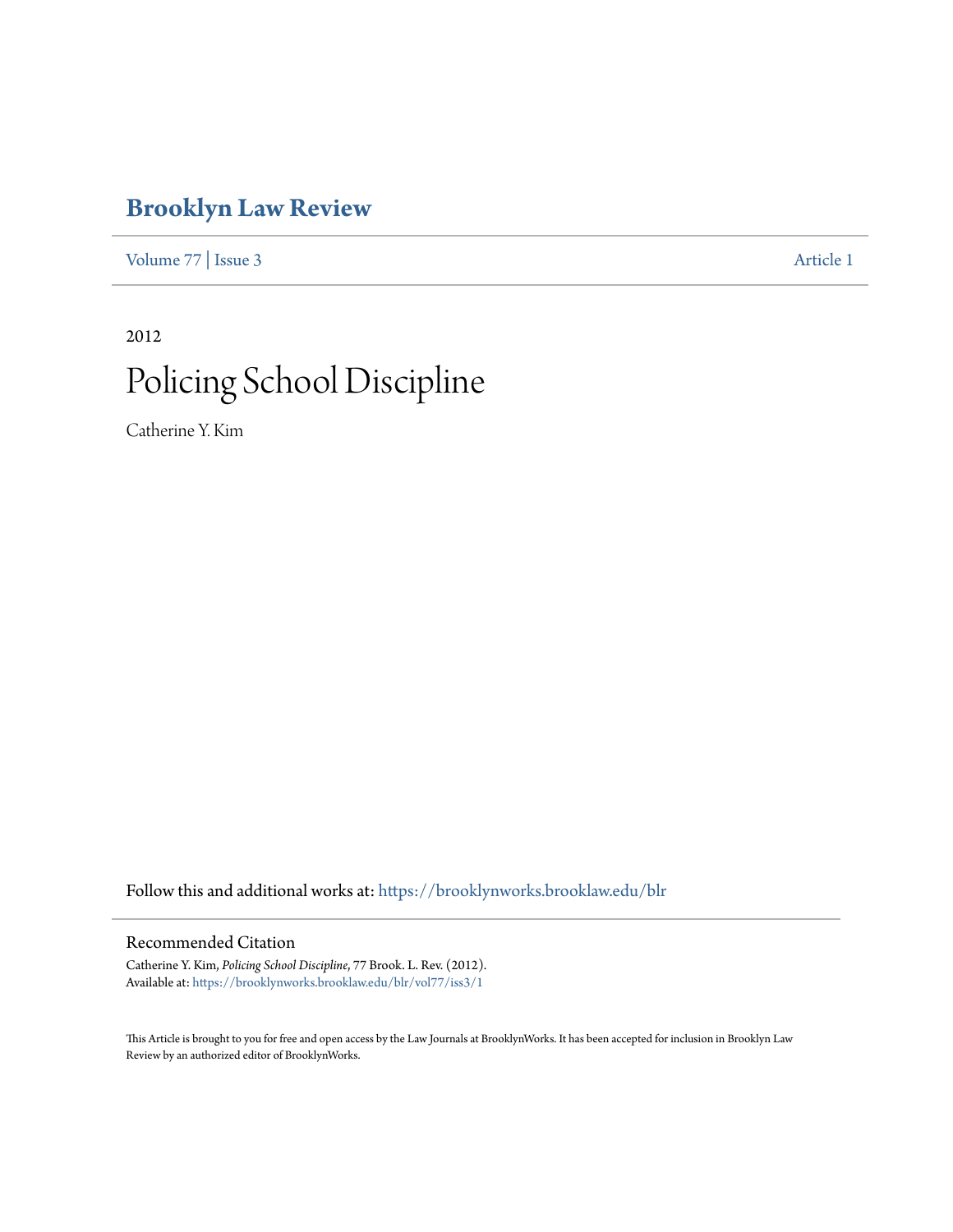# ARTICLES

# Policing School Discipline

## *Catherine Y. Kim*†

#### INTRODUCTION

 $\overline{a}$ 

Notwithstanding the frequent admonishment that "students [do not] shed their constitutional rights . . . at the schoolhouse gate," courts routinely defer to school officials in cases involving the investigation and punishment of youth in schools.<sup>2</sup> Consequently, youth accused of school misconduct are not entitled to the same procedural protections to which they would be entitled outside the school context<sup>3</sup>: school officials may search their belongings or persons without a warrant or probable cause,<sup>4</sup> and officials may question them without first providing Miranda warnings.<sup>5</sup> Courts and scholars alike defend such

<sup>†</sup> Assistant Professor of Law, University of North Carolina School of Law at Chapel Hill. I am grateful to Tamar Birckhead, Caroline Brown, Aaron Caplan, Brietta Clark, John Coyle, Charles Daye, Dana Thompson Dorsey, Maxine Eichner, Michael Gerhardt, Myriam Gilles, Don Hornstein, Joe Kennedy, Bill Marshall, Eric Muller, Richard Myers, Teri Ravenell, Mark Weidemaier, Kimberly West-Faulcon, and the participants in the George Washington University Law School faculty workshop and the SMU Dedman School of Law faculty workshop for their time and invaluable feedback. All errors are my own. I would also like to thank Josh Kinard, Tiffany Brown, Robert Lamb, and Kiril Kolev for their excellent research assistance. 1

Tinker v. Des Moines Indep. Cmty. Sch. Dist., 393 U.S. 503, 506 (1969).

<sup>2</sup>  *See, e.g.*, Vernonia Sch. Dist. 47J v. Acton, 515 U.S. 646, 656 (1995) (holding that the scope of constitutional rights for public school students is limited by "what is appropriate for children in school"). 3

*See generally* William G. Buss, *Procedural Due Process for School Discipline: Probing the Constitutional Outline*, 119 U. PA. L. REV. 545, 640-41 (1971) (comparing procedural rights of student accused of misconduct with those of an adult suspected of a crime); Stephen J. Schulhofer, *On the Fourth Amendment Rights of the Law-Abiding Public*, 1989 S. CT. REV. 87, 115 (same). 4

New Jersey v. T.L.O., 469 U.S. 325, 340 (1985) (sustaining student search where school officials have a reasonable suspicion that the search will uncover evidence of criminal activity or a violation of school rules). 5

<sup>&</sup>lt;sup>5</sup> Although the Supreme Court has not directly ruled on this issue, lower courts consistently find no custodial interrogation where a youth is questioned by a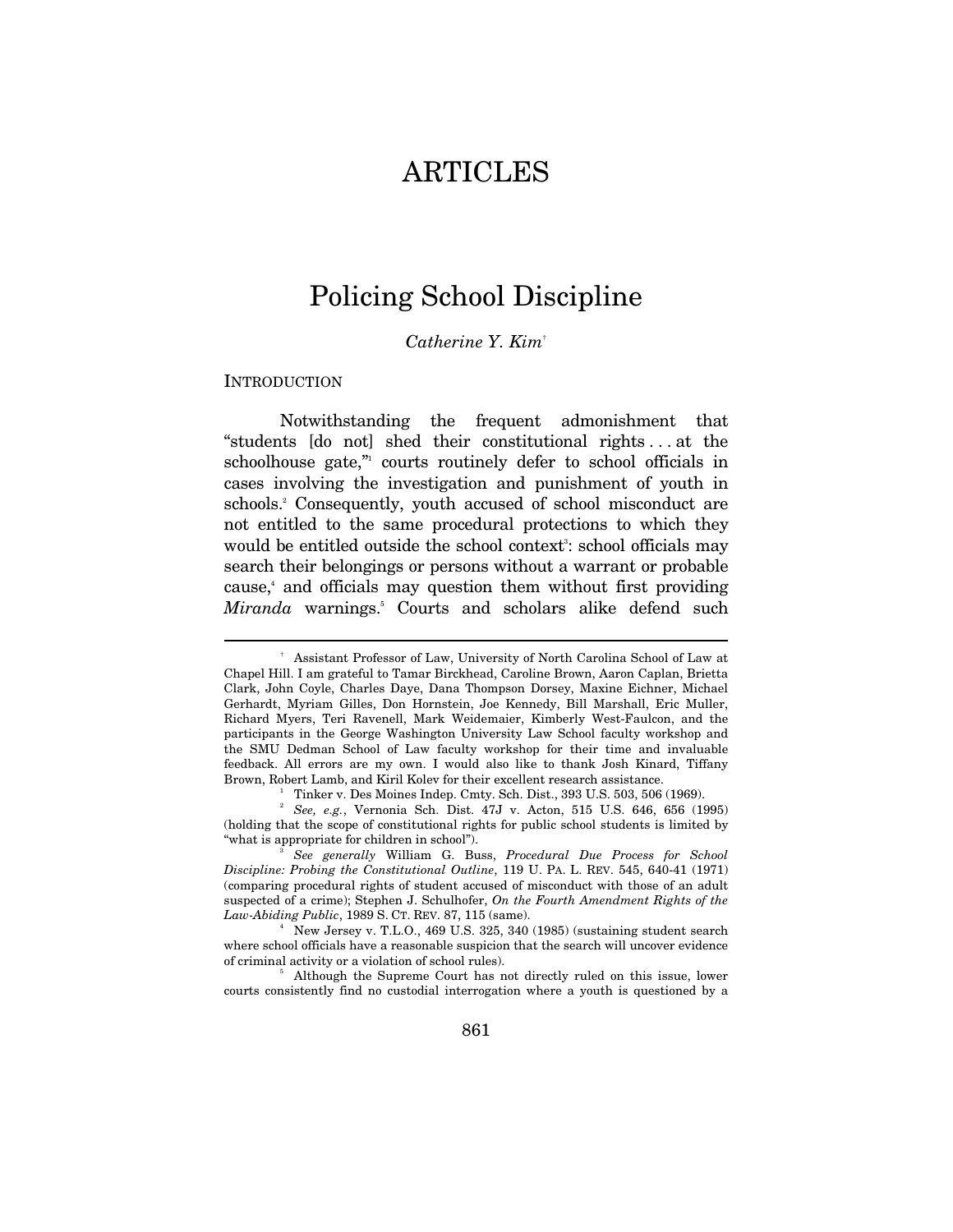restrictions on students' constitutional rights on the ground that school discipline, unlike law enforcement, serves the educational interests of youth.<sup>6</sup> Under this view, the educational value of discipline and consequent alignment of interests between official and student render the constitutional protections guaranteed outside of the school context inapposite in schools.7

Recent observations of a "school-to-prison pipeline" resulting in the increased criminalization of student misbehavior, however, cast doubt on this characterization of school discipline. Today, police officers routinely patrol public school hallways on a full-time basis as "school resource officers"; and school officials refer a growing number of youth to the juvenile and criminal justice systems for school-based misconduct.<sup>9</sup> These developments call for a critical reassessment

 *See infra* Part I.A; *see also* Buss, *supra* note 3, at 570 (describing judicial deference to the "mystique of the educational institution"); Anne Proffitt Dupre, *Should Students Have Constitutional Rights? Keeping Order in the Public Schools*, 65 GEO. WASH. L. REV. 49, 64 (1996) (conceptualizing debate over restrictions on students' constitutional rights as a debate over competing educational goals); James A. Ryan, *The Supreme Court and Public Schools*, 86 VA. L. REV. 1335, 1340-41 (2000) (analyzing limits to students' constitutional rights as measured against academic function of schools)*.* 

7  *See* Schulhofer, *supra* note 3, at 118 (analyzing restriction of probable cause requirement for student searches as based on the view that Fourth Amendment protections "reflect[] a balance appropriate mainly to cases in which private activity and public controls are posed in conflict," which is not the case when students are searched for wrongdoing); *see also* Debra Livingston, *Police, Community Caretaking*, *and the Fourth Amendment*, 1998 U. CHI. LEGAL F. 261, 294-96 (arguing that alignment of individual and collective government interests renders criminal procedural protections, such as warrant requirement, unnecessary). *But see* Laurence Tribe, *Structural Due Process*, 10 HARV. C.R.-C.L. L. REV. 269, 312 n.28 (1975) (critiquing assumption that interests of school official and punished student are aligned rather than in conflict for purposes of school discipline). 8

 *See* CATHERINE Y. KIM ET AL., THE SCHOOL-TO-PRISON PIPELINE: STRUCTURING LEGAL REFORM (2010); MARTHA MINOW, IN *BROWN*'S WAKE: LEGACIES OF AMERICA'S EDUCATIONAL LANDMARK 28 (2010) (utilizing term "school-to-prison pipeline" to refer to the way in which "school systems, police, and juvenile justice programs combine in a process that removes students from mainstream schools and puts them in separate programs that often involve lockup, searches, and little educational value"); Lisa H. Thurau & Johanna Wald, *Controlling Partners: When Law Enforcement Meets Discipline in Public Schools*, 54 N.Y.L. SCH. L. REV. 977, 981 (2010) (noting that "the term school-to-prison pipeline" has become "part of our national lexicon," used to describe "the growing trend of school officials to refer students to law enforcement for acts committed while in school, and the increasing deployment of police in schools".

 *Infra* Part II.B; *see also, e.g.*, Ben Brown, *Understanding and Assessing School Police Officers: A Conceptual and Methodological Comment*, 34 J. CRIM. JUST. 591, 599 (2006) (discussing emerging prevalence of police officers in schools); Philip J.

school official. *See, e.g.*, Commonwealth v. Snyder, 597 N.E.2d 1363, 1369 (Mass. 1992); State v. Tinkham, 719 A.2d 580, 583 (N.H. 1998); *In re* Harold S., 731 A.2d 265, 268 (R.I. 1999); *see also* Paul Holland, *Schooling* Miranda*: Policing Interrogation in the Twenty-First Century Schoolhouse*, 52 LOY. L. REV. 39, 59 n.90 (2006) (discussing cases); *cf.* J.D.B. v. North Carolina, 131 S. Ct. 2394 (2011) (holding that determination of whether youth interrogated at school by police officer is in custody for *Miranda* purposes requires consideration of youth's age).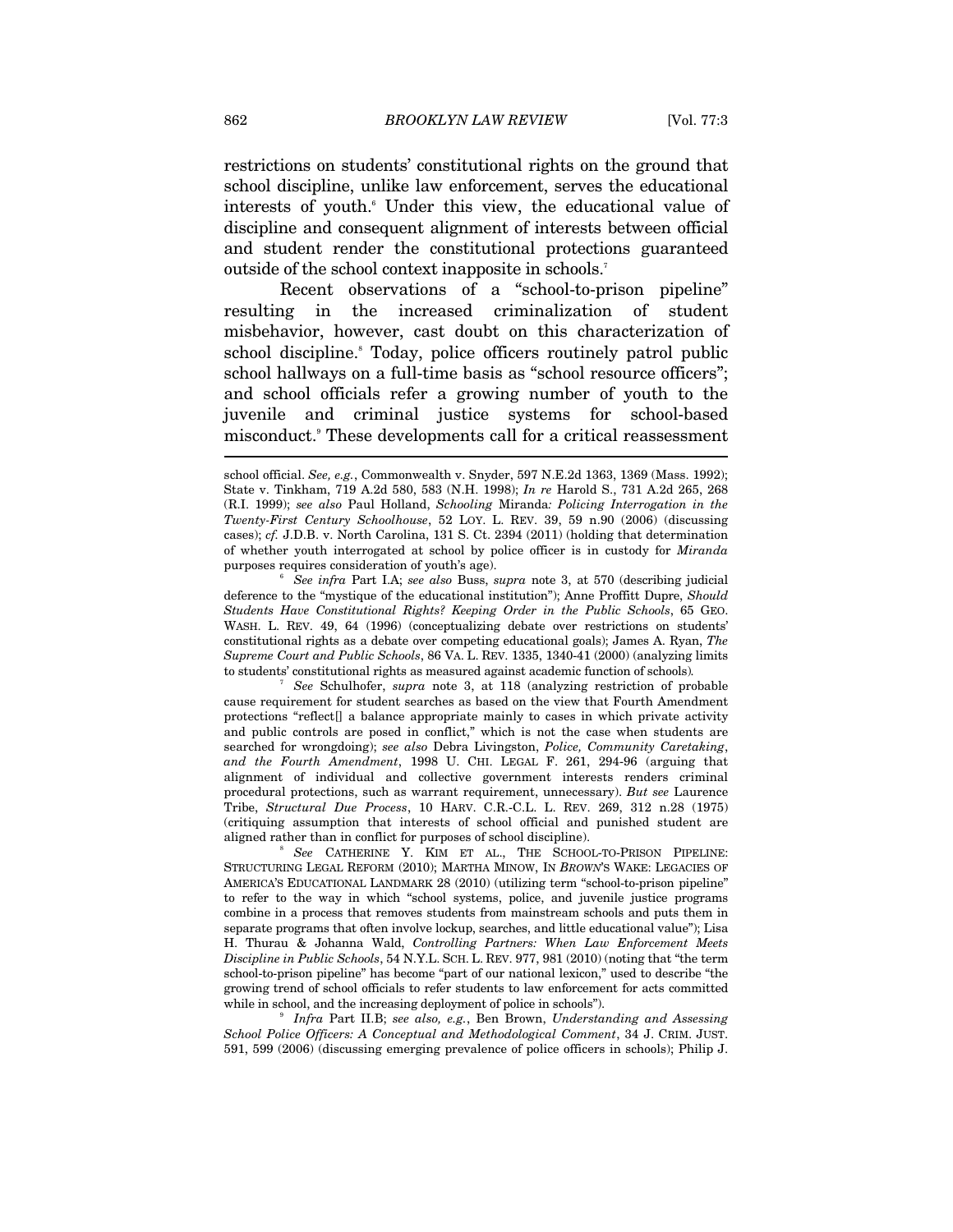of the extent to which contemporary school discipline practices advance the educational goals that historically justified their insulation from judicial scrutiny.<sup>10</sup>

This article evaluates empirical evidence on contemporary discipline practices and finds that, in a growing number of jurisdictions that rely on law enforcement to maintain order in schools, it can no longer be said that the investigation and punishment of school misconduct serves the accused student's educational interests, or even the interests of the larger student body.

These changes in the operation of school discipline parallel the changes to the juvenile justice system addressed in the landmark case of *In re Gault*. 11 Traditionally, youth in juvenile court were not entitled to the procedural protections guaranteed to adults in criminal court, on the ground that juvenile courts, unlike criminal courts, were assumed to be nonadversarial institutions designed to further the best interests of the youth; young people would receive the benevolent protection of court officials in exchange for giving up their procedural rights.12 Accumulating evidence of juvenile courts' failure to achieve those beneficent goals, however, led the U.S. Supreme Court in *Gault* to reconsider prior doctrine and extend to youth at least some of the procedural rights

was presciently drawn as early as 1971 by William G. Buss. Buss, *supra* note 3. 12 *In re* Gault, 387 U.S. at 14-17.

Cook, Denise C. Gottfredson & Chongmin Na, *School Crime Control and Prevention*, 39 CRIME & JUST. 313 (2010) (observing "greater recourse to arrest and the juvenile courts rather than school-based discipline"); Paul Hirschfield, *Preparing for Prison? The Criminalization of School Discipline in the USA*, 12 THEORETICAL CRIMINOLOGY 79 (2008) (analyzing criminalization of student misconduct); Michael P. Krezmien et al., *Juvenile Court Referrals and the Public Schools: Nature and Extent of the Practice in Five States*, 26 J. CONTEMP. CRIM. JUST. 273 (2010) (examining data on rising incidence of school-based arrest); Matthew T. Theriot, *School Resource Officers and the Criminalization of Student Behavior*, 37 J. CRIM. JUSTICE 280 (2009) (analyzing role of

police officers in schools). 10 *See* Holland, *supra* note 5 (arguing for consideration of increased policing in schools in determining *Miranda* rights for youth questioned at school); Josh Kagan, *Reappraising* T.L.O.*'s "Special Needs" Doctrine in an Era of School-Law Enforcement Entanglement*, 33 J.L. & EDUC. 291, 304, 321 (2004) (contending that probable cause should be required for student searches in schools where police officers are permanently staffed at school, security cameras are prevalent, and school officials are required to report criminal incidents to police); Michael Pinard, *From the Classroom to the Courtroom: Reassessing Fourth Amendment Standards in Public School Searches Involving Law Enforcement Authorities*, 45 ARIZ. L. REV. 1067, 1070-71 (2003) (arguing that student searches should require probable cause if search could result in criminal liability); Jacqueline A. Stefkovich & Judith A. Miller, *Law Enforcement Officers in Public Schools: Student Citizens in Safe Havens?*, 1999 BYU EDUC. & L.J. 25 (exploring doctrinal issues arising from police involvement in public schools).<br><sup>11</sup> 387 U.S. 1 (1967). This parallel between juvenile justice and school discipline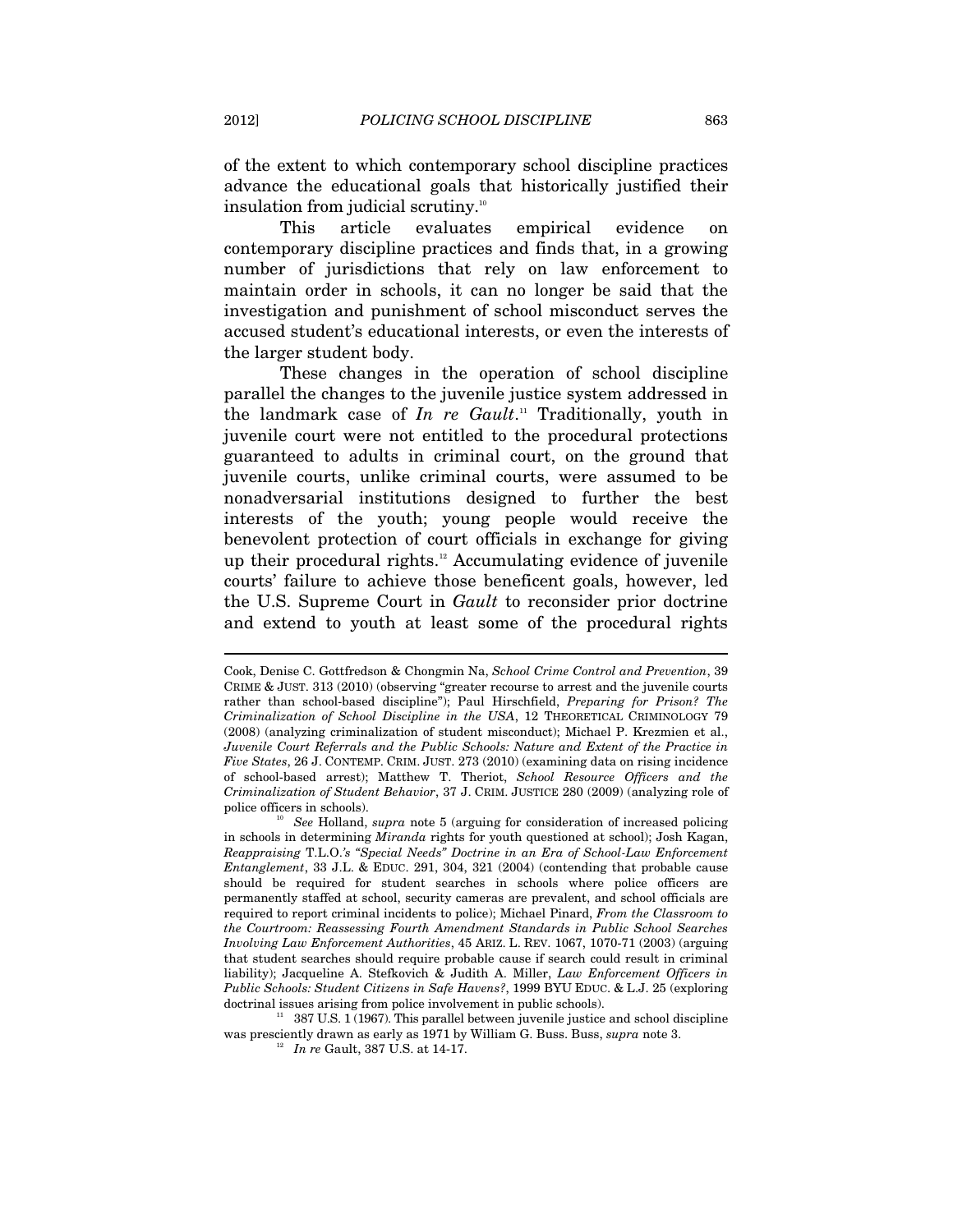formerly limited to adults in criminal court.<sup>13</sup> Courts today likewise should evaluate evidence of school discipline's achievement of its beneficent goals, and modify accordingly the procedural protections available to youth in public schools.

Part I explores the development of the educational theory of school discipline in legal doctrine, focusing on the role that social science has played to restrict the procedural rights of students. The Supreme Court has reasoned that school discipline—in stark contrast to law enforcement—serves the educational interests of the student who is investigated and punished; for this reason, constitutional rights that would be available to youth outside of school are not available to them in the context of school discipline. In the early foundational cases establishing these restrictions, members of the Court relied on personal intuitions about school discipline, even when those intuitions conflicted with empirical evidence properly presented before them. More recent cases, however, suggest an increased willingness to scrutinize the impact of school discipline practices in determining whether the deference traditionally afforded to school officials remains warranted.

Part II analyzes empirical findings on contemporary school discipline practices and their pedagogical impact, focusing on school-based arrests and other forms of referral to law enforcement. Analyzing a number of recent empirical studies, this part finds that schools increasingly rely on law enforcement to maintain order, although the extent to which they do varies. It then explores scholarship from related disciplines in education, sociology, and criminology to conclude that the use of law enforcement in schools has a negative impact on educational outcomes, not only for the investigated youth, but also for the larger student body. These findings suggest that the investigation and punishment of students in at least some jurisdictions no longer serves the pedagogical interests that traditionally justified exempting students from procedural protections.

Part III sets forth a framework for courts and nonjudicial actors to take such social science evidence into account. It proposes that courts engage in a factual assessment of school discipline practices to determine whether the traditional rationale for denying youth in schools constitutional

<sup>13</sup> *Id.* at 18-24.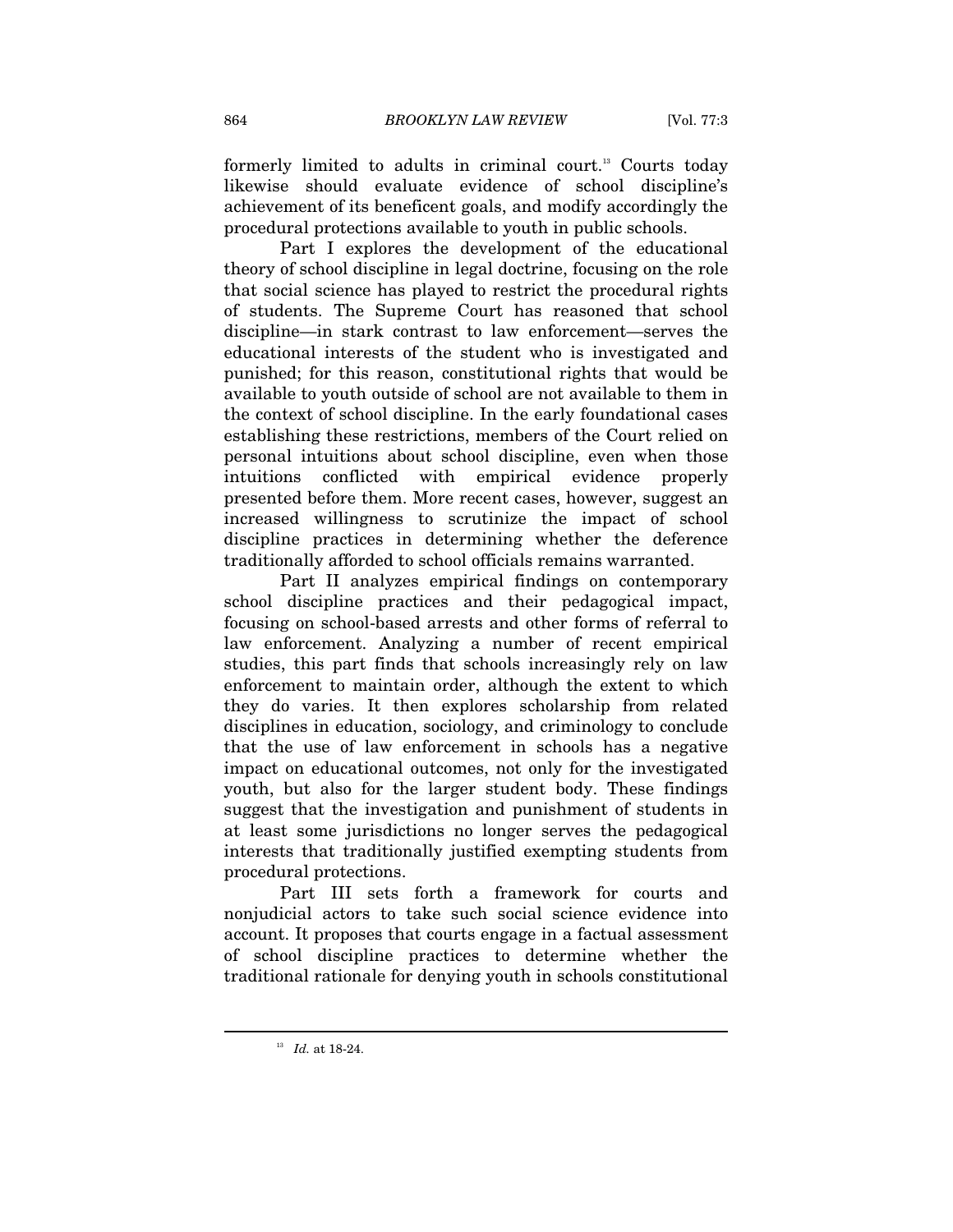procedural rights remains warranted.14 Given the significant variance across jurisdictions in school discipline practices, the analysis employed should be location-specific. The presumption that school discipline serves pedagogical goals would be preserved, but could be rebutted with evidence showing that disciplinary practices in the particular school or district at issue do not further the educational interests of accused youths. Where a court finds that school discipline operates primarily to further law enforcement goals rather than pedagogical goals, investigations of student misconduct should be presumed to be adversarial and thus subject to the full scope of constitutional protections that would be available to youth outside the school context. By contrast, where school discipline practices are found to adhere to the traditional model of discipline in furtherance of pedagogical goals, doctrinal restrictions on students' constitutional rights would remain in place. Part III then considers the role of nonjudicial actors, arguing that those who make the substantive determination as to whether certain forms of conduct should be criminalized in the first instance will play a critical part in any reform effort.

# I. DOCTRINAL RESTRICTIONS ON STUDENTS' PROCEDURAL RIGHTS

Courts routinely defer to school officials in cases involving the investigation and punishment of students.15 A schoolchild accused of bringing a water pistol to school or tearing a page out of a book does not enjoy the same constitutional rights as an adult or child suspected of a criminal act on the street.<sup>16</sup> School officials may search the

<sup>14</sup> *See* Tamar Birckhead, *Toward a Theory of Procedural Justice for Juveniles*, 57 BUFF. L. REV. 1447, 1495-98 (2009) (urging judges and lawmakers to review empirical data on impact of school discipline practices). *See generally* DAVID L. FAIGMAN, CONSTITUTIONAL FICTIONS: A UNIFIED THEORY OF CONSTITUTIONAL FACTS 97 (2008) (arguing courts should revisit precedent that is based on outmoded empirical beliefs); John O. McGinnis & Charles W. Mulaney, *Judging Facts Like Law*, 25 CONST. COMMENT. 69, 91 (2008) (prescribing litigation process for social fact finding within courts); Richard A. Posner, *The Role of the Judge in the Twenty-First Century*, 86 B.U. L. REV. 1049 (2006) (critiquing judicial failure to consider impact of changed circumstances on doctrine). 15 *See, e.g.*, Vernonia Sch. Dist. 47J v. Acton, 515 U.S. 646, 656 (1995)

<sup>(</sup>holding that scope of constitutional rights for public school students is limited by "what is appropriate for children in school"). 16 *See* Buss, *supra* note 3, at 640-41 (discussing constitutional rights of a

student accused of tearing a page out of a book); Schulhofer, *supra* note 3, at 115 (comparing the rights of a "student with a water pistol" with those of an adult suspected of a crime).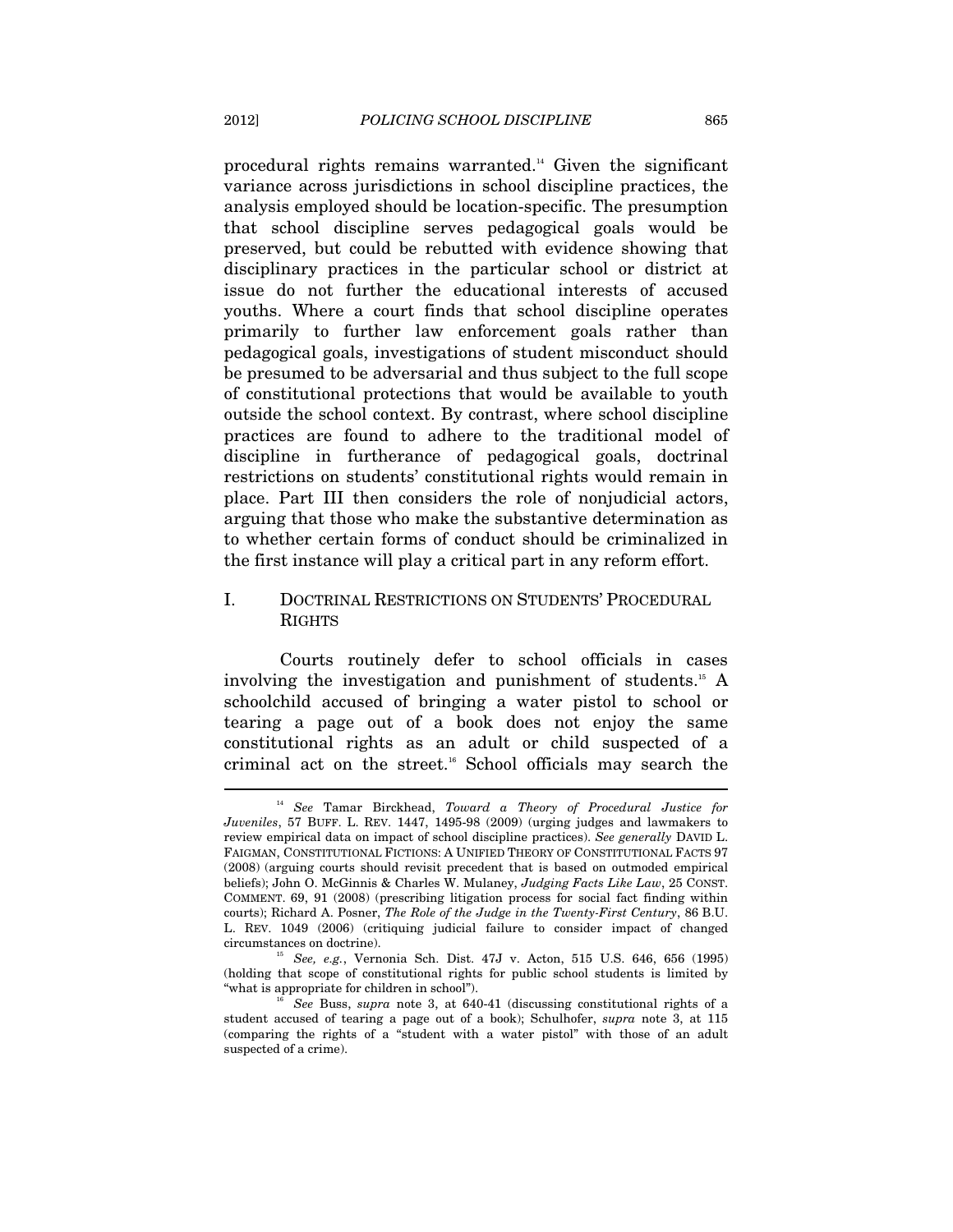youth's backpack without a warrant or probable cause<sup> $n$ </sup> and question the youth without first providing *Miranda* warnings.<sup>18</sup> Moreover, courts impose these restrictions on rights regardless of the relative seriousness of the offense or even the prospect of criminal prosecution.<sup>19</sup> Indeed, some courts have denied these criminal procedural guarantees to youth in schools even where a uniformed police officer participated in the investigation.<sup>20</sup>

While there has always been substantial disagreement within the scholarly literature over the extent to which constitutional rights should be restricted in the public school context, both sides of the debate share a common starting point: such restrictions must be justified, if at all, by pedagogical goals.21 For example, James E. Ryan has argued that courts grant special deference to school officials when—and only ـ<br>ـ

student searches conducted "in conjunction with or at the behest of law enforcement agencies." New Jersey v. T.L.O., 469 U.S. 325, 341 n.7 (1985). Absent such guidance, lower courts have split. *Compare* People v. Dilworth, 661 N.E.2d 310, 317 (Ill. 1996) (holding search conducted by school resource officer subject to reasonable suspicion standard rather than ordinary probable cause requirements), *and In re* Josue T., 989 P.2d 431 (N.M. Ct. App. 1999) (same), *and* R.D.S. v. State, 245 S.W.3d 356, 368 (Tenn. 2008) (same), *and In re* Angelia D.B., 564 N.W.2d 682 (Wis. 1997) (rejecting probable cause requirement for search by police officer at the request of and in conjunction with school officials), *with* A.J.M. v. State, 617 So. 2d 1137, 1138 (Fla. Dist. Ct. App. 1993) (applying probable cause standard to search by school resource officer), *and* Patman v. State, 537 S.E.2d 118 (Ga. Ct. App. 2000) (applying probable cause to search by police officer on special detail to the school).

 With respect to students' right to *Miranda* warnings prior to school interrogation, compare *State v. Schloegel*, 769 N.W.2d 130, 133-34 (Wis. Ct. App. 2009) (finding no custodial interrogation during questioning of student at school by police because if the student was "in custody at all, [he] was in the custody of the school and was not being detained by the police at the time"), with *In re T.A.G.*, 663 S.E.2d 392, 396 (Ga. Ct. App. 2008) (concluding that involvement of school resource officer transforms interrogation by school principal into custodial interrogation requiring *Miranda* warnings). *But see* J.D.B. v. North Carolina, 131 S. Ct. 2394 (2011) (rejecting argument that interrogation of youth at school by police never qualifies as custodial interrogation).

 For scholarly discussion of the procedural rights applicable to school-based investigations involving police officers, see Holland, *supra* note 5, at 45-58; Kagan, *supra* note 10, at 316-20; Pinard, *supra* note 10, at 1080-90; Peter Price, *When Is a Police Officer an Officer of the Law?: The Status of Police Officers in Schools*, 99 J. CRIM. L. & CRIMINOLOGY 541, 560-67 (2009). 21 *See supra* note 6.

<sup>&</sup>lt;sup>17</sup> See supra note 4 and accompanying text.<br><sup>18</sup> See supra note 5 and accompanying text.<br><sup>19</sup> See Wofford v. Evans, 390 F.3d 318, 326-27 (4th Cir. 2004) (rejecting requirement for probable cause where student was suspected of bringing firearm to school); Commonwealth v. Snyder, 597 N.E.2d 1363, 1369 (Mass. 1992) (rejecting *Miranda* warnings for questioning by school official where principal intended to turn over incriminating evidence of the student's drug dealing to police); State v. Tinkham, 719 A.2d 580, 583 (N.H. 1998) (holding that school officials need not provide *Miranda* warnings prior to questioning student suspected of dealing drugs); *In re* Harold S., 731 A.2d 265, 268 (R.I. 1999) (concluding school principal who conferred with police was not required to provide *Miranda* warnings prior to questioning the student).<br><sup>20</sup> The Supreme Court has expressly reserved the question of the standard for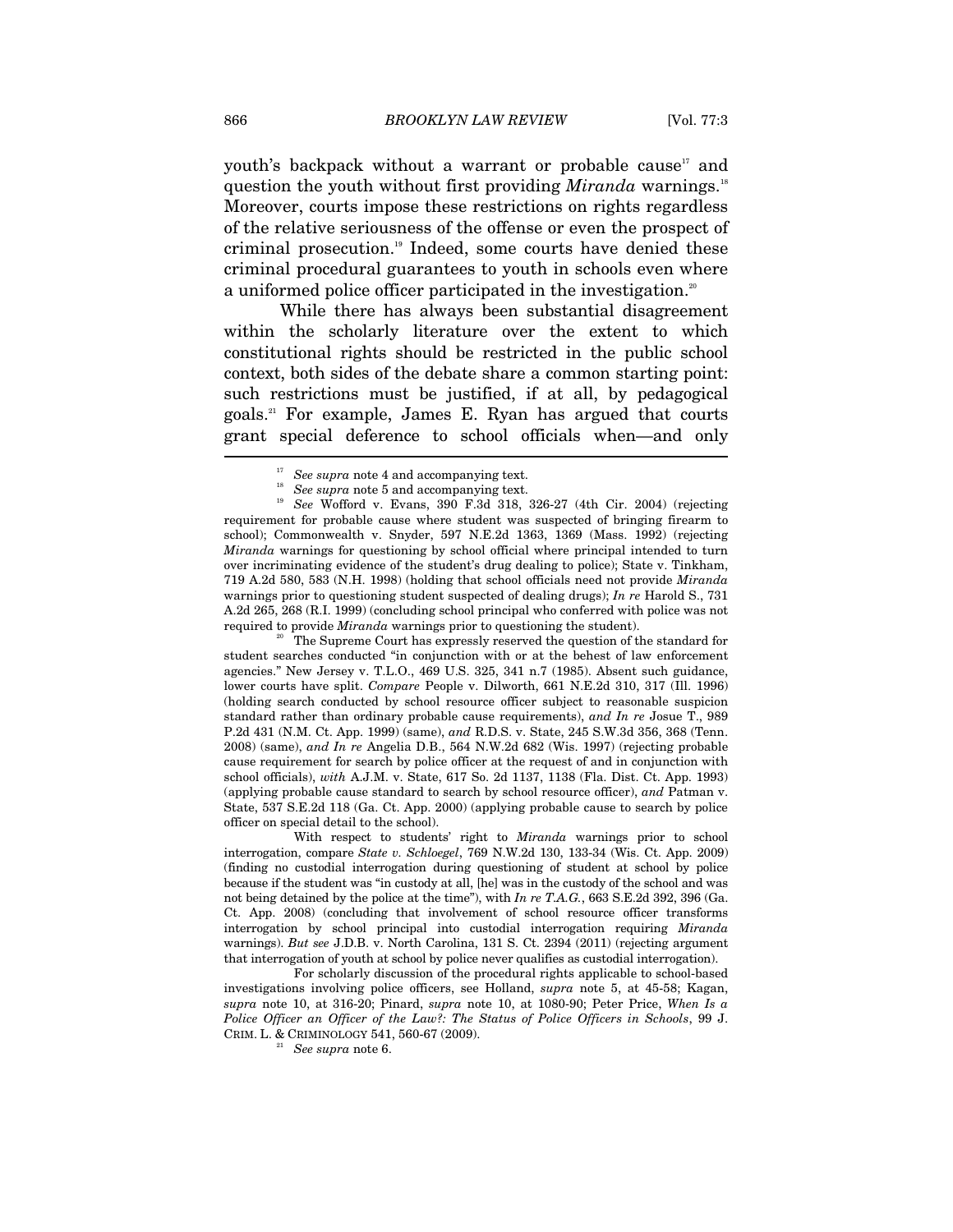when—they are acting in their privileged role as educators and

transmitters of knowledge.<sup>22</sup> Similarly, Ann Proffitt Dupre has characterized the Supreme Court's jurisprudence in school discipline cases as reflective of a larger debate about competing educational goals.<sup>23</sup>

Central to this defense of restrictions on students' rights is the assumed alignment of interests between students and school officials.<sup>24</sup> Procedural protections guaranteed in the criminal context have been deemed unnecessary in the school context to the extent that the investigation and punishment of student misconduct—in stark contrast to the investigation and punishment of ordinary crime—is for the youth's own educational benefit, teaching the importance of respect for others and acceptance of responsibility. Therefore, the standard calculus applicable outside the school discipline context balancing the tradeoff between the individual interest and the competing collective or state interest—has been deemed inapplicable in schools. Analyzing restrictions on students' privacy rights during school searches, Stephen Schulhofer has reasoned that "[b]oth the investigating authority and the person searched are participants in a shared mission," rendering inapposite ordinary constitutional protections that "reflect[] a balance appropriate mainly to cases in which the private activity and public controls are poised in conflict."25 Under this view, the convergence of interests between school official and student, unlike the adversarial interests of the adult criminal suspect and law enforcement, obviates the need for the robust protections guaranteed in the law enforcement context.

This part traces the development of this pedagogical theory in the three foundational cases in school discipline— *Goss v. Lopez*, involving school suspension; *Ingraham v. Wright*, involving corporal punishment; and *New Jersey v. T.L.O.*, involving student searches. Each of these cases relied on the view that school discipline educationally benefits the punished youth to justify restrictions on students' rights. Interestingly, although the Court frequently relies on social science evidence in determining educational rights in other contexts, most famously in footnote eleven of *Brown v. Board of* 

 $22$  Ryan, *supra* note 6, at 1341. He continues, "the further a policy moves away from the core academic function of schools, the more likely the Court will apply traditional constitutional rules to judge the policy and strike it down." *Id.* <sup>23</sup> Dupre, *supra* note 6, at 64. <br><sup>24</sup> See supra note 7 and accompanying text. <br><sup>25</sup> Schulhofer, *supra* note 3, at 117-18.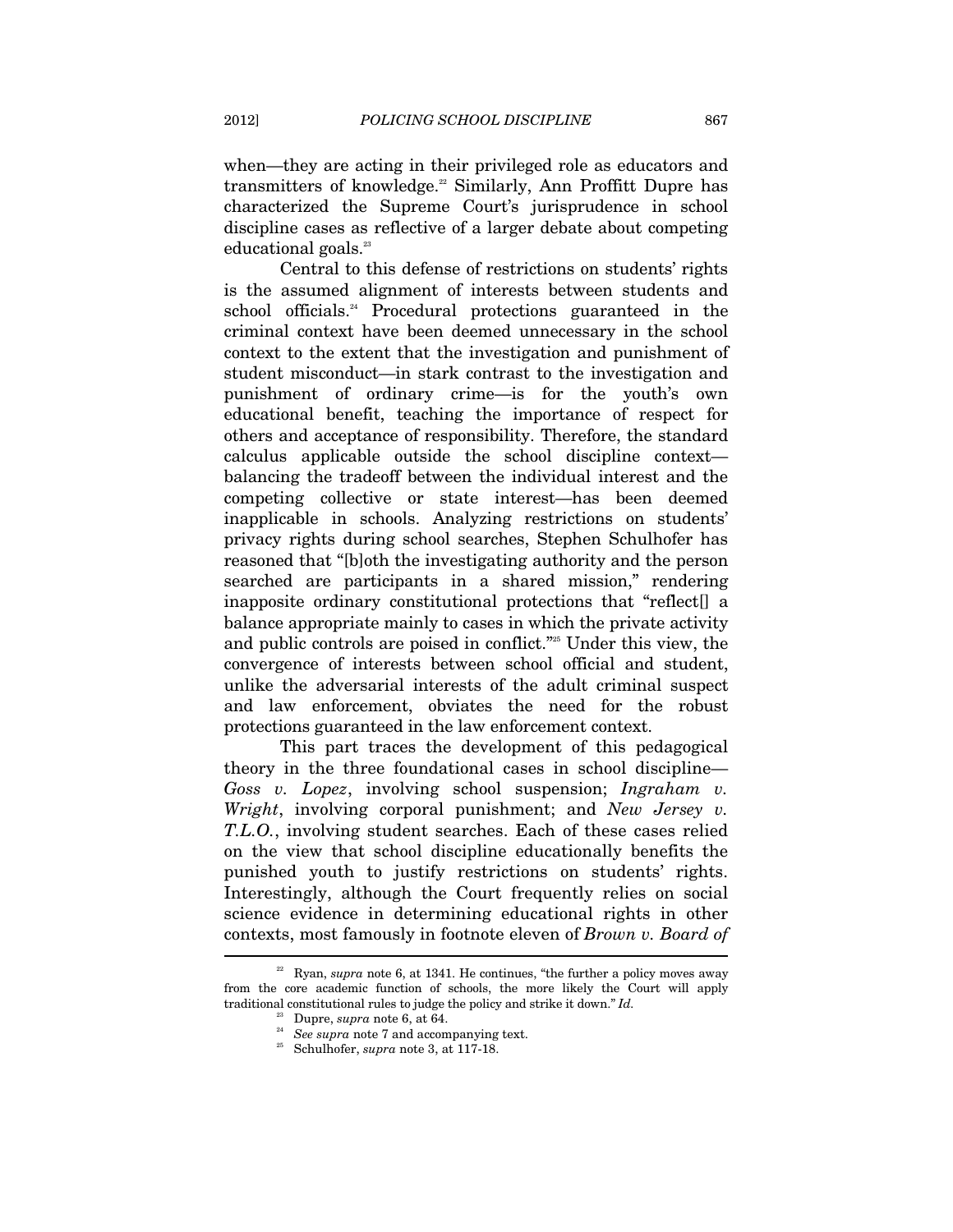Education,<sup>26</sup> these foundational school discipline cases are notable for the conspicuous absence of social science support for their conclusions. Rather, in these cases, members of the Court relied almost exclusively on personal intuitions regarding the operation of school discipline, even when those intuitions conflicted with empirical evidence properly before the Court. However, more recent cases demonstrate an increased willingness to factually assess the operation of school discipline to determine whether the judicial deference traditionally afforded to school officials remains warranted.

#### *A. The Foundational Cases*

Judicial reliance on the perceived educational value of school discipline to impose limits on students' procedural rights dates at least to *Goss v. Lopez*, 27 decided in 1975, the first time the Supreme Court addressed the scope of these rights. During race-related tensions at a high school, lead plaintiff Dwight Lopez was in the school lunchroom when a group of black students entered and began overturning tables.<sup>28</sup> Lopez claimed he immediately left the lunchroom and did not participate in any of the disruptive activities.<sup>29</sup> After he was suspended for this incident, he filed a class action lawsuit arguing that the refusal to provide students with any opportunity to assert innocence and challenge a school suspension violated procedural due process rights.<sup>30</sup>

On certiorari, a majority of the Court held that school discipline proceedings are subject only to minimal due process protections. Suspensions of up to ten days require only an "informal give-and-take" between the principal and the student, which need not occur prior to the suspension.<sup>31</sup> Acknowledging that these limitations provide individuals facing a denial of education with fewer procedural protections than those afforded to individuals facing a denial of, for example, welfare benefits or a driver's license, the Court emphasized that unlike other forms of state sanctions, school l

<sup>26 347</sup> U.S. 483, 494 n.11 (1954); *see* Michael Heise, Brown v. Board of Education*, Footnote 11, and Multidisciplinarity*, 90 CORNELL L. REV. 279 (2005) (discussing influence of footnote eleven in use of empiricism in education cases).  $^{27}$  419 U.S. 565 (1975).

<sup>28</sup> Lopez v. Williams, 372 F. Supp. 1279, 1284-85 (S.D. Ohio 1973), *aff'd sub nom.* Goss v. Lopez, 419 U.S. 565 (1975). 29 *Id.* at 1285*.*

<sup>&</sup>lt;sup>31</sup> *Goss*, 419 U.S. at 584.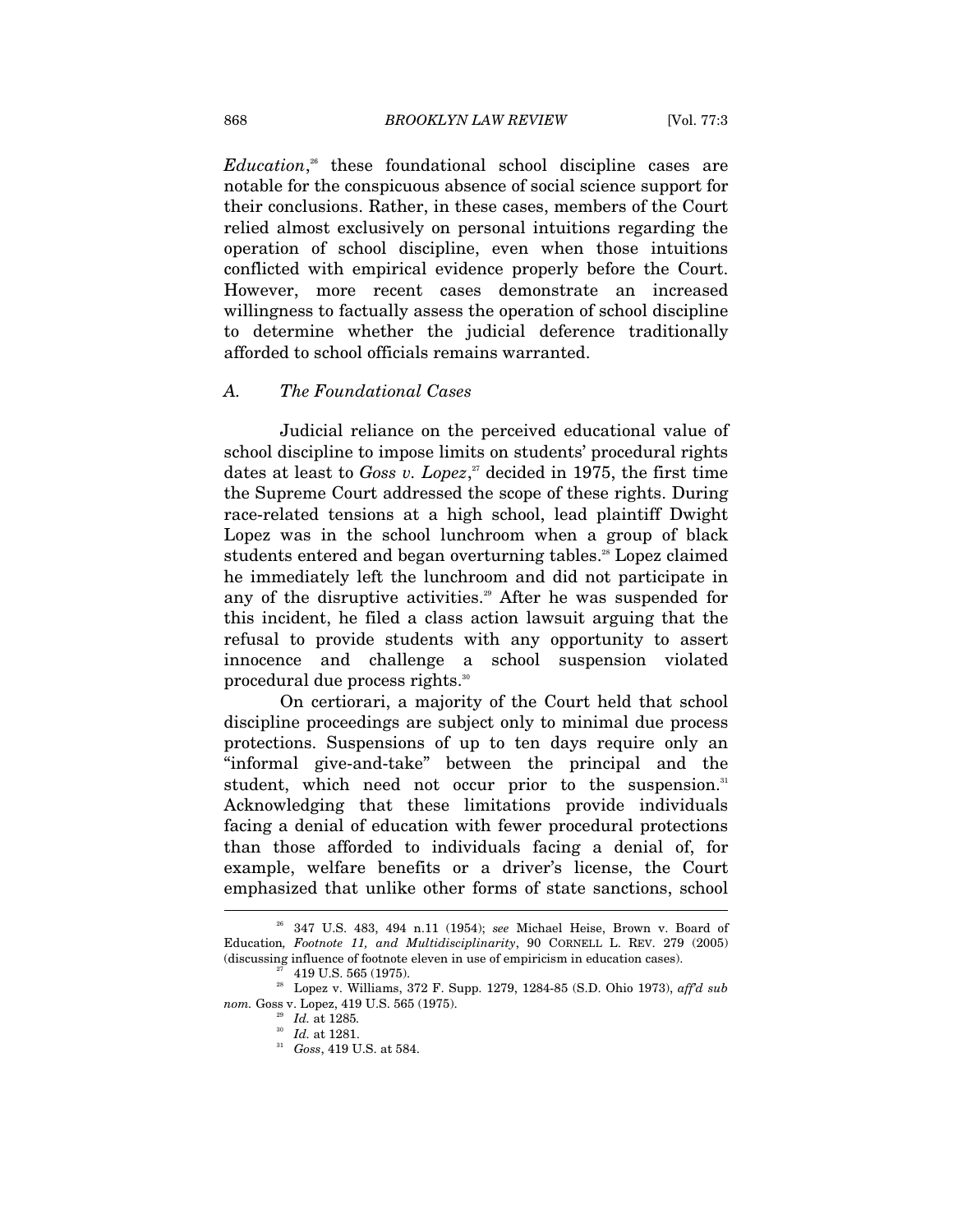discipline serves a pedagogical purpose designed for the benefit of the child: "Suspension is considered not only to be a necessary tool to maintain order but a valuable educational device."32 The Court expressed concern that imposing additional due process requirements on school discipline would "destroy its effectiveness as part of the teaching process."<sup>33</sup>

Justice Powell's dissent would have gone further, reasoning that the educational value of school discipline justifies the denial of *any* procedural due process protections.<sup>34</sup> His position expressly emphasized what the majority had only implied: both the punished student and the disciplining school official have a shared interest in swift and informal punishment, rendering traditional due process protections inappropriate. Justice Powell stated, "When an immature student merits censure for his conduct, he is rendered a disservice if appropriate sanctions are not applied or if procedures for their application are so formalized as to invite a challenge to the teacher's authority."<sup>35</sup> Accusing the majority of "misapprehending the reality of the normal teacher-pupil relationship," the dissent insisted that "[u]nlike the divergent and even sharp conflict of interests usually present where due process rights are asserted, the interests here implicated—of the State through its schools and of the pupils—are essentially congruent."<sup>36</sup>

Importantly, neither opinion cited any social science support for its assumptions about the benefits of school discipline—nor could it. The record before the Court—far from validating the educational value of school suspensions—was replete with facts indicating that school suspensions harm students. Students testified at trial to the negative impact that the suspension and subsequent loss of instruction time had on their academic progress, and two prominent psychologists gave expert testimony regarding the adverse consequences of suspensions.<sup>37</sup> Based on this evidence, the district court entered factual findings that school suspensions are harmful to students and may compromise academic achievement.<sup>38</sup> On

<sup>&</sup>lt;sup>32</sup> *Id.* at 580.<br>
<sup>33</sup> *Id.* at 583.<br>
<sup>34</sup> *Id.* at 585-86 (Powell, J., dissenting).<br>
<sup>35</sup> *Id.* at 593.<br>
<sup>36</sup> *Id.* at 591, 594.<br>
<sup>37</sup> Appellees' Brief on the Merits at 12-13, 33-34, *Goss*, 419 U.S 565 (No. 73-898), 1

Lopez v. Williams, 372 F. Supp. 1279, 1292 (S.D. Ohio 1973) (finding, as a matter of fact, that "[m]ost students respond [to suspensions] in one or more of the following ways: (1) The suspension is a blow to the student's self-esteem. (2) The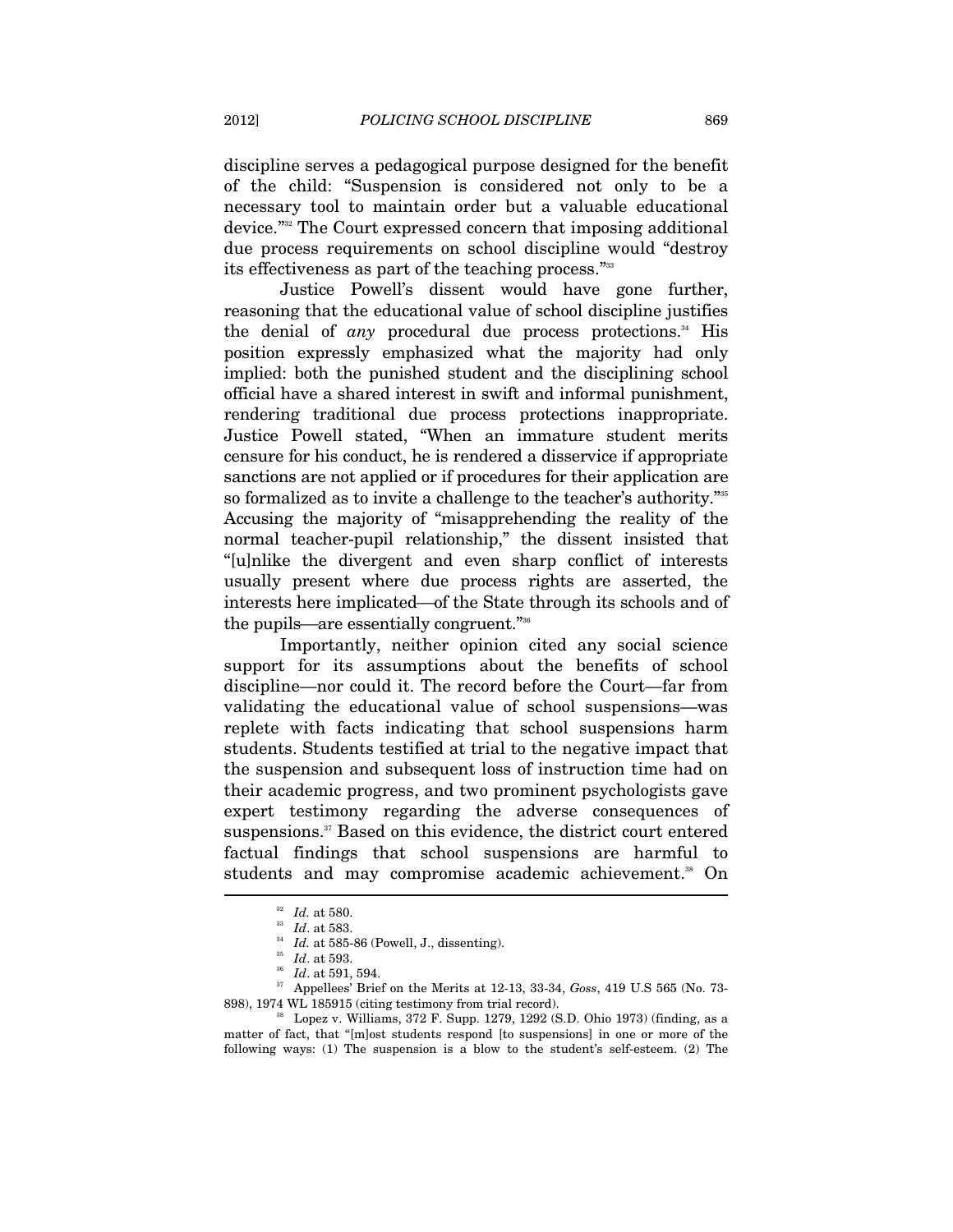appeal, the student-appellees cited numerous scholarly articles further demonstrating the educational harms associated with suspensions, and amicus briefs filed by the NAACP, the Children's Defense Fund, and the ACLU likewise cited studies describing the negative repercussions of school suspensions on children, including reputational harm to the student, loss of instructional time, exacerbation of deviant behavior, lower high school graduation rates, and fewer future employment opportunities.39 Yet the majority ignored these facts altogether. Justice Powell's dissent acknowledged them, but dismissed them with little discussion as "generalized opinion evidence."40 With no mention of the clearly erroneous standard applicable to the trial court's findings of fact,<sup>41</sup> Justice Powell summarily reached the contrary factual conclusion, that "[f]or average, normal children—the vast majority—suspension for a few days is simply *not* a detriment; it is a commonplace occurrence . . . it leaves no scars; affects no reputations; indeed, it often may be viewed by the young as a badge of some distinction and a welcome holiday."<sup>42</sup> In this way, restrictions on procedural due process rights in public schools rested on the unsupported factual contention that school discipline furthers the educational interests of the suspended student.

Two years later in *Ingraham v. Wright*<sup>43</sup> the Court again invoked the perceived educational value of school discipline, this time to reject a constitutional challenge to abuse in the administration of corporal punishment. In *Ingraham*, a student who was slow to respond to a teacher's instructions was hit

<sup>40</sup> Goss, 419 U.S. at 597-98 & n.18 (Powell, J., dissenting).<br><sup>41</sup> 9C CHARLES ALAN WRIGHT & ARTHUR R. MILLER, FEDERAL PRACTICE AND PROCEDURE § 2583 (3d ed. 2010). 42 *Goss*, 419 U.S. at 598 n.19 (Powell, J., dissenting). 43 430 U.S. 651 (1977).

student feels powerless and helpless. (3) The student views school authorities and teachers with resentment, suspicion and fear. (4) The student learns withdrawal as a mode of problem solving. (5) The student has little perception of the reasons for the suspension. He does not know what offending acts he committed. (6) The student is stigmatized by his teachers and school administrators as deviant. They expect the student to be a troublemaker in the future. A student's suspension may also result in his family and neighbors branding him as a troublemaker. Ultimately repeated suspension may result in academic failure."),  $affd$  sub nom. Goss, 419 U.S. 565.

<sup>&</sup>lt;sup>39</sup> Appellees' Brief on the Merits at 34-36, *Goss*, 419 U.S 565 (No. 73-898); Brief for the Children's Defense Fund of the Washington Research Project et al. as Amici Curiae Supporting Appellees at 65-68, *Goss*, 419 U.S. 565 (No. 73-898), 1974 WL 185919; Brief of the National Association for the Advancement of Colored People et al. as Amici Curiae Supporting Appellees at 14-15, *Goss*, 419 U.S. 565 (No. 73-898), 1974 WL 185916; Brief of the American Civil Liberties Union as Amici Curiae Supporting Appellees at 6, Goss, 419 U.S. 565 (No. 73-898), 1974 WL 185918.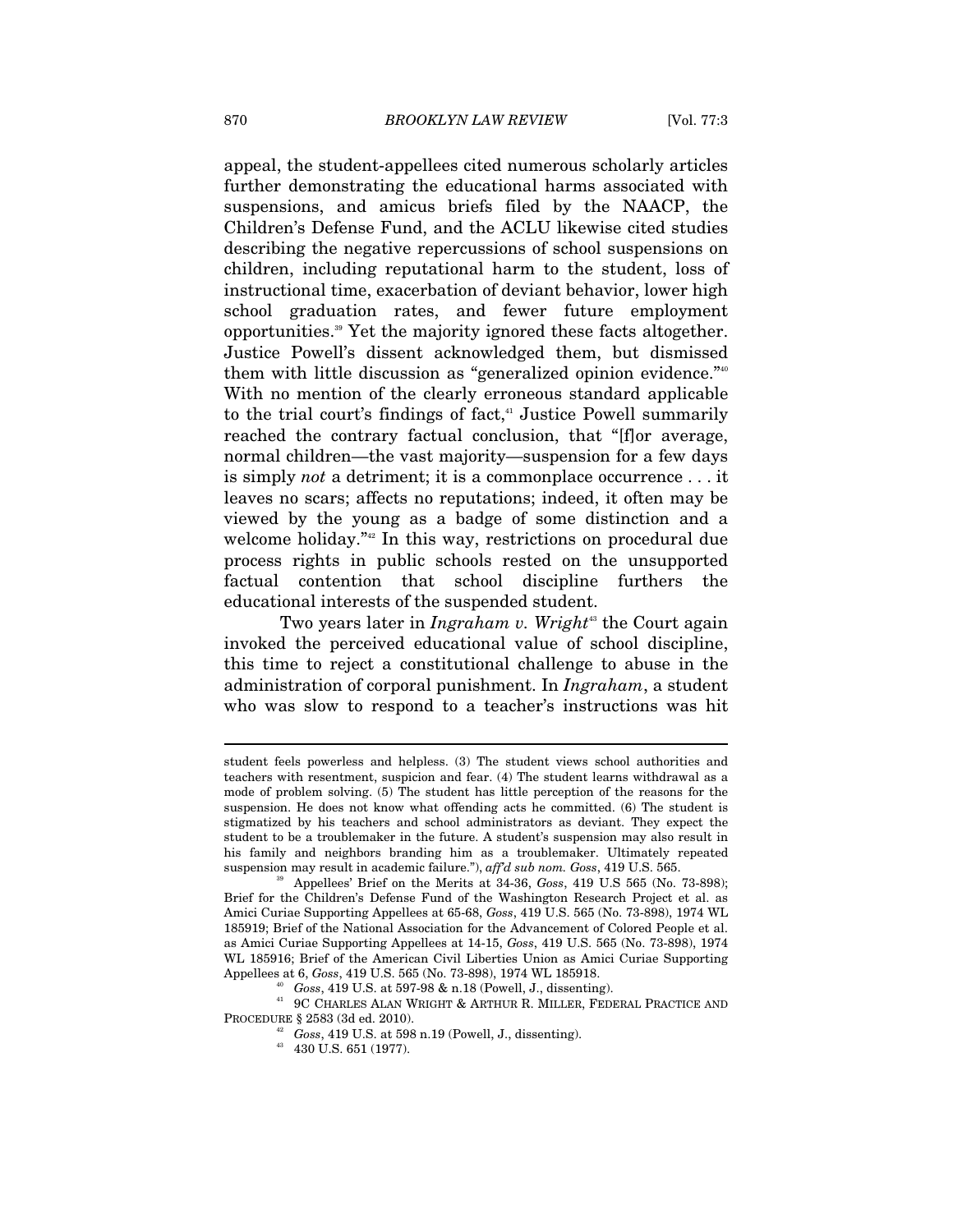twenty times with a paddle, resulting in a hematoma requiring medical attention, while another student lost use of his arm for a week because of a teacher's paddling.<sup>44</sup> Rejecting the students' Eighth Amendment and due process claims, the Court reasoned that "since before the American Revolution," corporal punishment has been viewed as necessary for the "moderate correction" of a child's misbehavior and "for the proper education of the child."45 The Court acknowledged that its holding meant that youth in schools enjoyed fewer protections than convicted criminals, as criminals subjected to corporal punishment would clearly be entitled to raise a constitutional challenge to that punishment.46 Nonetheless, the Court imposed a categorical distinction between punishment in the law enforcement context and punishment in the school discipline context, concluding that the "prisoner and the schoolchild stand in wholly different circumstances<sup>"47</sup> with respect to the constitutional rights to which they are entitled.

As in *Goss*, the *Ingraham* Court made little effort to garner factual support for its assumptions about corporal punishment. At the trial level, plaintiff-schoolchildren submitted evidence of repeated physical abuse in the administration of corporal punishment, which would destroy whatever educational value might otherwise inhere in its use. The district court did not enter any factual findings about the credibility of testimony regarding these allegations, but concluded that—even if the testimony were credible—no relief would be granted.<sup>48</sup> The Supreme Court, rather than engaging with the evidence of abuse, simply assumed this abuse was infrequent, thereby obviating the need for the requested procedural protections. Instead of invoking factual support, the majority relied on its "common-sense judgment that excessive corporal punishment is exceedingly rare in the public schools."49 Criticizing the lack of evidentiary support for the majority's claims, the dissenting four Justices accused the majority of relying on "mere armchair speculation" to justify denials of constitutional rights to schoolchildren.<sup>50</sup>

 $\overline{a}$ 

<sup>44</sup> *Id.* at 661-62, 664.<br><sup>46</sup> *Id.* at 669.<br><sup>47</sup> *Id.* at 664-71.<br><sup>48</sup> *Id.* at 658.<br><sup>49</sup> *Id.* at 677 n.45.<br><sup>50</sup> *Id.* at 690 n.7 (White, J., dissenting).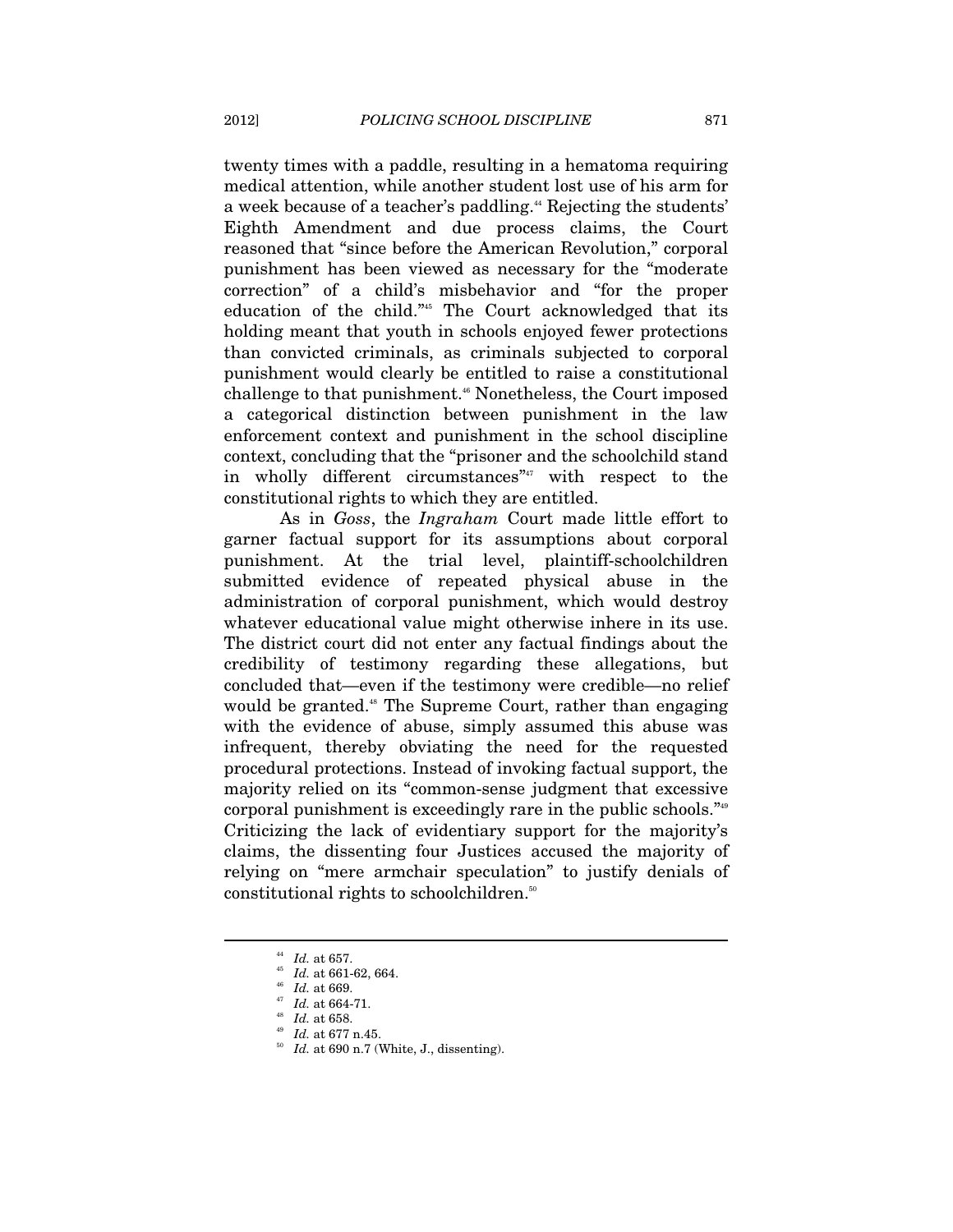Finally, in *New Jersey v. T.L.O.*, the Court relied on the purported educational value of school discipline and consequent alignment of interests between student and school official to limit the scope of Fourth Amendment protections available in public schools.51 In *T.L.O.*, a school principal searched the purse of a student accused of smoking cigarettes; smoking was a violation of school rules but not of any criminal law. During the course of the search, the principal found items implicating the student in drug dealing, which he turned over to the police to be used against the student in subsequent delinquency proceedings.<sup>52</sup>

Holding that school officials may search a student's person or belongings absent the warrant or probable cause that would be required outside of the school context, the Court reasoned that to hold otherwise would compromise "the value of preserving the informality of the student-teacher relationship."53 Justice Powell's concurrence repeated his insistence from *Goss* that the alignment of interests presented in school discipline cases "make[s] it unnecessary to afford students the same constitutional protections granted adults and youths in a nonschool setting."54 This alignment, he reasoned, sharply distinguished the teacher-student relationship from that of citizens and law enforcement officers:

Law enforcement officers function as adversaries of criminal suspects. These officers have the responsibility to investigate criminal activity, to locate and arrest those who violate our laws, and to facilitate the charging and bringing of such persons to trial. Rarely does this type of adversarial relationship exist between school authorities and pupils.<sup>55</sup>

Similarly, Justice Blackmun's concurrence reasoned that the educational role of teachers excused them from ordinary Fourth Amendment standards: "A teacher's focus is, and should be, on teaching and helping students, rather than on developing evidence against a particular troublemaker."56

Again, the Court in *T.L.O.* appeared to rely on commonsense intuitions about what is good for the child, rather than engaging in a fact-based inquiry. Indeed, the contention

 $^{51}$  469 U.S. 325 (1985).<br><sup>52</sup> Id. at 328-29.

<sup>&</sup>lt;sup>53</sup> *Id.* at 340.<br><sup>54</sup> *Id.* at 348 (Powell, J., concurring).<br><sup>55</sup> *Id.* at 349-50.<br><sup>56</sup> *Id.* at 353 (Blackmun, J., concurring).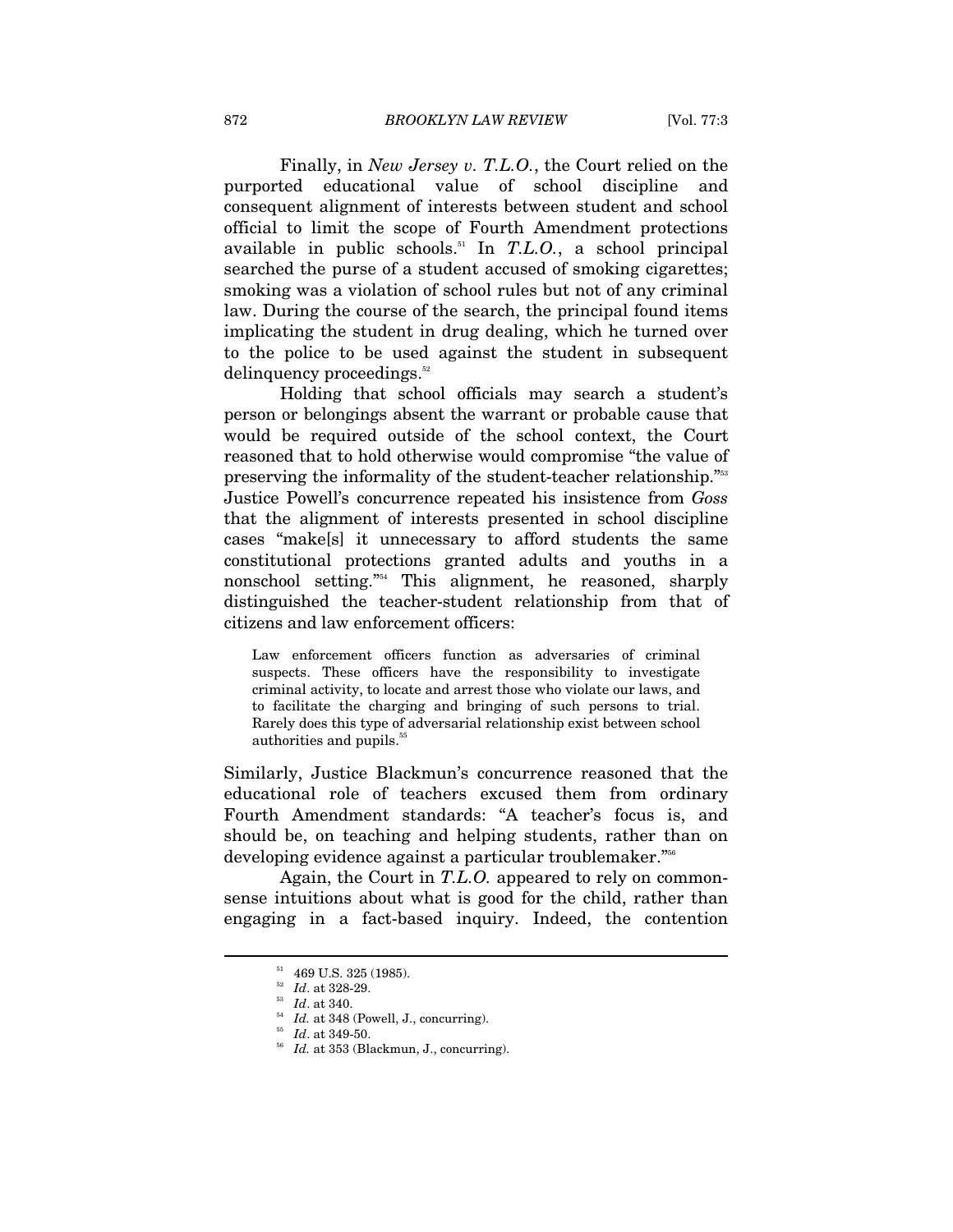regarding an alignment of interests between student and school official, purported to distinguish the relationship from that between police officer and suspect, was undercut by the facts of *T.L.O.* itself: the school official ultimately referred the student to law enforcement and the juvenile court.<sup>57</sup> Yet, rather than performing any empirical inquiry into the frequency with which the interests of accused students conflict with those of school officials, the Court deemed that rate to be sufficiently "rare" to justify restricting students' rights. Underscoring the absence of evidentiary support for the majority's claims, Justice Brennan's dissenting opinion characterized the majority's rationales as "brief nods by the Court in the direction of a neutral utilitarian calculus while the Court in fact engages in an unanalyzed exercise of judicial will" designed to "reach[] a predetermined conclusion acceptable to this Court's impressions of what authority teachers need."58

In these foundational cases, then, the Court has relied on the assumed educational value of school discipline and the purported convergence of interests between school official and student to conclude that ordinary procedural protections are inapplicable in schools.

It is true, however, that these cases did not rely exclusively on these premises to justify limits on students' procedural rights. Rather, the Court has suggested an additional justification for such restrictions—the weighty interests of *other* students in maintaining an environment conducive to learning.59 *Goss* emphasized that the maintenance of order and discipline is "essential if the educational function is to be performed,"60 and *T.L.O.* underscored the heavy weight

<sup>&</sup>lt;sup>57</sup> *Id.* at 372 (Stevens, J., concurring in part and dissenting in part) (challenging the assumption that law enforcement and school discipline categorically differ by pointing out that T.L.O. herself was subject to prosecution as a delinquent as a result of the search); *see also* Tribe, *supra* note 7, at 312 ("[E]ven if one concedes that there is no *inherent* clash in the interest of teacher and student, does it not remain

possible for them to clash in fact . . . ?").<br><sup>58</sup> *T.L.O.*, 469 U.S. at 367, 369 (Brennan, J., concurring in part and dissenting in part). 59 *See* Ryan, *supra* note 6, at 1341, 1411-14 (interpreting limits to

constitutional rights in school discipline cases as resting on the view that they are necessary to "preserve an atmosphere that is safe and conducive to learning" and "to maintain discipline in order to transmit academic knowledge"); *see also* Tribe, *supra*  note 7, at 312 ("[E]ven if in general the teachers' and child's interest truly converge, at the moment of suspension convergence must surely turn into clash: the teacher is saying that the best interests of *other students* will be served by this particular student's suspension.").<br><sup>60</sup> Goss v. Lopez, 419 U.S. 565, 580 (1975).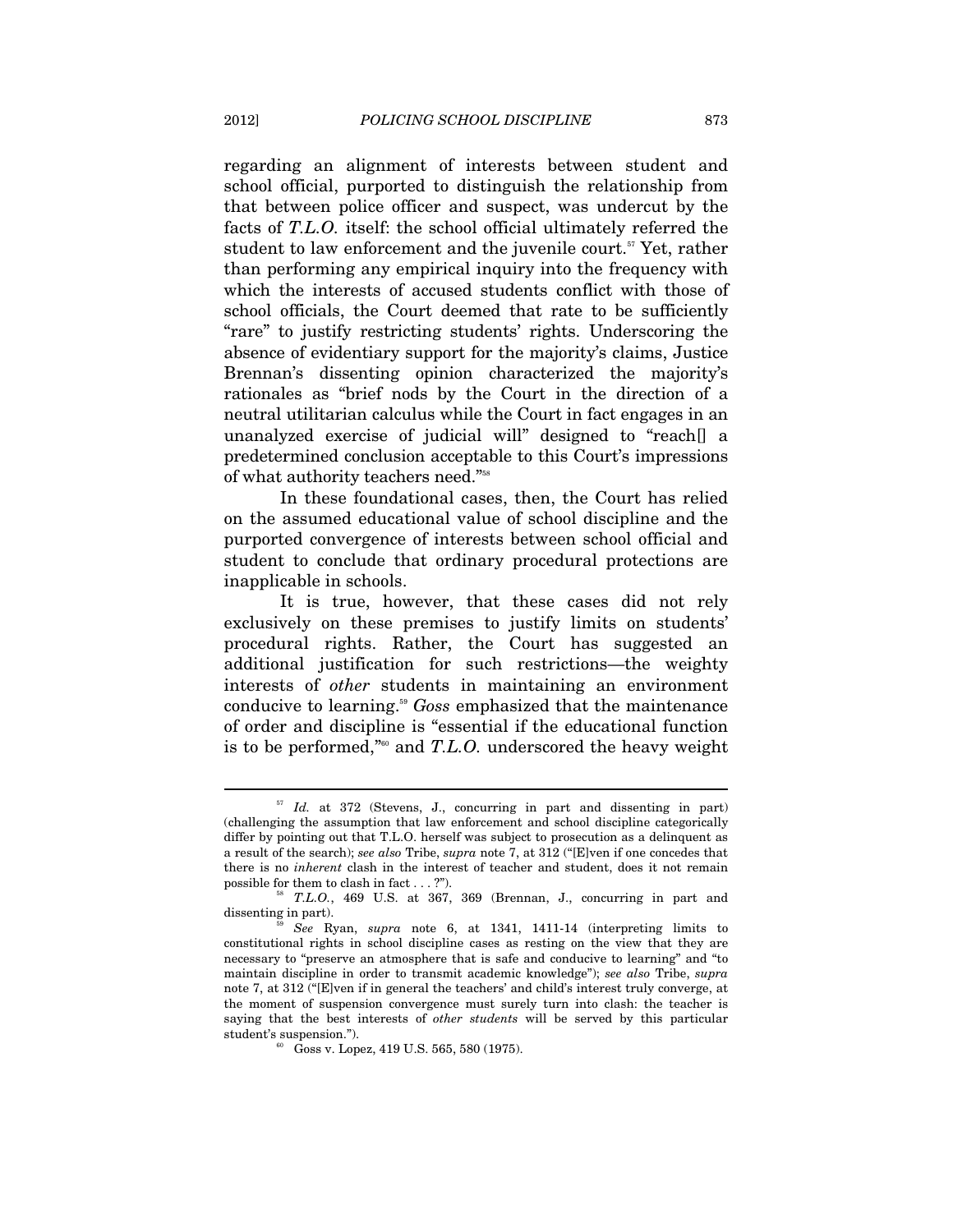of the "[s]chool's interest in maintaining an environment where learning can take place."<sup>61</sup>

As a purely doctrinal matter, however, this alternative justification proves less than satisfactory. While few would contest that the state interest in providing a functional educational environment is significant, the Court has not attempted to explain why this interest would outweigh the individual student's interest if those interests are in fact in conflict. Outside the school context, the state interest in preventing violent street crimes is of course significant, yet it does not outweigh the individual interest in receiving full procedural protections. It is not at all clear why this calculus balancing competing interests between state and individual should not apply in the school context as well. Perhaps recognizing this deficiency, the Court has relied on this alternative argument only to buttress its more primary assumptions regarding the perceived educational value to the investigated or punished student and the purported absence of adversarial interests in the context of school discipline.

# *B. Recent Cases and the Consideration of Evidentiary Support*

Notwithstanding the Supreme Court's earlier reluctance to engage with empirical evidence in this area, more recent cases suggest an increased willingness to assess the actual operation of school discipline in particular jurisdictions to determine whether the traditional deference remains warranted. In these opinions, the Court has begun to consider the purpose and impact of the investigation and punishment of students.<sup>62</sup> Moreover, where evidence suggested that a particular disciplinary practice negatively impacts the education of students, the Court has concluded that judicial interference is warranted.

*Vernonia School District v. Acton*<sup>63</sup> and *Board of Education v. Earls*<sup>64</sup> examined suspicionless drug testing in

 $61$  469 U.S. at 326. More recently, in sustaining the suspicionless drug testing of student-athletes, the Court in *Vernonia School District v. Acton* emphasized that schools routinely require students to submit to invasions of their privacy not only "for their own good," but also for "that of their classmates." 515 U.S. 646, 656 (1994).

See generally Rachel R. Moran, *What Counts as Knowledge? A Reflection on Race, Social Science, and the Law*, 44 LAW & SOC'Y REV. 515 (2010) (discussing historical changes in the Supreme Court's willingness to consider empirical evidence to support factual suppositions).<br><sup>63</sup> 515 U.S. 646 (1995).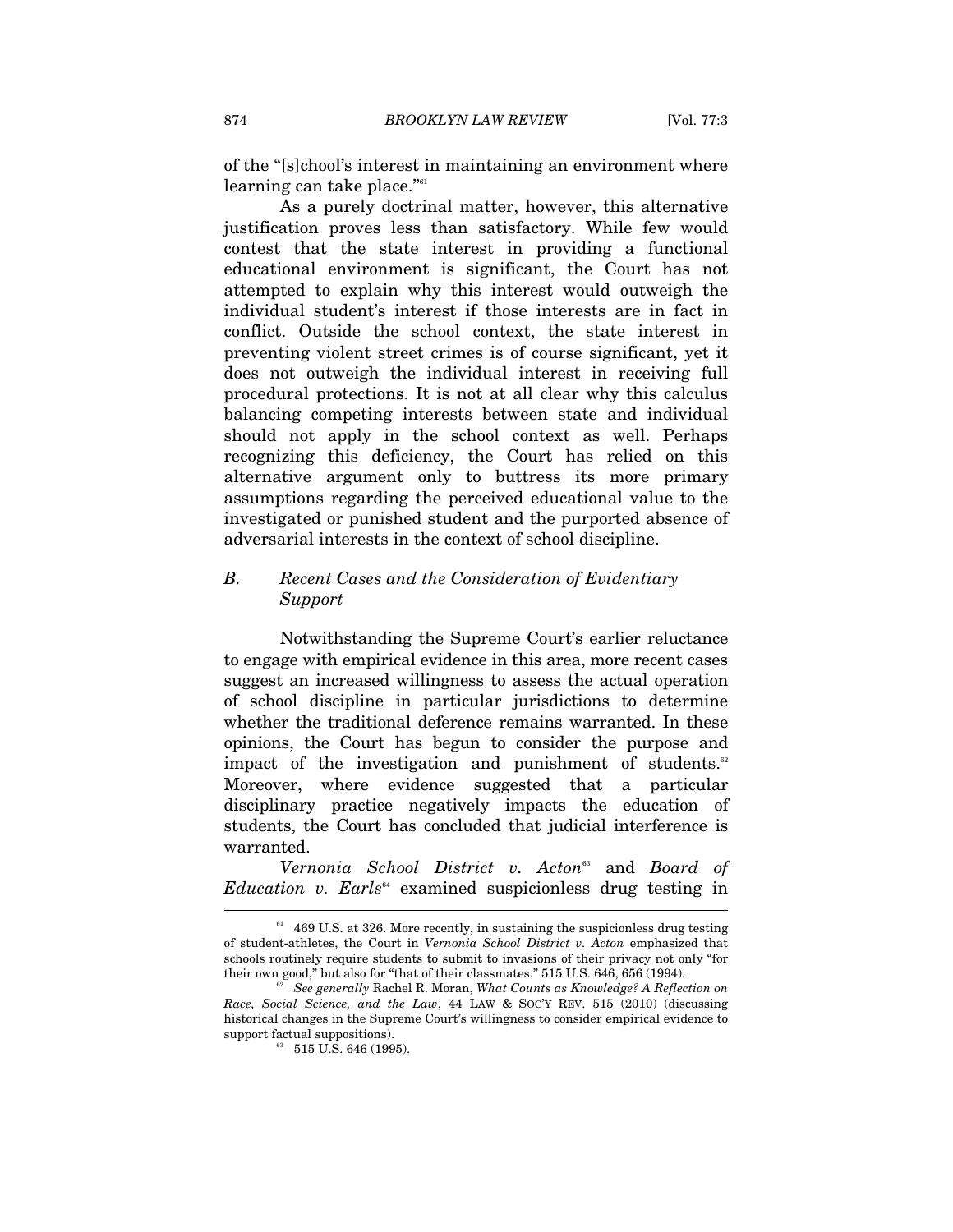public schools. In *Acton*, the Court sustained such tests for student athletes, but only after conducting a factual assessment of how the search policy operated in the particular school at issue and the actual impact of the policy on students. Rather than simply assume, as it had done in prior cases, that the investigation of students for drug use benefited students, the Court analyzed empirical evidence of the dangers of drug use to students, and then sustained the policy only after it satisfied itself that the particular drug tests at issue were "undertaken for prophylactic and distinctly *non-*punitive purposes," as school policy dictated that the results of any positive tests would not be turned over to law enforcement authorities.<sup>65</sup> Thus, the Court engaged in a factual, schoolspecific inquiry before concluding that the interests of the student and school officials were aligned, rendering unnecessary the individualized suspicion that would be required outside of the school context.66 Similarly, in *Earls*, the Court sustained suspicionless drug testing of students participating in extracurricular activities only after engaging in a factual inquiry regarding the operation of the drug testing policy in the particular school and concluding that the drug tests benefited rather than harmed the tested student in large part because under school policy the results were not turned over to law enforcement or used to punish the student.<sup>67</sup>

Even more explicitly, in *Safford v. Redding*, the Court engaged in a factual inquiry to test the long-held categorical assumption that the investigation and punishment of student wrongdoing benefits the student.<sup>68</sup> In *Redding*, school officials strip searched a thirteen-year-old student accused of bringing prescription-strength ibuprofen to school. Although the Court affirmed *T.L.O.*'s holding that the school setting requires only a reasonable suspicion to justify a student search, it nonetheless considered the actual impact of the search on the student and concluded that the student's Fourth Amendment rights had been violated. Rather than assuming, as it had in *T.L.O.*, that school searches categorically advance the educational interests

<sup>&</sup>lt;sup>64</sup> 536 U.S. 822 (2002).<br><sup>65</sup> 515 U.S. at 658 & n.2.

<sup>&</sup>lt;sup>66</sup> By focusing on the operation of a school discipline practice in a particular school, the Court appeared to treat the impact of school discipline on youth as an adjudicative fact rather than a legislative one. *See* Kenneth Culp Davis, *An Approach to Problems of Evidence in the Administrative Process*, 55 HARV. L. REV. 364, 402-03 (1942).  $536$  U.S. at 833.

 $68$  129 S. Ct. 2633 (2009).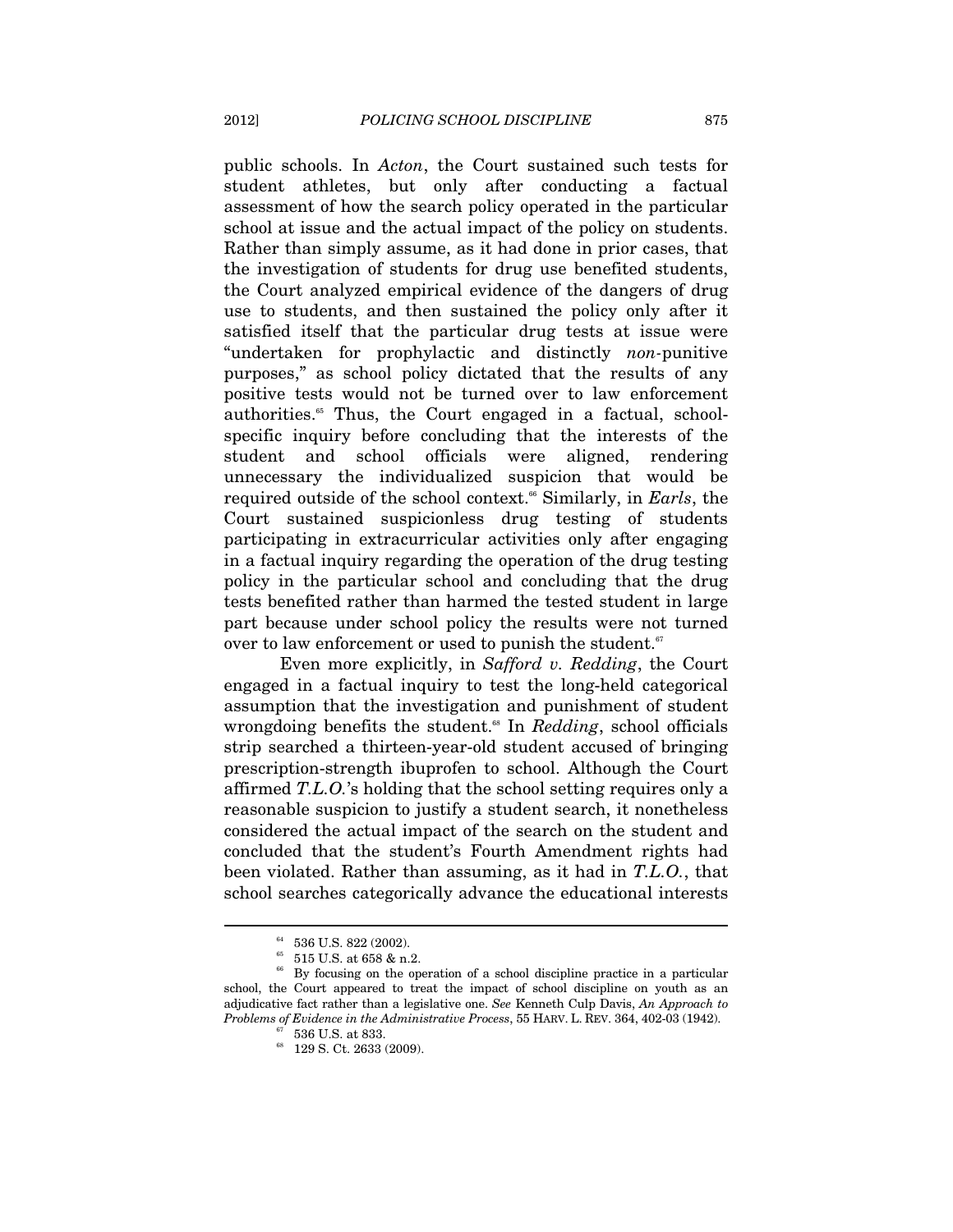of the searched student, the Court cited the amicus brief for the National Association of Social Workers and an article from the *Journal of School Psychology* to emphasize the negative psychological impact of a strip search on youth.69 *Redding* thus suggests an increased willingness by the Court to evaluate rather than simply assume—the impact of investigations and punishments on students in determining whether the rights of those students warrant restriction.

#### II. EMERGING MODES OF SCHOOL DISCIPLINE

As set forth in the previous part, doctrinal restrictions on the rights of youth accused of school-based misconduct rest on a series of factual assumptions about the manner in which school discipline operates and the educational value of this discipline. Specifically, the Supreme Court has limited these rights in public schools on the ground that the investigation and punishment of students is intended for the students' educational benefit. Thus, it has reasoned, the adversarial relationship characteristic of law enforcement encounters outside of the school context simply does not apply to investigations of student misconduct to necessitate the same level of procedural protections. Recently, the Court has appeared willing to assess the facts underlying these assumptions. Based on this development, this part evaluates empirical evidence of contemporary school discipline practices and their educational impact on students.<sup>70</sup>

As others have observed, the past two decades witnessed a dramatic shift in public discourse, with an increasing focus on school safety and crime prevention.<sup> $n$ </sup> This part evaluates how that shift has manifested in the operation of school discipline. It first provides an overview of policy developments that led to a convergence of school discipline and law enforcement. Next, it reviews a series of recently published studies measuring the extent to which school officials rely on law enforcement to maintain order. Finally, it analyzes social science research

<sup>69</sup> *Id.* at 2641-42 (citations omitted). 70 *See* Linda Hamilton Krieger & Susan T. Fiske, *Behavioral Realism in Employment Discrimination Law: Implicit Bias and Disparate Treatment*, 94 CALIF. L. REV. 997, 1007 (2006) (discussing value of empirical research to measure legal

See generally JONATHAN SIMON, GOVERNING THROUGH CRIME: HOW THE WAR ON CRIME TRANSFORMED AMERICAN DEMOCRACY AND CREATED A CULTURE OF FEAR 207-31 (2007).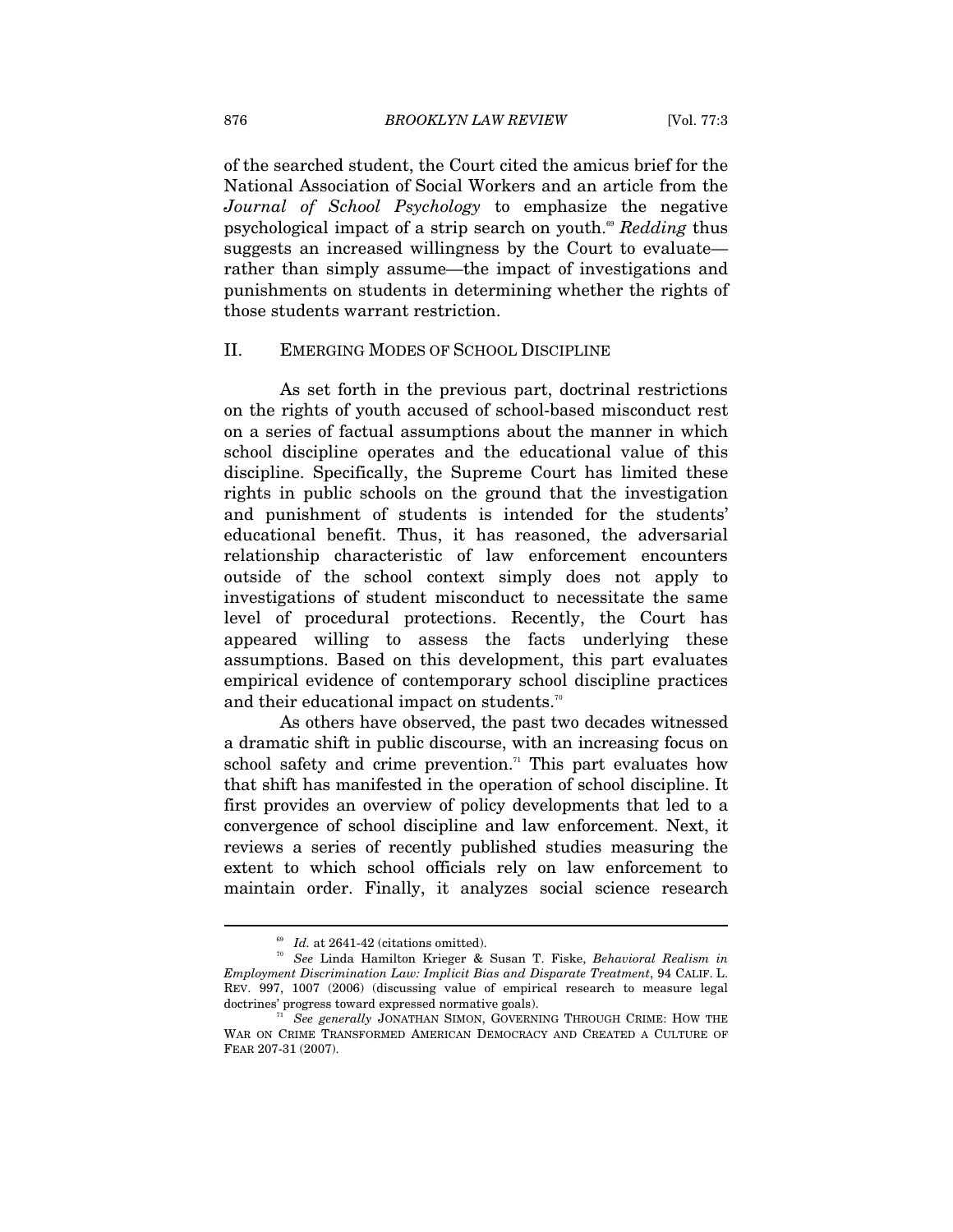examining the likely impact of law enforcement referrals on educational outcomes. Based on these findings, this part concludes that, at least in some jurisdictions, school discipline no longer serves the educational interests that traditionally justified insulating it from ordinary constitutional requirements.

#### *A. The Shift Toward School Crime Control*

Following a series of school shootings in the 1990s, a widespread sense of panic descended on public schools across the nation. A year after the shooting at Columbine High School in 1999, almost two-thirds of Americans reported feeling it was somewhat likely or very likely that a school-shooting spree would occur in their community.<sup>72</sup> As one scholar put it, "policy makers" reacted abruptly to what they perceived to be a huge swing in public opinion: a moral panic swept the country as parents and children suddenly feared for their safety at school."<sup>73</sup> Importantly, this fear extended to predominantly white suburban and rural areas; school violence was no longer contained in the predominantly minority, low-income, inner-city neighborhoods traditionally associated with crime. Republican Senator Ben Nighthorse Campbell of Colorado, for example, stated,

These recent school shootings have occurred in suburbs, small towns, and major metropolitan areas all across our nation. They have shattered the myth that school violence is a problem solely confined to the inner cities. Events now clearly show that the potential for serious and deadly school violence is everywhere.<sup>74</sup>

Indeed, a poll conducted in 1999 found that suburban and rural parents were more likely than minority parents to feel a school shooting was somewhat likely or very likely to occur in their  $commu nities.$ <sup>75</sup>

This fear resulted in the deployment of large numbers of police officers to patrol public school hallways. Today, nearly

<sup>72</sup> Mark Gillespie, *One in Three Say It Is Very Likely that Columbine-Type Shootings Could Happen in Their Community*, GALLUP (Apr. 20, 2000), http://www.gallup.com/poll/2980/One-Three-Say-Very-Likely-ColumbineType-Shootings-

 $T^3$  ELIZABETH DONOHUE ET AL., SCHOOL HOUSE HYPE: SCHOOL SHOOTINGS AND THE REAL RISKS KIDS FACE IN AMERICA 3 (1998). 74 144 CONG. REC. 14, 187 (1998) (statement of Sen. Ben Campbell). 75 Mark Gillespie, *School Violence Still a Worry for American Parents*,

GALLUP (Sept. 7, 1999), http://www.gallup.com/poll/3613/School-Violence-Still-Worry-American-Parents.aspx.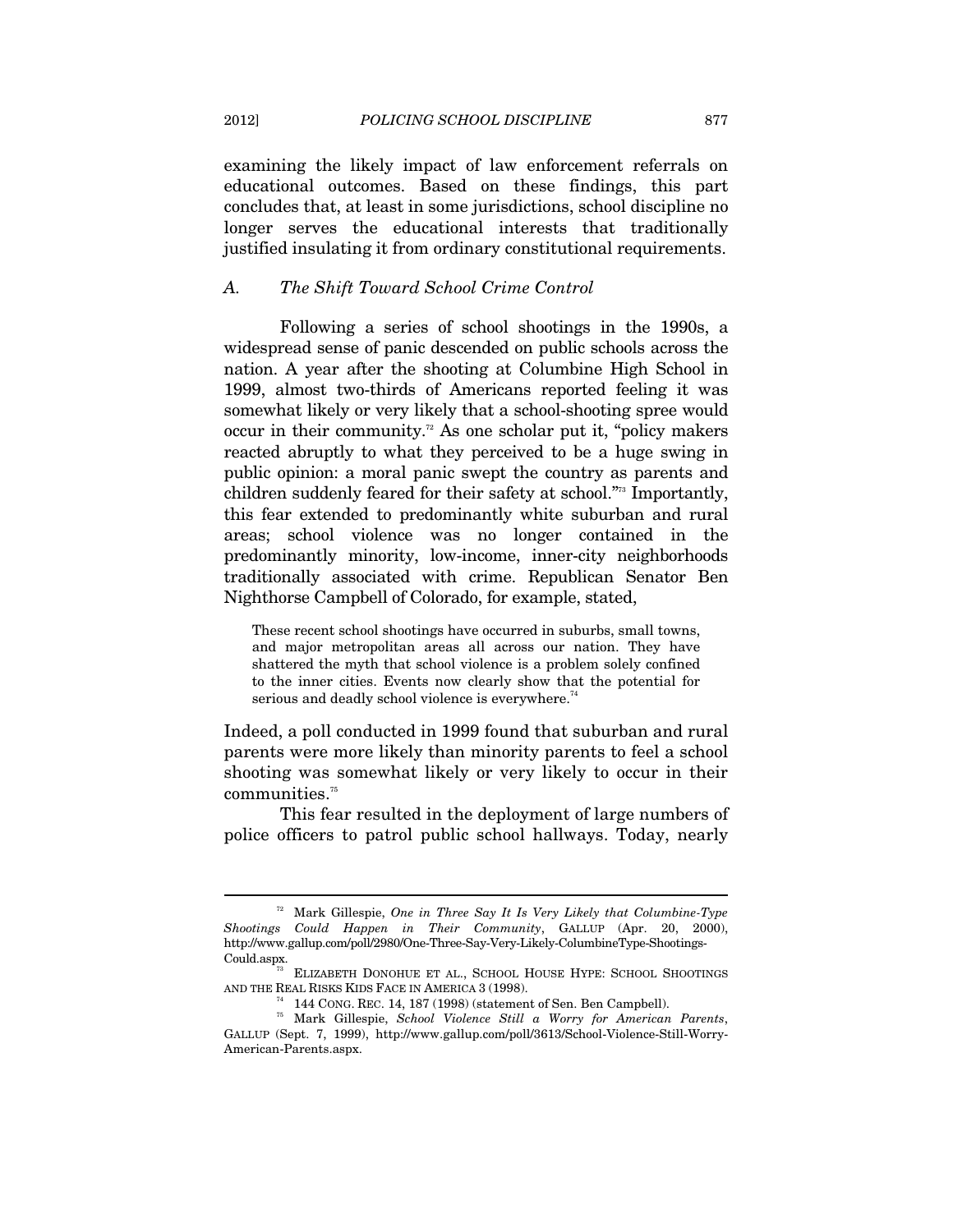half of all public schools have assigned police officers,<sup> $\pi$ </sup> and 60 percent of high school teachers report armed police officers stationed on school grounds.<sup>77</sup> Often with the help of federal funding, school-based police officers, frequently referred to as "school resource officers," are the fastest-growing segment of law enforcement.<sup>78</sup> These officers' roles vary significantly across schools, with some charged primarily with enforcement of criminal laws, while others are focused on mentoring, counseling, and teaching duties.79

The reliance on law enforcement to maintain school order is not limited to jurisdictions with school resource officers. Jurisdictions lacking the resources to hire full-time police personnel nonetheless may regularly summon the local police department through calls for service. Indeed, rapidly spreading "zero-tolerance" policies mandate that school officials call the police any time certain predetermined infractions are committed. In Rhode Island, a statewide policy requires school principals to report all school fights to the police for criminal prosecution.80 Alabama requires all principals to notify law enforcement any time a person violates district policies regarding physical harm or threats of harm.<sup>81</sup>

Similar mandates have been adopted at the local district level as well. The Atlanta Public School System, for example, maintains a zero-tolerance policy requiring school officials to immediately report to the police any student involved in drugrelated offenses or gang activity.<sup>82</sup> Chicago Public Schools began requiring school officials to notify police of all burglary, aggravated assault, and gang activity offenses, while providing administrators with discretion to refer students to the police for

<sup>76</sup> BARBARA RAYMOND, U.S. DEP'T OF JUSTICE, OFFICE OF CMTY. POLICING SERVS., ASSIGNING POLICE OFFICERS TO SCHOOLS (2010).<br><sup>77</sup> Hirschfield, *supra* note 9, at 82.<br><sup>78</sup> David Snyder, *A New Generation of School Safety Patrol: Officers Boost* 

*Security, Community Connection*, WASH. POST, Dec. 11, 2003, at T8 (quoting executive director of the National Association of School Resource Officers).<br><sup>79</sup> PETER FINN & JACK MCDEVITT, NATIONAL ASSESSMENT OF SCHOOL

RESOURCE OFFICER PROGRAMS 43 (2005). 80 140 CONG. REC. 10281 (1994). 81 ALA. CODE § 16-1-24.1 (2010); *see also* ARIZ. REV. STAT. ANN. § 15-341

<sup>(</sup>West 2009); ARK. CODE ANN. § 6-17-113 (2007); 14 DEL. CODE. ANN. tit. 14 § 4112 (2007); FL. STAT. ANN. § 1006.13 (West 2009); GA. CODE ANN. § 20-2-1184 (2009); 105 ILL. COMP. STAT. ANN. 5/10-21.7 (LexisNexis 2007).<br><sup>82</sup> ATLANTA PUB. SCH., 2010-2011 STUDENT HANDBOOK 22-23 (2010),

*available at* http://www.atlanta.k12.ga.us/cms/lib/GA01000924/Centricity/Domain/94/ StudentHandbook.pdf.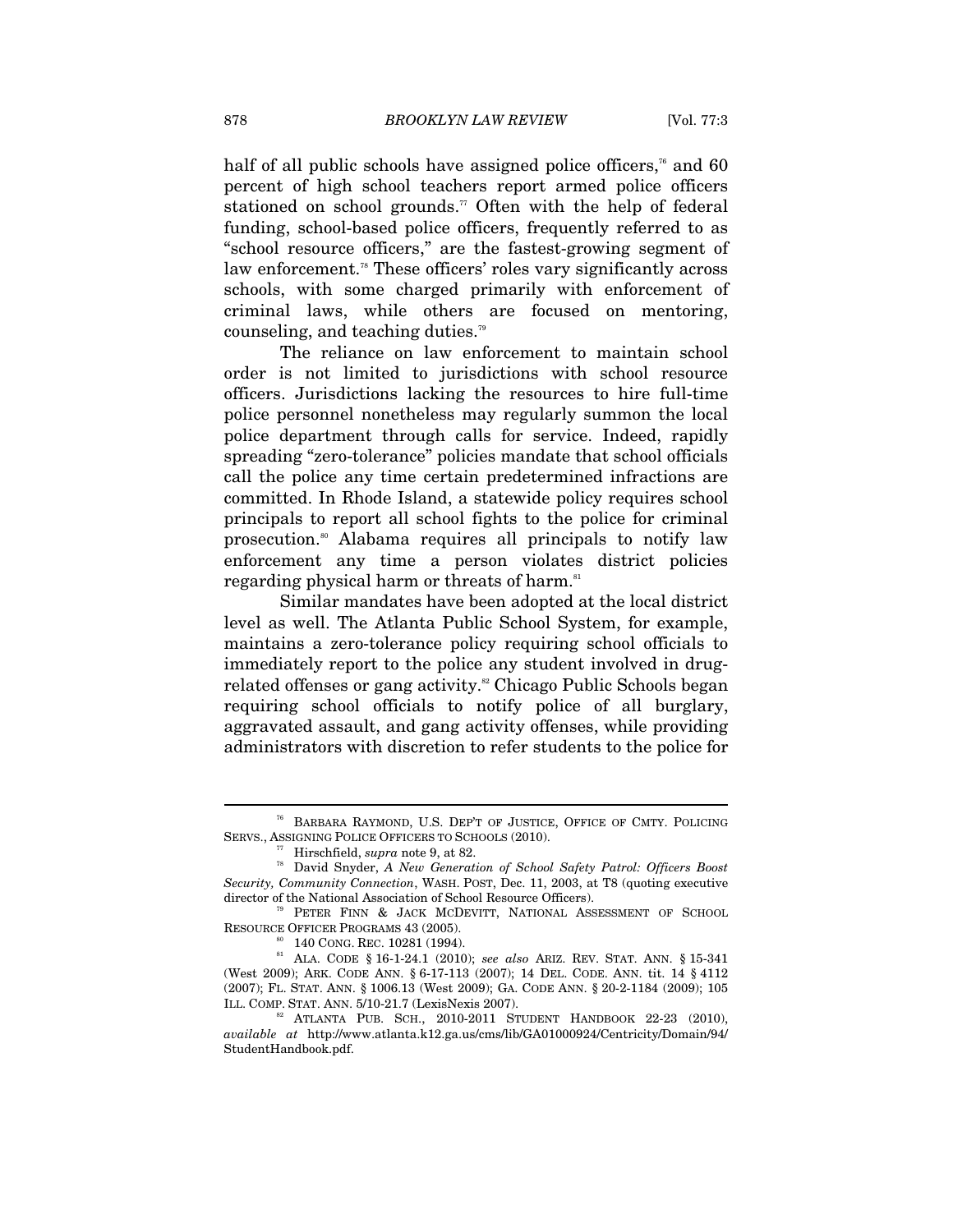lesser offenses such as gambling, forgery, or petty theft.<sup>83</sup> The Houston Independent School District requires school principals to notify the police any time there are reasonable grounds to believe that a student has engaged in any criminal offense at school.<sup>84</sup> The East Carroll Parish School System in Louisiana, a small, rural district, requires that law enforcement remove and file charges against any student age twelve or over who is an aggressor in a fight.<sup>85</sup> Guilford County Schools system in North Carolina requires that school officials call the police every time an aggravated assault, sexual offense, weapons offense, or drug possession is suspected.86 Nelson County Public Schools system in Virginia requires schools to refer to the police all instances of drug offenses, violence, interference with school authorities, and driving without a license on campus.<sup>87</sup>

As the scope of these zero-tolerance policies suggests, the infractions for which students are referred to law enforcement have expanded considerably. Numerous states criminalize the offense of disrupting school activities<sup>88</sup> or

http://www.nelson.k12.va.us/District/Policy/Section%20J/JFC.pdf.<br><sup>88</sup> See ARIZ. REV. STAT. ANN. § 13-2911 (2009) (defining crime of "Interference

<sup>83</sup> CHI. PUB. SCH., STUDENT CODE OF CONDUCT FOR THE CHICAGO PUBLIC SCHOOLS FOR THE 2010-2011 SCHOOL YEAR 8, 13-16 (2010), *available at* http://policy.cps.k12.il.us/

documents/705.5.pdf. 84 HOUS. INDEP. SCH. DIST., CODE OF STUDENT CONDUCT 14 (2010), *available at* http://www.houstonisd.org/HISDConnectEnglish/Images/PDF/2010Code\_Eng\_online.pdf. 85 EAST CARROLL PARISH SCH. SYST., <sup>A</sup> COMPACT FOR STUDENT

SUCCESS/STATEMENT OF COMPLIANCE 45-47, *available at* http://www.e-carrollschools.org/ docs/codeofconduct.pdf.<br><sup>86</sup> GUILFORD CNTY. SCH., 2010-2011 STUDENT HANDBOOK 8 (2010), *available* 

*at* http://www.gcsnc.com/education/school/school.php?sectionid=33789 (follow "Student Handbook" hyperlink). 87 NELSON CNTY. PUB. SCH. DIV., STUDENT CONDUCT 2-3 (2011), *available at*

with or disruption of an educational institution"); CAL. PENAL CODE § 415.5 (West 2010) (defining crime of "Disturbance of peace of school, community college, university or state university"); FLA. STAT. ANN. § 871.01 (West 2000) (defining crime of "Disturbing schools and religious and other assemblies"); MASS. GEN. LAWS ch. 272, § 40 (West 2000) (defining crime of "Disturbance of schools or assemblies"); NEV. REV. STAT. ANN. § 392.910 (2008) (defining as unlawful misdemeanor "Disturbance of school"); S.C. CODE ANN. § 16-17-420 (2003) (defining crime of "Disturbing schools"); S.D. CODIFIED LAWS § 13-32-6 (2004) (defining "Disturbance of school" as a misdemeanor); TEX. EDUC. CODE ANN. § 37.123 (West 2006) (defining "Disruptive Activities" at a public school as a misdemeanor); UTAH CODE ANN. § 76-8-710 (LexisNexis 2009) (criminalizing "Disruption of activities in or near school building"); WASH. REV. CODE ANN. § 28A.635-030 (West 2009) (defining crime of "Disturbing school, school activities or meetings"); W. VA. CODE ANN. § 61-6-14 (LexisNexis 2010) (defining crime of "Disturbance of schools"); *see also* Julius Menacker & Richard Mertz, *State Legislative Responses to School Crime*, 85 EDUC. L. REP. 1 (1993) (reviewing statutes in thirty-six states relating to school crime specifically).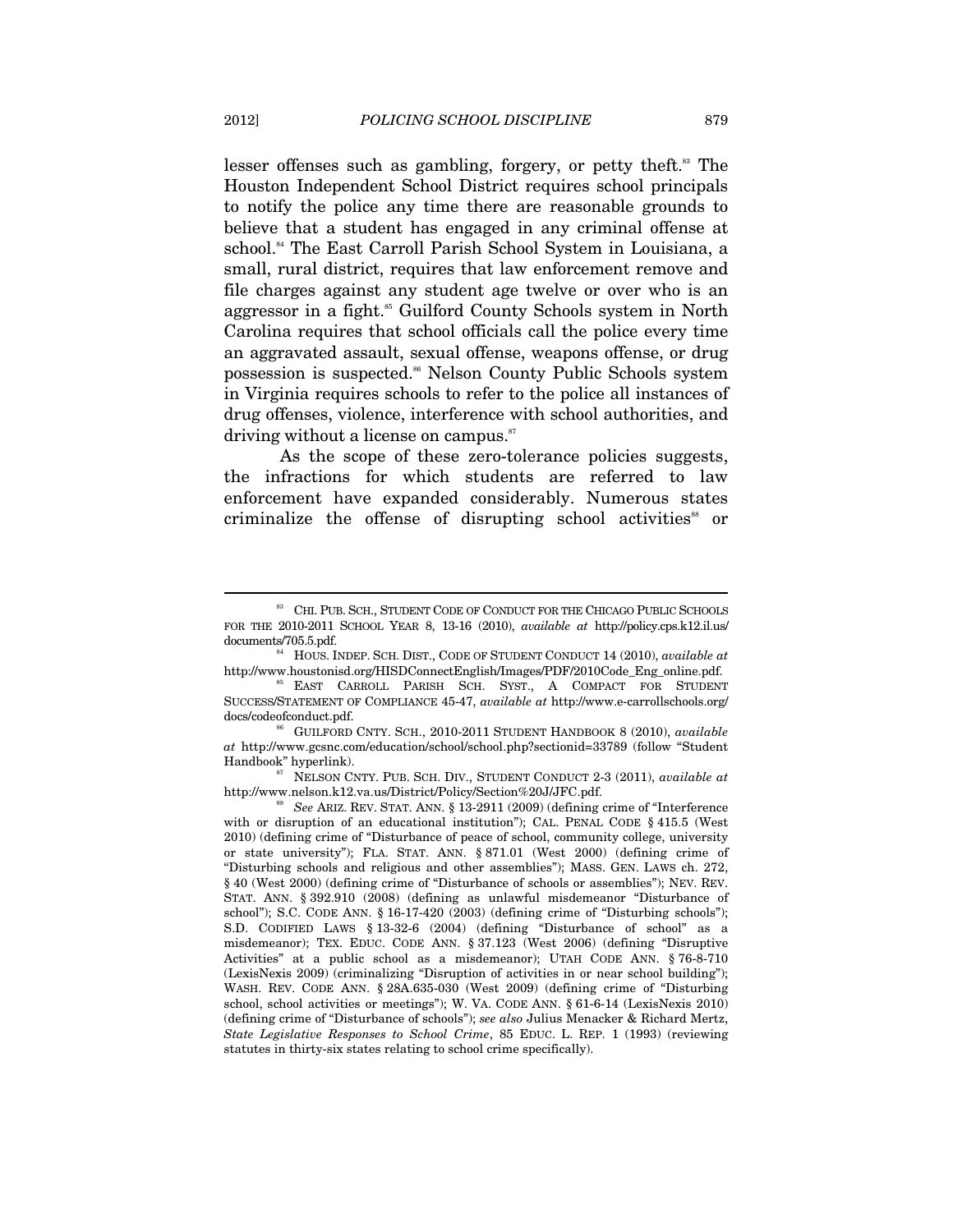talking back to teachers.<sup>89</sup> In 1994, the South Carolina Attorney General issued an opinion stating that students who fight in school, fail to leave school grounds upon request, or use foul or offensive language toward a principal or teacher are subject to criminal prosecution.<sup>90</sup>

As a result of these policy developments, schoolchildren today are more likely to be arrested and prosecuted for schoolbased misconduct than they were a generation ago.<sup>91</sup> According to the Federal Advisory Committee on Juvenile Justice, the number of referrals to the juvenile justice system for relatively minor school-based conduct is on the rise.<sup>92</sup> Given this shift toward criminalization, the administration of school discipline appears to be increasingly adversarial.

#### *B. Rates of School-Based Referrals to Law Enforcement*

Simply acknowledging that law enforcement intersects with school discipline more often than it did in the past does not fully resolve the issues posed by current doctrine. Even *T.L.O.* conceded that law enforcement sometimes overlaps with school discipline; it concluded, however, that the incidence of convergence is sufficiently rare to warrant treating the two institutions distinctly. The key issue, then, is the scope of the convergence. This section examines empirical studies measuring school-based student referrals to law enforcement to assess the extent to which school discipline remains discrete from law enforcement. A school-based referral to law enforcement may take several forms. I use the term "schoolbased law enforcement referral" to refer to incidents in which a youth is arrested at school or for school-related conduct, which sometimes but not always results in the youth being processed through the juvenile or criminal court system. It also includes incidents in which the youth is not arrested, but is processed  $\overline{a}$ 

<sup>89</sup> ARIZ. REV. STAT. ANN. § 15-507 (2008); ARK. CODE ANN. § 6-17-106(a) (2007); IDAHO CODE ANN. § 18-916 (2004); MONT. CODE ANN. § 20-4-303 (2009); N.D. CENT. CODE § 15.1-06-16 (2003).

<sup>1994</sup> S.C. Op. Att'y Gen. 62 (No 94-25).

<sup>&</sup>lt;sup>91</sup> See, e.g., DAVID E. GROSSMANN & MAURICE PORTLEY, NAT'L COUNCIL OF JUVENILE & FAMILY COURT JUDGES, JUVENILE DELINQUENCY GUIDELINES: IMPROVING COURT PRACTICE IN DELINQUENCY CASES 150-51 (2005) (expressing concern over use of juvenile court to handle school misconduct); Bob Herbert, *School to Prison Pipeline*, N.Y. TIMES, June 9, 2007, at A15; Krezmien et al., *supra* note 9, at 275; Gara LaMarche, *The* 

FED. ADVISORY COMM. ON JUVENILE JUSTICE, ANNUAL REPORT 9 (2010) ("[S]chool discipline problems (even minor ones) are increasingly being handled by law enforcement rather than by schools.").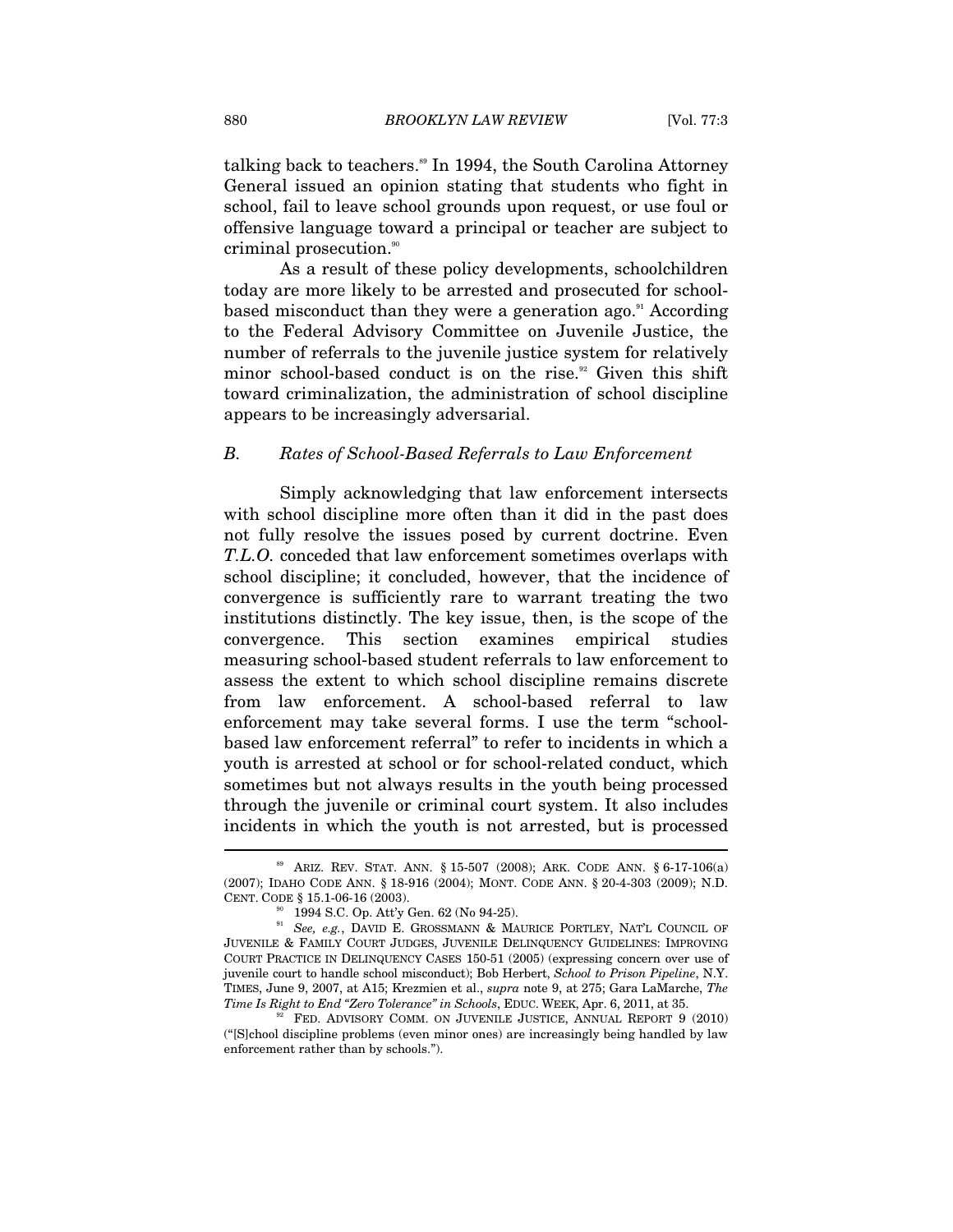through the juvenile or criminal justice systems or is required to respond to a criminal citation.

The analysis draws from several recently published studies. None of these studies purports to determine why some schools rely on law enforcement to maintain discipline while others do not. A wide range of causal factors may be at play, ranging from attitudes of school officials to limits on funding for traditional classroom management techniques. Determining the underlying causes for differing rates of referrals is beyond the scope of this article. Rather, this article seeks to provide a descriptive assessment of school officials' reliance on law enforcement.

The studies examined here differ somewhat in methodology and jurisdictions examined. Nonetheless, collectively, they provide useful guides to assess the degree of intersection between school discipline and law enforcement. Specifically, the studies provide data on three important indicators, namely: (1) the share of juvenile law enforcement referrals that stem from school-based misconduct, (2) the number of school-based law enforcement referrals per one thousand enrolled students per year, and (3) the types of offenses for which students are referred to law enforcement.

*Percentage of law enforcement referrals resulting from school-based misconduct:* The percentage of youth referrals to law enforcement stemming from school-based misconduct provides a useful empirical measure of the extent to which school discipline and law enforcement converge. A finding that school-based referrals represent a large share of the overall number of law enforcement referrals would challenge the doctrinal view that school discipline is categorically discrete from law enforcement. In addition, it would suggest that a relatively large share of juvenile arrests and investigations occurs without the guarantees of *Miranda* warnings and probable cause, since these protections generally are not constitutionally required for school-based investigations.<sup>33</sup>

According to a recent assessment of the National Incident Based Reporting System, which maintains records of crime incidents from 20 percent of the nation's police agencies, approximately one in six (17 percent) juvenile arrests stems from school-based misbehavior.<sup>94</sup> This figure casts doubt on the doctrinal contention that the investigation and punishment of

<sup>&</sup>lt;sup>93</sup> See supra notes 4-5 and accompanying text.<br><sup>94</sup> Cook, Gottfredson & Na, *supra* note 9, at 319, 332.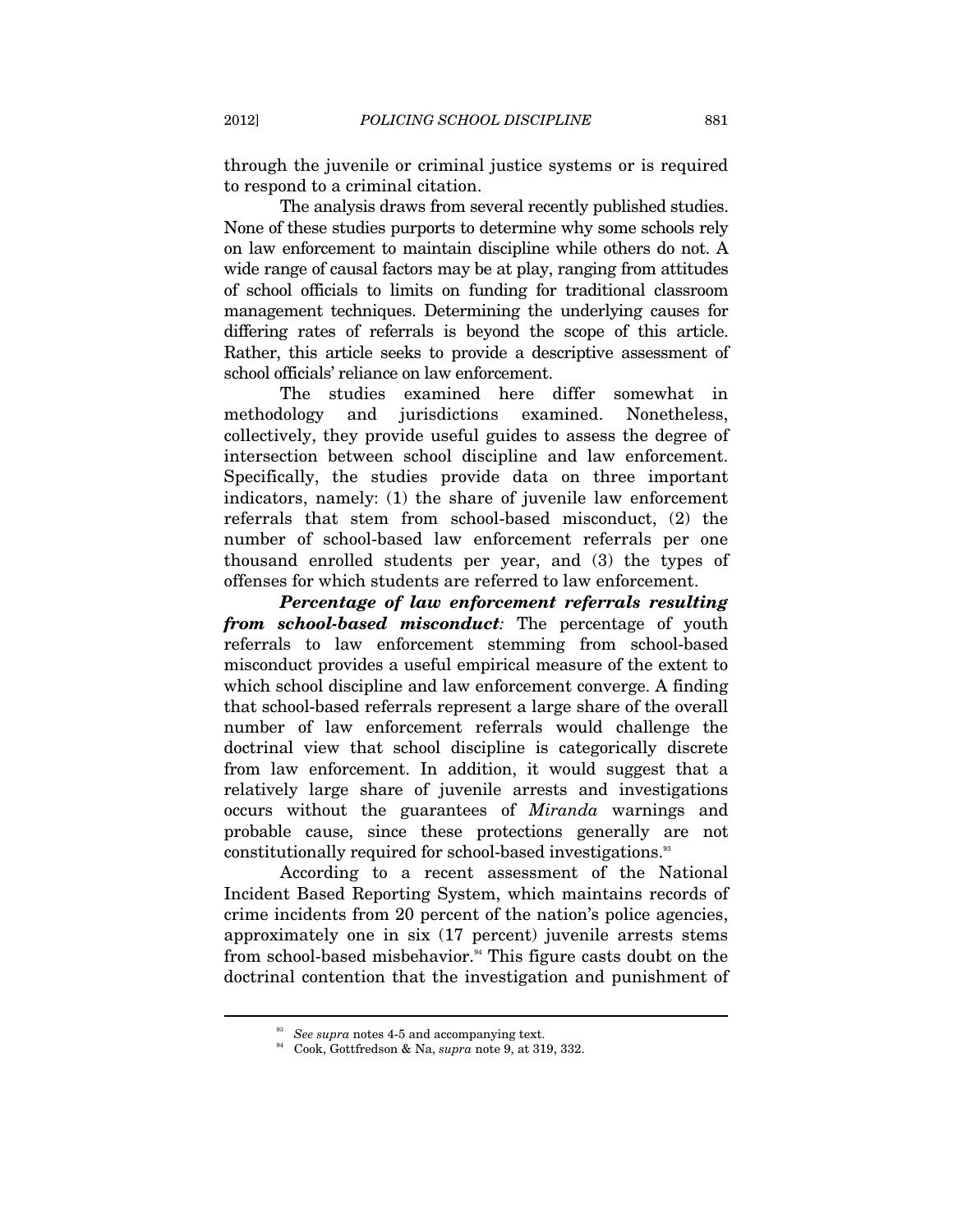school misconduct categorically differ from investigation and punishment for law enforcement purposes.

Moreover, data from jurisdiction-specific studies suggest an extremely high degree of variance across jurisdictions. Statelevel data show that the share of juvenile court cases that originate from school-based misconduct ranges from a low of 4 percent to a high of 43 percent.<sup>95</sup> These data, limited to formal referrals to juvenile court, do not provide a precise measure of the share of youth law enforcement referrals that are schoolbased. They omit incidents in which a youth is referred to law enforcement through an arrest at school, but charges are dropped before a case is filed in juvenile court. They also omit school-based law enforcement referrals that result in charges being filed in adult criminal court rather than in juvenile court.<sup>86</sup>

The Annual Report for the North Carolina Department of Juvenile Justice indicates that 43 percent (16,140 out of 37,584) of offenses that result in referral to the juvenile justice system are school based.<sup>97</sup> A recently published survey by education scholar Michael Krezmien and colleagues finds far lower rates in the five states for which it was able to obtain data: Arizona, Hawaii, Missouri, South Carolina, and West Virginia.98 Among those states, West Virginia exhibited the highest share of court referrals that were school based, with approximately 17 percent of juvenile cases originating in schools, while Hawaii exhibited the lowest share, with only 4 percent originating in schools.<sup>99</sup> While it is not clear that the North Carolina report and the multistate study employed a sufficiently similar methodology to permit precise comparison, the results of the two reports suggest wide variance across states in the extent to which law enforcement is used to maintain school order.100

<sup>&</sup>lt;sup>95</sup> *See infra* notes 97-100 and accompanying text.<br><sup>96</sup> The number of school-based law enforcement referrals that result in charges being filed in adult criminal court is likely to be particularly large in jurisdictions such as North Carolina, where youth aged sixteen or older are automatically processed through the adult criminal courts, regardless of the offense. N.C. GEN. STAT. ANN. § 7B-1604 (West 2004).

 $^{97}$  N.C. DEPT OF JUVENILE JUSTICE & DELINQUENCY PREVENTION, ANNUAL REPORT 21 (2010), *available at* http://www.ncdjjdp.org/resources/pdf\_documents/annual\_ report\_2010.pdf.<br><sup>98</sup> Krezmien et al., *supra* note 9, at 283.<br><sup>99</sup> *See id.* <sup>100</sup> Similarly, according to a recent study by the Council for State Governments,

only 6 percent of youth referrals to the juvenile court system in Texas (5349 out of 85,548 formal referrals) came directly from schools. COUNCIL OF STATE GOV'TS JUSTICE CTR. & PUB. POLICY RESEARCH INST., BREAKING SCHOOLS' RULES: A STATEWIDE STUDY OF HOW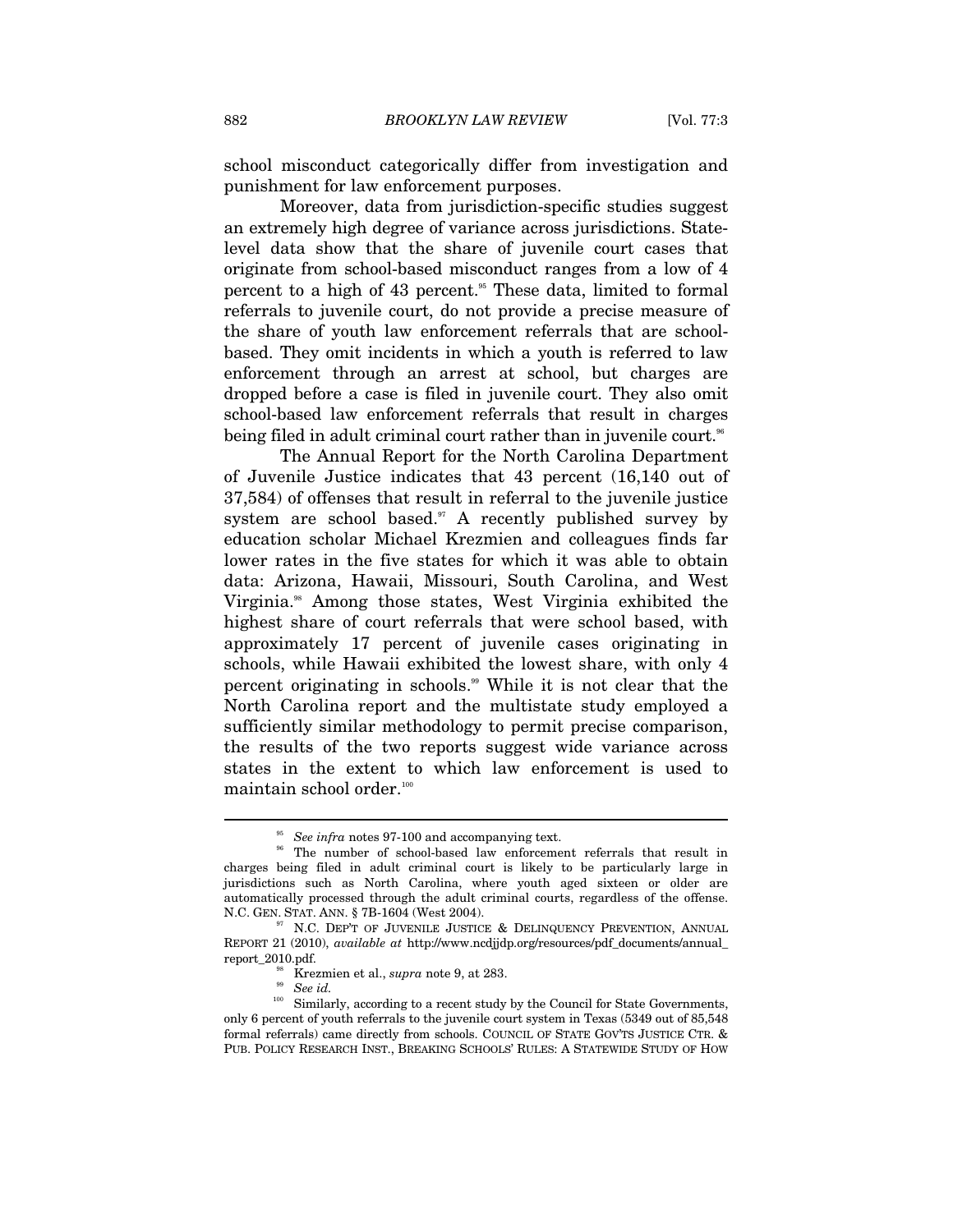A study of county-level data in Florida suggests that even within a given state, the extent to which law enforcement converges with school discipline varies considerably.101 According to the Florida Department of Juvenile Justice, the statewide share of juvenile court referrals that stem from conduct on public school grounds, at a school bus stop, or at a school event is approximately 15 percent.102 The rates for individual counties, however, diverge significantly from this baseline. In Gulf and Dixie Counties the percentage of delinquency referrals for school-based misconduct was only 8 percent, while in other counties more than a quarter of delinquency cases came from schools: Okeechobee (29 percent), St. Lucie (27 percent), Hamilton (27 percent), Jackson (26 percent), and Marion Counties (26 percent).<sup>103</sup> Again, these data are limited to cases resulting in a referral to juvenile court; they omit cases in which students are arrested but released before juvenile court charges are filed, and they omit cases in which youth are processed through the adult criminal justice system.<sup>104</sup>

Although differences in methodology across the studies limit to some degree the comparability of these data, the studies suggest that school discipline practices vary widely across jurisdictions. At the low end, in some jurisdictions as few as 4 percent of juvenile court cases may originate in schools; at the high end, as many as 43 percent may originate from schools.<sup>105</sup> Nonetheless, the data demonstrate that in at least some jurisdictions it has become difficult to defend the claim that school discipline differs categorically from law enforcement, or that school discipline serves educational rather than police purposes. The heavy reliance on law enforcement to maintain school order suggests that one can no longer assume a nonadversarial, benevolent relationship between school disciplinarian and student. I

 $\frac{602}{}$  In absolute numbers, the data show that there were 18,467 school-related delinquency referrals, out of a total 121,689 delinquency referrals statewide. *Id.* at 3. <sup>103</sup> *Id.* at 4. *Id.* at 2. <sup>105</sup> *See supra* notes 97-100 and accompanying text.

SCHOOL DISCIPLINE RELATES TO STUDENTS' SUCCESS AND JUVENILE JUSTICE INVOLVEMENT xii n.2 (2011) [hereinafter BREAKING SCHOOLS' RULES], *available at* http://justicecenter.csg.org/resources/juveniles. This figure likely understates the actual rate of law enforcement referral by schools because it appears to exclude incidents in which a police officer who is summoned to the school is the one to formally file a delinquency petition, a student is arrested at school but subsequently released without the filing of a juvenile court petition, or a student is processed through municipal rather

than juvenile court.<br>  $101$  FLA. DEP'T OF JUVENILE JUSTICE, OFFICE FOR PROGRAM ACCOUNTABILITY, DELINQUENCY IN FLORIDA'S SCHOOLS: A SIX-YEAR STUDY (2010) [hereinafter DELINQUENCY IN FLORIDA'S SCHOOLS], *available at* http://www.djj.state.fl.us/research/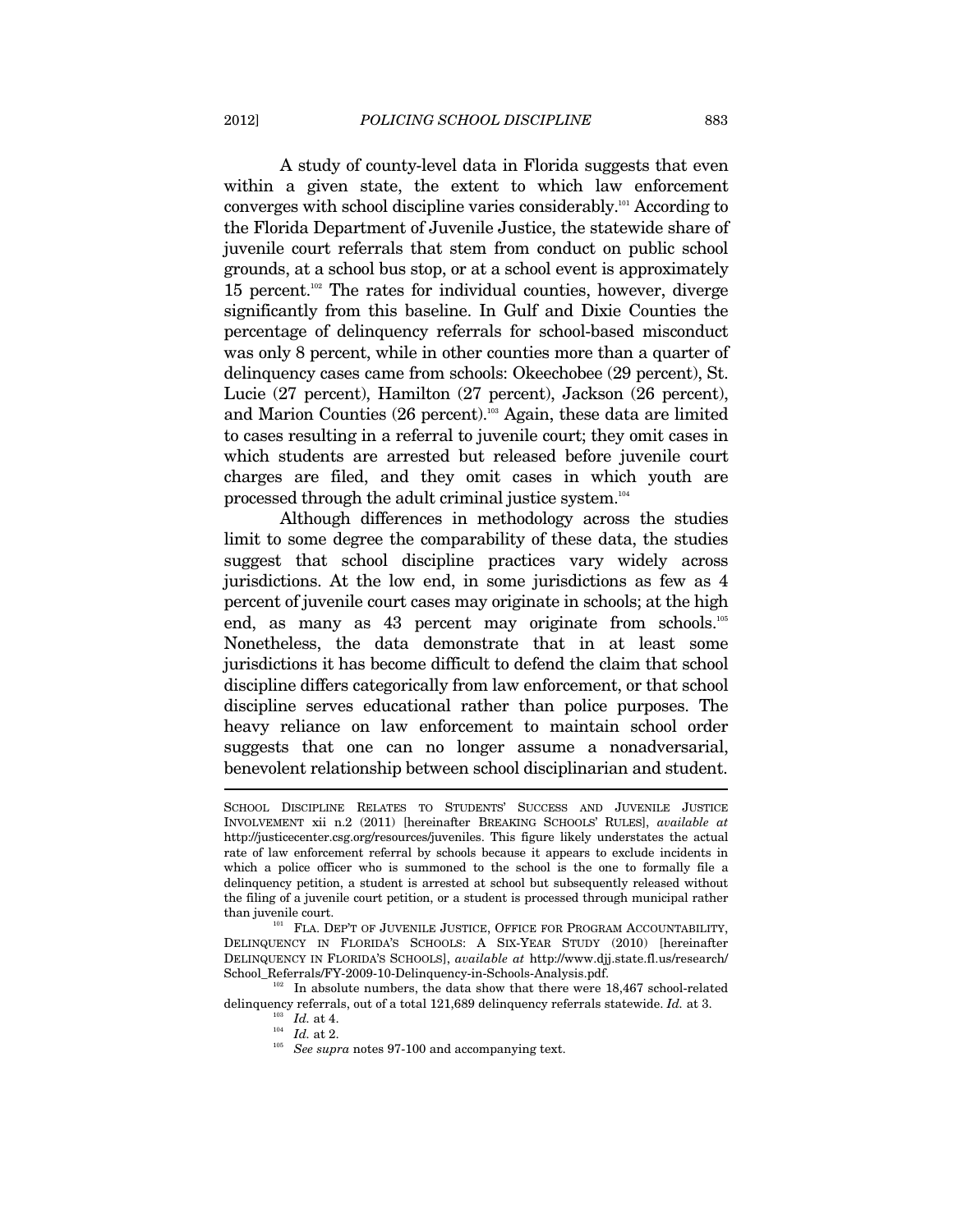*Number of school-based law enforcement referrals per one thousand enrolled students per year:* Data showing rates of school-based law enforcement referrals per one thousand students per year likewise permit an evaluation of the claim that school discipline differs categorically from law enforcement. Where the rates of school-based arrest and referral are relatively high, the claim that the investigation and punishment of school misconduct furthers educational rather than law enforcement purposes becomes harder to defend. A number of recently published studies provide data on this measure. These data show that, as with the proportion of juvenile court referrals stemming from school-based misconduct, rates of school-based law enforcement referrals per one thousand enrolled students vary significantly across jurisdictions.<sup>106</sup>

The Florida Department of Juvenile Justice's Annual Report calculates the number of school-related delinquency referrals per one thousand students enrolled in grades six through twelve; statewide, there were thirteen (13) schoolrelated delinquency referrals per one thousand middle and high school students.<sup>107</sup> Rates of school-based delinquency referrals varied dramatically across counties within Florida, though, from a low of only four (4) school-related delinquency referrals per one thousand students in Lafayette and Nassau Counties, to a high of forty-two (42) and fifty (50) referrals per one thousand students in Hamilton and Putnam Counties, respectively.108 These figures understate the actual incidence of school-based law enforcement referral because they omit instances in which a student is arrested at school but released before charges are filed in juvenile court, and they omit cases referred to adult criminal court.

Even greater variability exists in Texas. The advocacy organization Texas Appleseed recently published its analysis of rates of school-based arrests in seventeen districts where data

 $106$  These figures do not purport to estimate the likelihood that a given student will be subject to school-based law enforcement, because some students may have been

referred to law enforcement more than once.<br><sup>107</sup> DELINQUENCY IN FLORIDA'S SCHOOLS, *supra* note 101, at 5.<br><sup>108</sup> The multistate study found a smaller range, from a low of two (2) schoolbased juvenile court cases per one thousand students enrolled in Hawaii, to a high of nine (9) cases per one thousand students in Missouri. These data, which unlike the Florida report include elementary school students, understate the arrest rate for middle and high school students who are arrested at higher rates than their younger counterparts. Krezmien, *supra* note 9, at 278.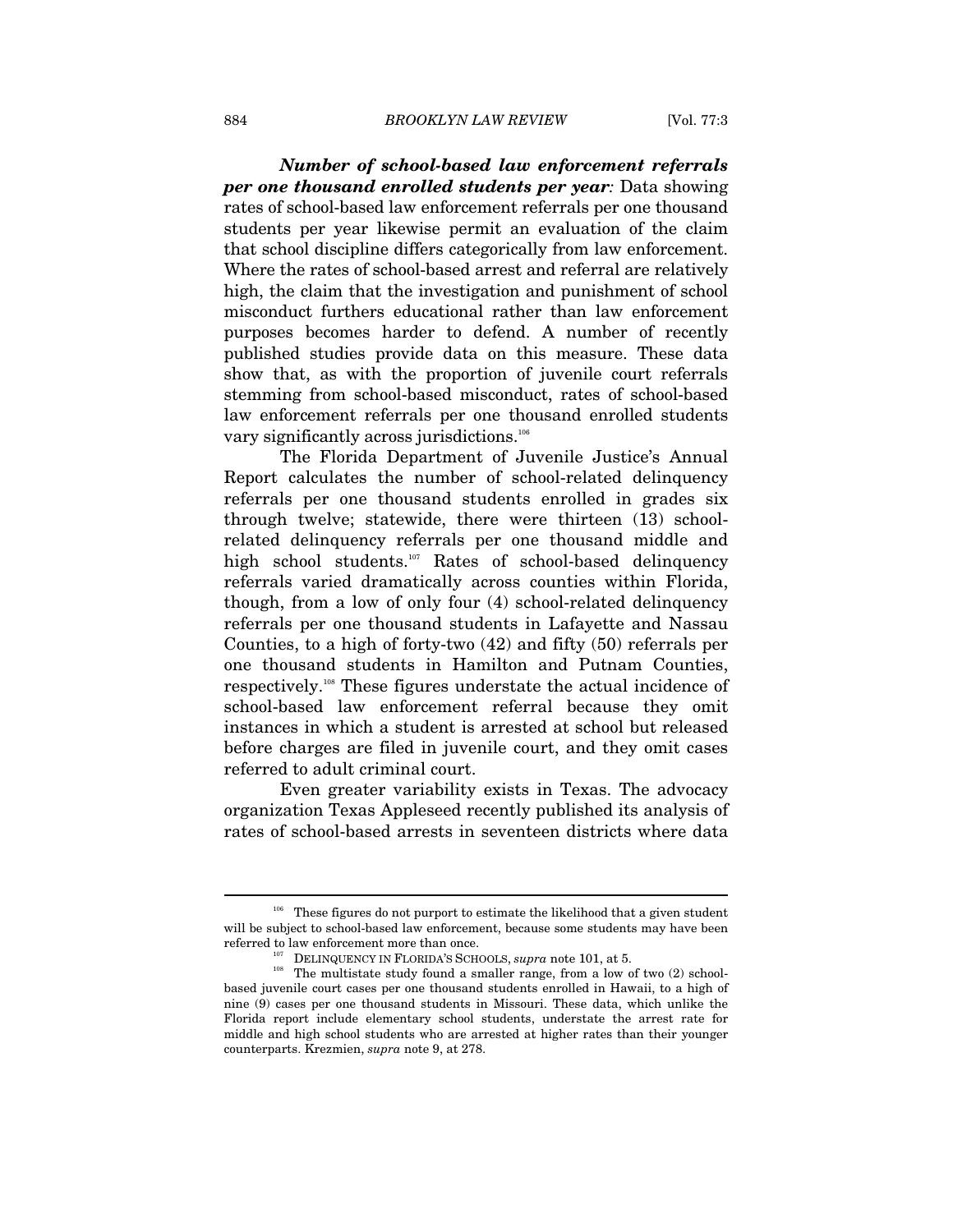were available.<sup>109</sup> The study, analyzing data from seventeen districts representing 13 percent of the state's student body, found that at the low end of the spectrum there were one-and-ahalf  $(1.5)$  and two  $(2)$  school-based arrests per one thousand enrolled students in Castleberry and Wichita Falls districts, respectively.110 At the high end of the spectrum, East Central reported fifty-one  $(51)$  arrests for every one thousand students.<sup>111</sup> These data also understate the actual incidence of school-based law enforcement referral, as they omit instances in which a student is referred to juvenile court without being arrested at school, such as when the student receives a summons to appear in lieu of arrest. Unlike the figures for Florida, these figures include elementary school students as well as middle and high school students; had the data excluded elementary school students, rates of school-based arrests per one-thousand enrolled middle and high school students would be higher.<sup>112</sup>

The Texas Appleseed study also provides data on the issuance of misdemeanor tickets in public schools.113 These citations require the recipient to appear in municipal court and may result in fines of up to \$500; a failure to appear subjects the individual to a bench warrant for arrest.114 Data from the twenty-six districts for which data were available again show wide disparities in the administration of punishment.<sup>115</sup> At the lower end of the scale, United and Humble districts each issued fourteen (14) criminal citations per one thousand enrolled students,<sup>116</sup> while at the high end, Galveston issued 109 citations per one thousand enrolled students.117 In Texas alone, then, there are as few as one-and-a-half  $(1.5)$  to as many as fifty-one (51) school-based arrests per one thousand enrolled

 $^{109}$  TEX. APPLESEED, TEXAS' SCHOOL-TO-PRISON PIPELINE: TICKETING, ARREST AND USE OF FORCE IN SCHOOLS 101 (2010) [hereinafter TEXAS APPLESEED], *available at* http://www.texasappleseed.net/images/stories/reports/Ticketing\_Booklet\_web.pdf. <sup>110</sup> *Id.* at 104-05. <sup>111</sup> *Id.* 

 $112$  *Id.* at 114 (documenting data showing that majority of school-based arrests are for high school students).<br>
<sup>113</sup> *Id.* at 67-96.<br>
<sup>114</sup> *Id.* at 69.<br>
<sup>115</sup> *Id.* at 67-96.

<sup>&</sup>lt;sup>116</sup> *Id.* at 77-78 (indicating 522 tickets issued in United Independent School District, which enrolls 37,671 students, and 431 tickets issued in Humble Independent

<sup>&</sup>lt;sup>117</sup> *Id.* at 77 (indicating 921 tickets issued in the Galveston Independent School District, which enrolls 8,430 students).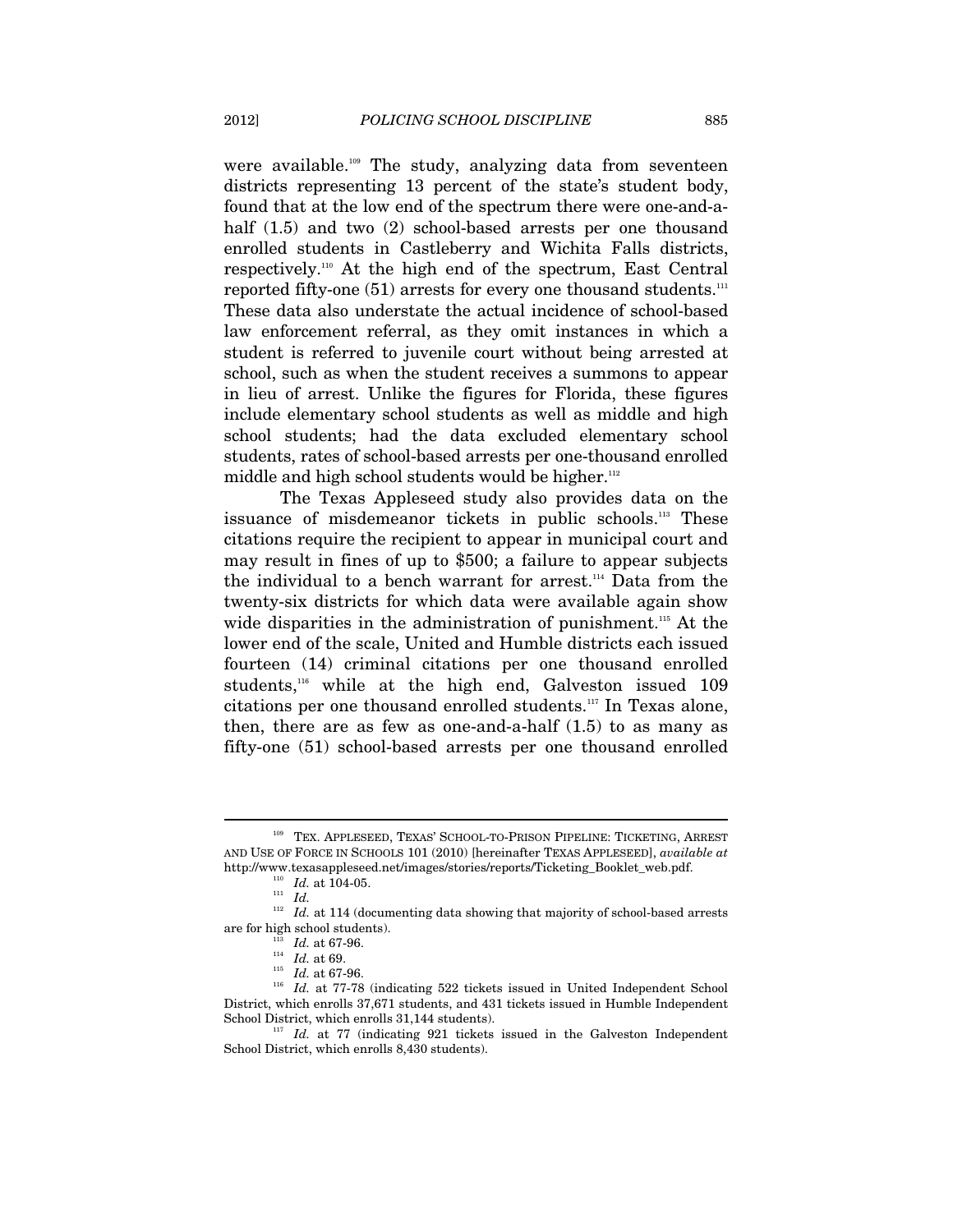students, and as few as fourteen (14) and as many as 109 misdemeanor citations per one thousand of these students.118

*Types of behaviors for which students are subject to law enforcement referral:* An examination of the types of behaviors for which students are referred to law enforcement provides another useful indicator to evaluate the factual supposition that school discipline differs categorically from the criminal process. Where law enforcement is being deployed to address student behavior that traditionally would have been handled more informally—through the imposition of after-school detention or suspension—the resulting adversarial relationship belies the claim that the intervention pedagogically benefits the punished student.

The South Carolina Department of Juvenile Justice's Annual Report indicates that "disturbance of schools" represents the single most frequent offense resulting in a referral to juvenile court.<sup>119</sup> Conduct resulting in a charge of "disturbance of schools" may not amount to conduct that would result in an assault charge or other more serious offenses. These data indicate that South Carolina schools heavily rely on law enforcement and juvenile courts to handle conduct that would not amount to a crime outside of the school context.

According to the Florida Department of Juvenile Justice, two-thirds of all school-related delinquency referrals involved misdemeanors, while one-third involved felonies.<sup>120</sup> Misdemeanor assault and battery and disorderly conduct violations represented the largest segment of school-based delinquency referrals, at 21 percent and 15 percent, respectively.121 Weapons offenses counted for approximately 5 percent of all school-related delinquency referrals.<sup>122</sup>

The Texas Appleseed study found that among the twenty-two districts that disaggregated criminal citations by offense, more than half the tickets were for disorderly conduct (e.g., profanity, offensive gesture, or fighting) or disruption of class or transportation.123 An additional 10 percent of the tickets

 $^{118}$  *See supra* notes 111-19 and accompanying text.  $^{119}$  S.C. DEP'T OF JUVENILE JUSTICE, 2009-2010 ANNUAL STATISTICAL REPORT 4 (2010), *available at* http://www.state.sc.us/djj/pdfs/2010%20Annual%20Statistical%

<sup>20</sup>Report.pdf. DELINQUENCY IN FLORIDA'S SCHOOLS, *supra* note 101, at 8. <sup>121</sup> *Id.* 

 $122$  *Id.* 

<sup>123</sup> TEXAS APPLESEED, *supra* note 109, at 82.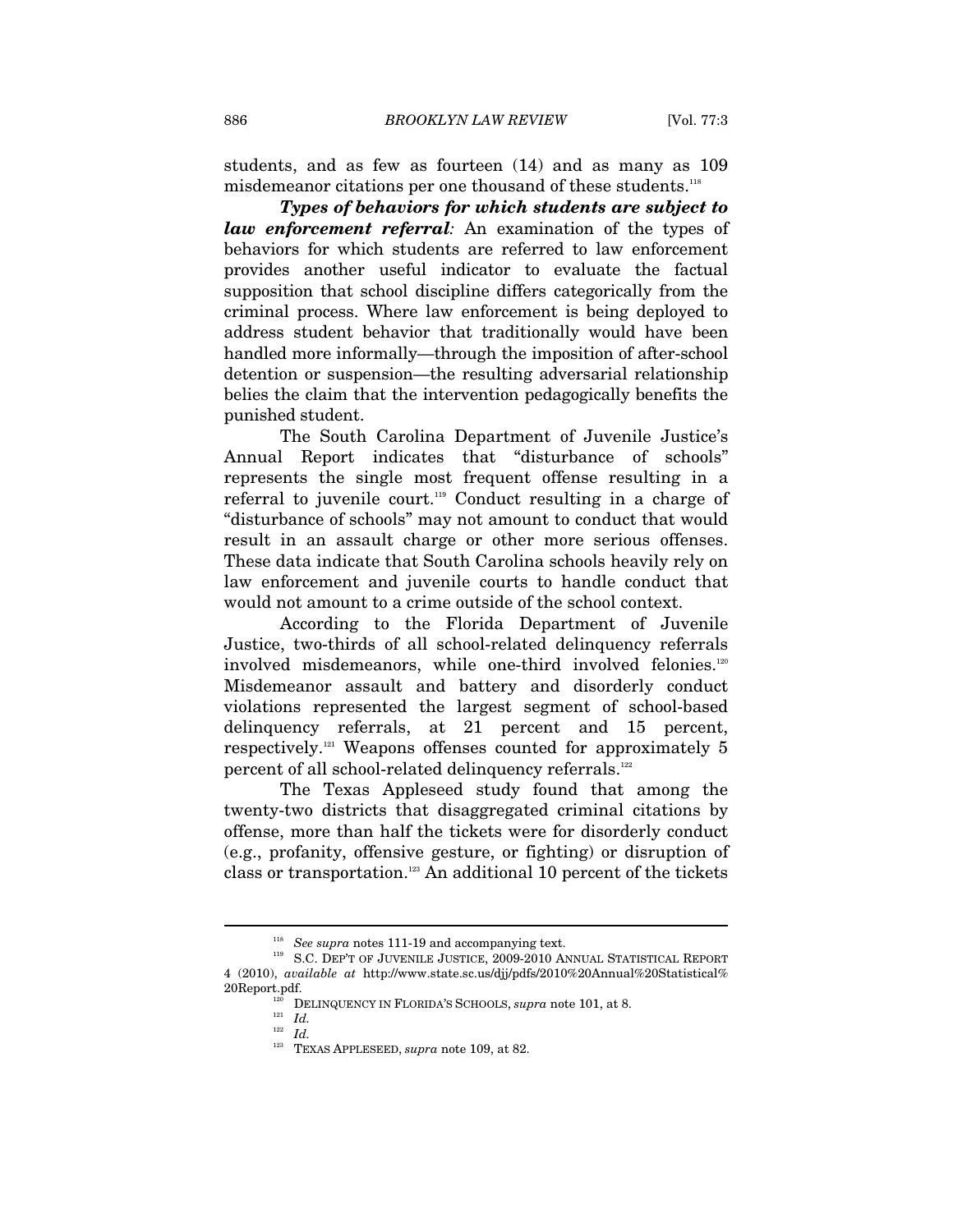were for violations of curfew or the Student Code of Conduct.<sup>124</sup> Among the eleven school districts that disaggregated data on school-based arrests by offense, 24 percent of school-based arrests were for disorderly conduct<sup>125</sup>

Anecdotal newspaper accounts provide further corroboration that some schools rely on police to handle relatively minor forms of student misbehavior. In Lucas County, Ohio, the majority of school-related referrals to juvenile court were for disruptive conduct, while only approximately 2 percent were for more serious incidents such as assaulting a teacher or taking a gun to school.126 In Lafayette Parish, Louisiana, 46 percent of school-based arrests were for disturbing the peace or simple assault or battery, while 4 percent were for weapons or drug offenses. $127$  According to the presiding family court judge in Birmingham, Alabama, only approximately 7 percent of school-based arrests involved offenses that actually warranted arrest, such as weapons offenses or other felonies.128 In some jurisdictions, then, school officials appear to have delegated their traditional authority to handle common forms of student misconduct—such as those involving disruptive behavior or fights—to law enforcement.

Data from these studies suggest that in some, but not all, jurisdictions it has become more difficult to claim that students accused of misconduct are investigated and punished for their own educational benefit, or that efforts to maintain school order are justified by pedagogical goals, not law enforcement ones. Rather, at the high end of the range, up to 43 percent of youth referrals to law enforcement involve school misconduct, and there are up to fifty (50) school-based referrals to juvenile court, fifty-one (51) school-based arrests, and 109 criminal citations for every one thousand students enrolled in public schools per year.129 Nonetheless, these figures are not typical of all jurisdictions. Indeed, in some jurisdictions, as few as 4 percent of juvenile court cases stem from school

 $\frac{124}{125}$  *Id.* at 107.

<sup>&</sup>lt;sup>126</sup> Sara Rimer, *Unruly Students Facing Arrest, Not Detention*, N.Y. TIMES, Jan. 4, 2004, *available at* http://www.nytimes.com/2004/01/04/us/unruly-students-

<sup>&</sup>lt;sup>127</sup> Marsha Sills, *Parish Schools See Reduced Violence*, BATON ROUGE ADVOC., May 30, 2009, at B1. 128 Marie Leech & Carol Robinson, *Birmingham City Schools Rely on Arrests to* 

*Keep Order*, BIRMINGHAM NEWS (Mar. 22, 2009, 6:19 AM), http://blog.al.com/spotnews/ 2009/03/city\_schools\_rely\_on\_arrests\_t.html. 129 *See supra* notes 97, 109, 113, 119 and accompanying text.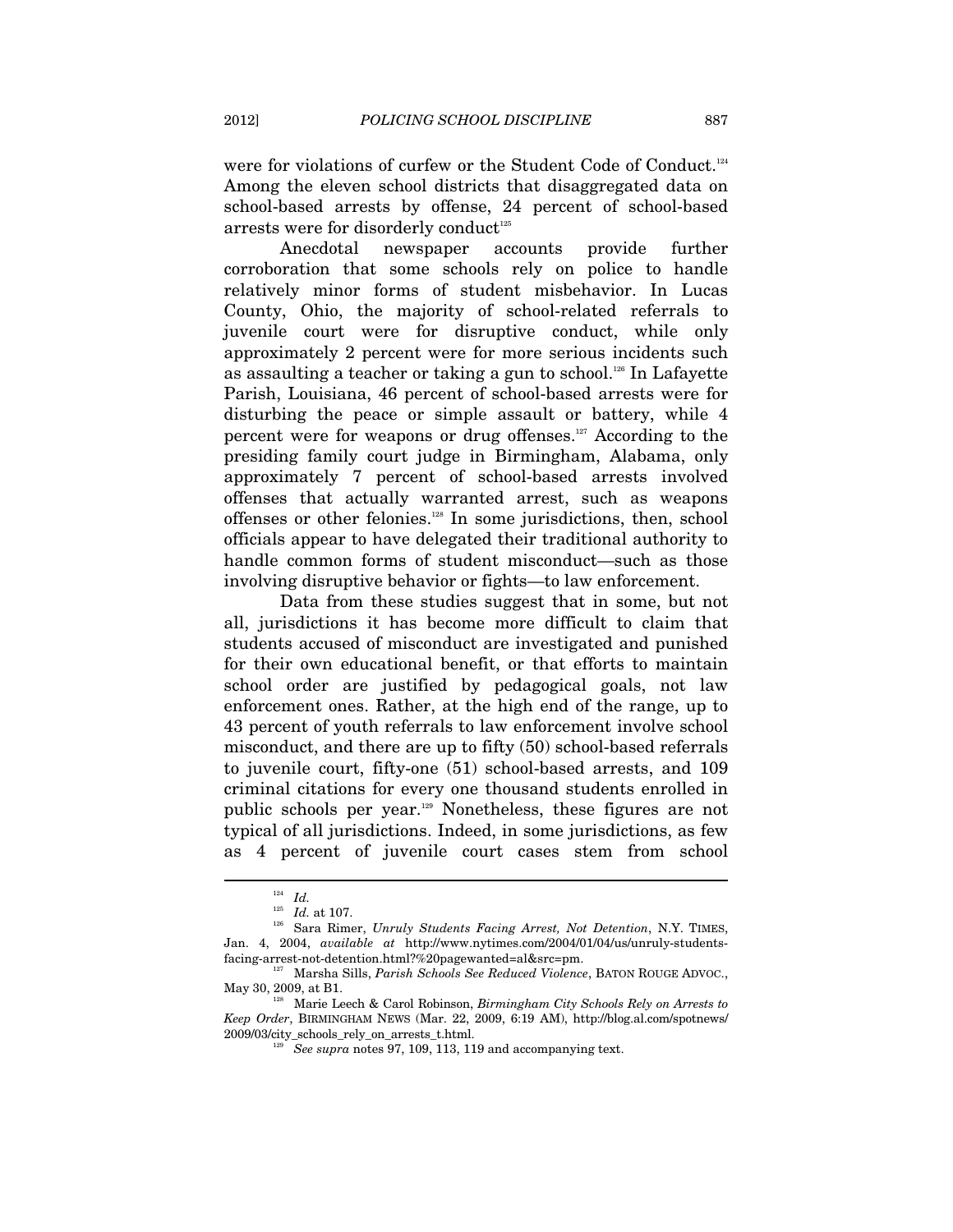misconduct, and there may only be four (4) school-based court referrals, one (1) or two (2) school-based arrests, and fourteen  $(14)$  criminal citations per one thousand students per year.<sup>130</sup>

## *C. Educational Impact of Law Enforcement Referrals*

The increasing reliance on law enforcement referrals to maintain school order challenges the assumption that school discipline furthers educational interests. Whatever might be said about the pedagogical value of suspensions or other more traditional forms of school discipline, the available social science shows that referring a student to law enforcement has

<sup>&</sup>lt;sup>130</sup> *See supra* notes 100, 109, 111, 118 and accompanying text. An examination of the causes for these disparities is beyond the scope of this article. Nonetheless, it is worth noting that the disparities are not entirely randomized. As sociologist Paul Hirschfield has observed, "criminalization in middle class schools is less intense and more fluid than in the inner-city, where proximate or immediate crime threats are overriding concerns." Hirschfield, *supra* note 9, at 84; *see also* Maureen Carroll, Comment, *Educating Expelled Students After No Child Left Behind: Mending an Incentive Structure that Discourages Alternative Education and Reinstatement*, 55 UCLA L. REV. 1909, 1934-37 (2008) (discussing racial disparities and discrimination in school discipline); Heather Cobb, *Separate and Unequal: The Disparate Impact of School-Based Referrals to Juvenile Court*, 44 HARV. C.R.-C.L. L. REV. 581, 581 (2009) (same); Elizabeth E. Hall, *Criminalizing Our Youth: The School-to-Prison Pipeline v. the Constitution*, 4 S. REG'L BLACK L. STUDENTS ASS'N L.J. 75 (2010) (same). A qualitative study conducting interviews with law enforcement officers deployed to public schools across Massachusetts concluded that larger, urban school districts rely on arrests to maintain school discipline more heavily than suburban and rural school districts; officers stated that in urban school districts, school officials prioritized sending a "get tough" message, while those in affluent suburban schools with predominantly white populations prioritized preserving the reputation of their students and the school. Thurau & Wald, *supra* note 8, at 988, 1010. Given the disproportionate representation of minority students in urban schools, it may come as no surprise that students of color bear the brunt of the trend toward increased criminalization. According to the multistate study described in the text, the likelihood of school-based law enforcement referrals for Latino students in Arizona is three times higher than for white students; the rate for black students is twice as high as for white students. Krezmien et al., *supra* note 9, at 14. The Advancement Project reports similar trends, finding that black youth are more than two times more likely to be referred to law enforcement at school than white students in Colorado, two-and-a-half times more likely in Florida, and three-and-a-half times more likely in Philadelphia. ADVANCEMENT PROJECT, TEST, PUNISH, AND PUSH OUT: HOW "ZERO TOLERANCE" AND HIGH-STAKES TESTING FUNNEL YOUTH INTO THE SCHOOL-TO-PRISON PIPELINE 19 (2010), *available at* http://www.advancementproject.org/sites/default/ files/publications/rev\_fin.pdf. Moreover, a report by the American Civil Liberties Union suggests these racial disparities cannot be blamed exclusively on differences across school districts or differences in students' behavior. It found that black students involved in physical altercations are twice as likely to be arrested at school in the same district as white students who commit the same acts; likewise, black and Latino students who commit drug offenses at school are ten times more likely to be arrested than white students who commit drug offenses in the same district. ACLU, HARD LESSONS: SCHOOL RESOURCE OFFICER PROGRAMS AND SCHOOL-BASED ARRESTS IN THREE CONNECTICUT TOWNS 26 (2008), *available at* http://www.aclu.org/files/pdfs/ racialjustice/hardlessons\_november2008.pdf.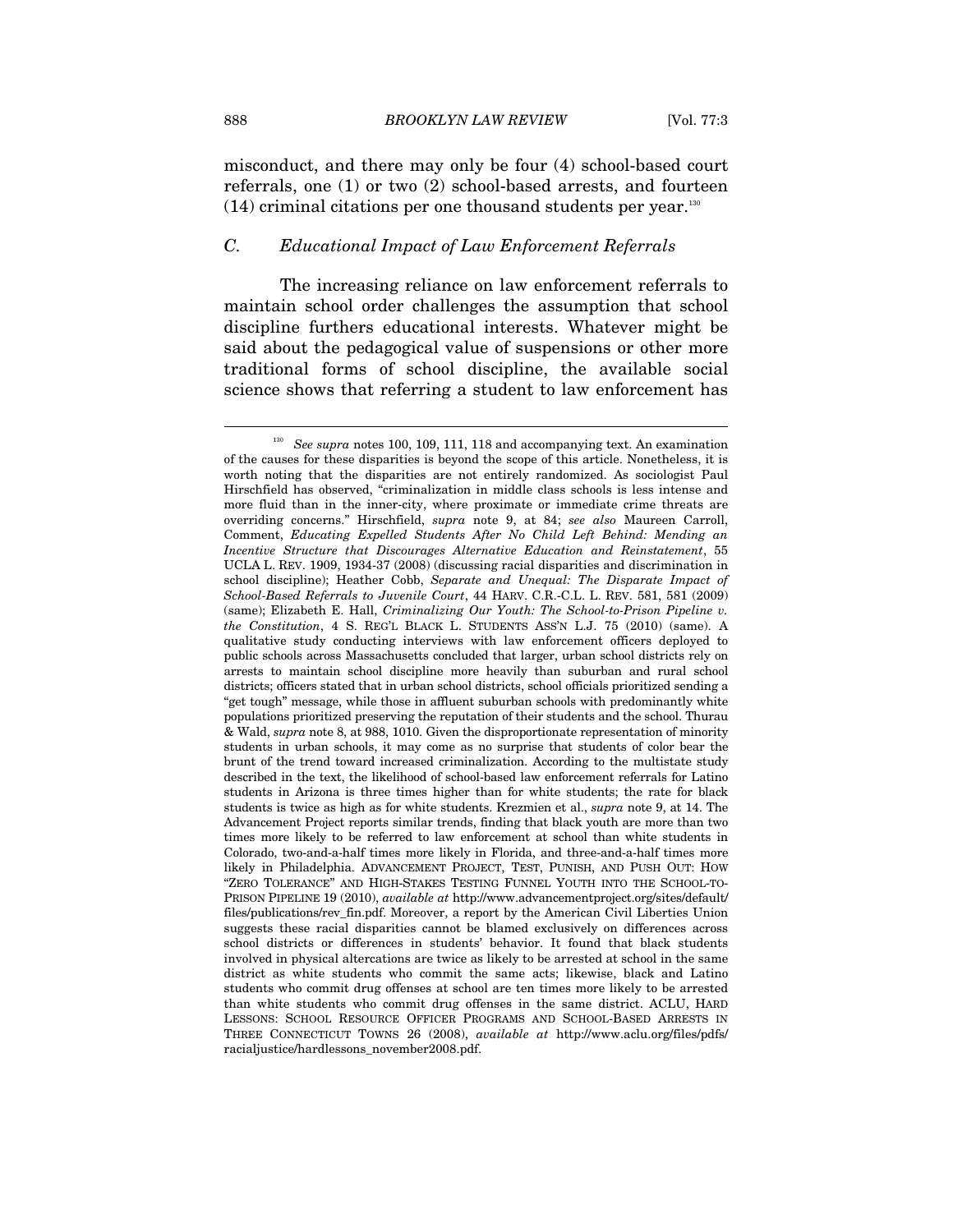negative educational consequences not only on the youth referred, but also likely on the larger student body.

#### 1. Educational Impact on the Punished Student

Behavioral theories posit three competing models of the relationship between harsh punishments and youth outcomes: deterrence theory, propensity theory, and labeling theory.<sup>131</sup> Deterrence theory, as its name suggests, posits that formal behavioral interventions deter youth from future deviant behavior. Propensity theory suggests that harsh punishments neither encourage nor discourage future deviant conduct; any relationship between the punishment and future behavior is correlative rather than causative, because the same inherent traits that led to the first instance of misconduct will lead to future deviance. Conversely, labeling theory suggests that harsh punishments for youth will actually increase future misconduct by labeling the youth as a deviant and creating a deviant selfconcept with potentially life-altering consequences; others may also come to identify the youth as a deviant, thereby foreclosing opportunities that would otherwise have been available. Among the three competing theories, only deterrence theory supports the doctrinal assumption that punitive forms of school discipline such as a school-based arrest or law enforcement referral further the educational interests of the punished youth.

In fact, the available empirical evidence lends no support for the deterrence theory with respect to law enforcement referrals for school-based offenses. On the contrary, social science consistently shows that a law enforcement referral has significant negative consequences on youth educational outcomes. Among the more recent research, a 2006 study by criminologist Gary Sweeten assessed the relationship between law enforcement referral and educational attainment. Using data from the National Longitudinal Survey of Youth, a nationally representative sample, the study found that a first-time arrest during high school years nearly doubles the likelihood of dropping out of high school; an arrest coupled with a court appearance quadruples the likelihood.<sup>132</sup> The magnitude of this effect holds, even after controlling for other factors thought to influence dropout rates including being held

<sup>131</sup> *See* Gary Sweeten, *Who Will Graduate? Disruption of High School Education by Arrest and Court Involvement*, 23 JUST. Q. 462, 463 (2006). 132 *Id.* at 473.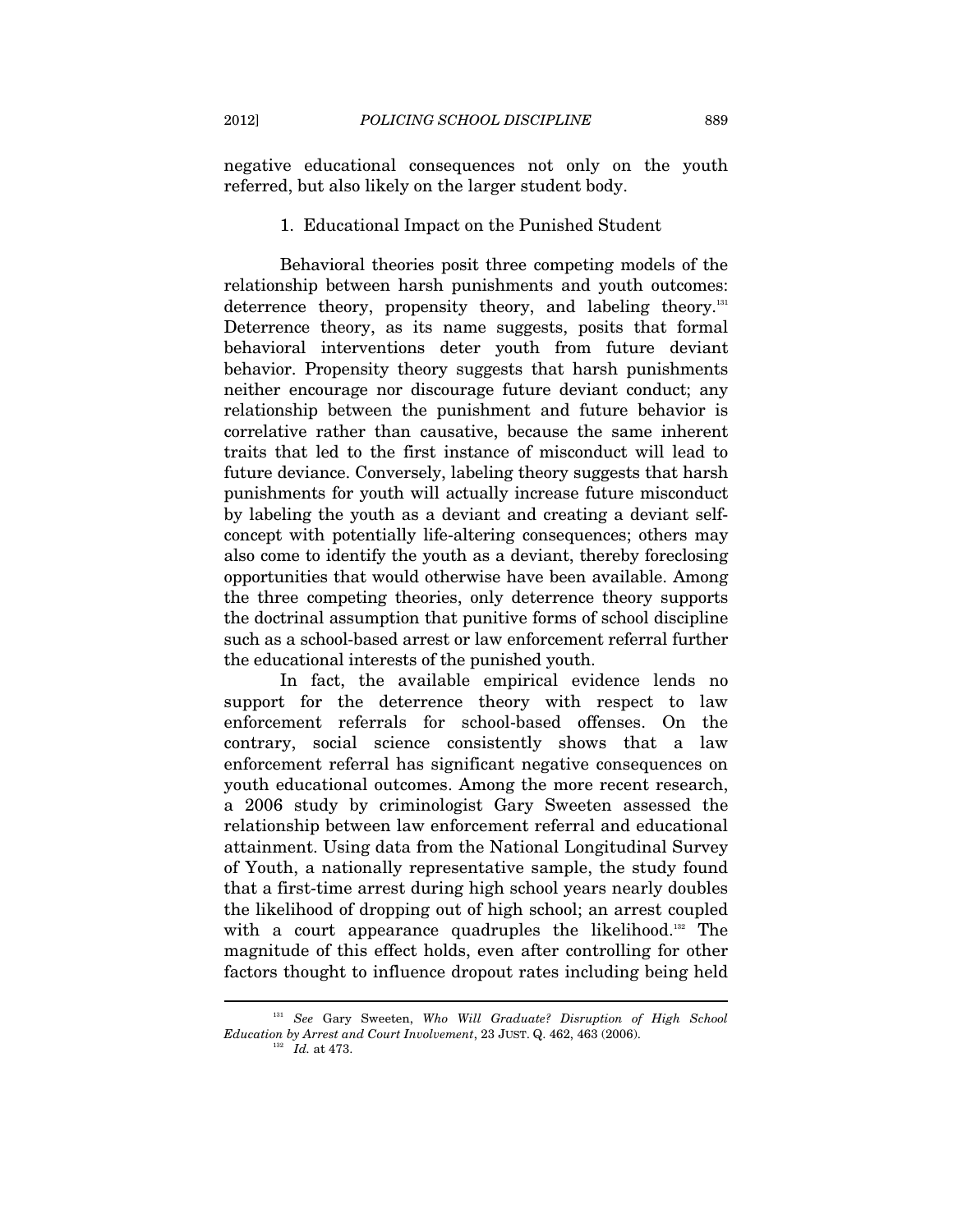back a grade, living in a single-parent household, poor prior academic performance, and rates of delinquent conduct.<sup>133</sup> Similarly, a 2009 study by sociologist Paul Hirschfield assessed the impact of a first-time arrest on high school dropout rates in Chicago.134 Drawing a sample of students in Chicago Public Schools with high concentrations of low-income and minority students, it found that those who were arrested in ninth or tenth grade were six to eight times more likely to drop out of high school as classmates who were not arrested, even after controlling for variables including prior delinquency, peer delinquency, truancy, academic achievement, and anger control.135 A number of other studies have drawn similar conclusions regarding the negative impact of arrest on high school graduation rates.<sup>136</sup>

None of these studies specifically examines the impact of an arrest when it occurs on school grounds or for schoolrelated conduct. Yet, there is no reason to think that the negative educational impact of school-based arrest would be any less than the negative educational impact of arrest generally. On the contrary, given the importance of school officials and students maintaining positive relationships, one would expect that the negative impact of an arrest would be exacerbated when the arrest occurs at school. Further research should be conducted on this question. Nonetheless, in light of the findings to date, the use of school-based law enforcement referrals cannot currently be defended on the ground that it educationally benefits the referred youth.

#### 2. Educational Impact on Other Students

Moreover, there is little empirical support for the claim that the use of law enforcement to maintain school order accrues educational benefits to the larger student population. It may well be true that if one student persistently disrupts the classroom, removal of that student enhances the remaining students' ability to learn.<sup>137</sup> However, there is no evidence

<sup>&</sup>lt;sup>133</sup> *Id.* at 478.<br><sup>134</sup> Paul Hirschfield, *Another Way Out: The Impact of Juvenile Arrests on High School Dropout*, 82 Soc. OF EDUC. 368, 369 (2009).

<sup>&</sup>lt;sup>136</sup> *Id.* at 368.<br><sup>136</sup> *Id.* at 370.<br><sup>137</sup> See Cook et al., *supra* note 9, at 372 ("Clearly, removing troublemakers from school helps maintain an environment more suitable for learning for the remaining students.").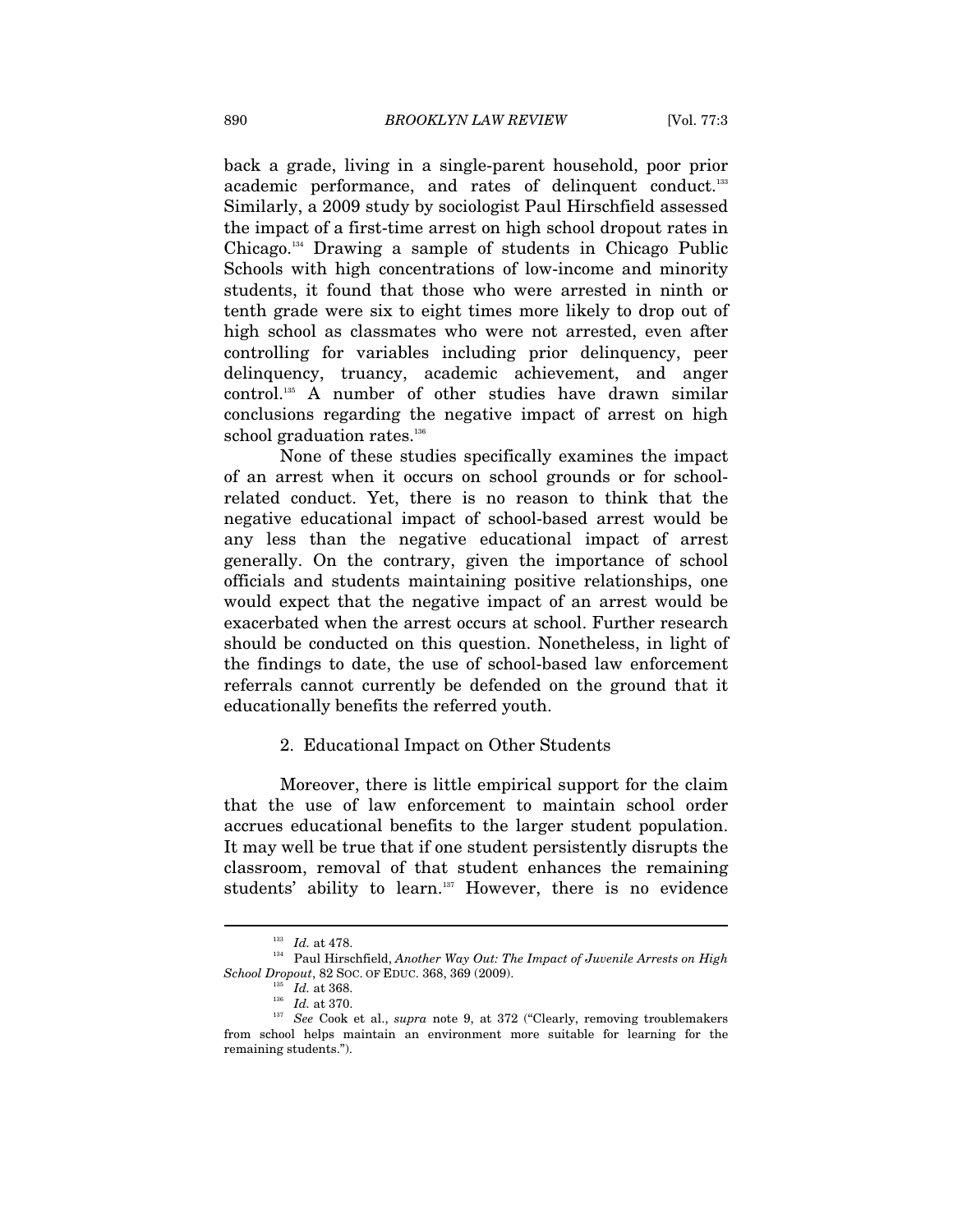suggesting that referring the student to law enforcement specifically—in lieu of or in addition to some other mechanism such as traditional suspension—improves the educational climate for the remaining students. Indeed, a recent metaanalysis of 178 individual studies assessing the effectiveness of different school-based disciplinary interventions found no evidence that the use of arrest and juvenile courts to handle school disorder reduces the occurrence of problem behavior in schools.<sup>138</sup> Some scholars have reasoned that, by creating adversarial and distrustful relationships between law enforcement and school authorities on the one hand, and the student body on the other, coercive police-like interventions may actually increase school disorder. Education scholars Matthew Mayer and Peter Leone analyzed data from the National Crime Victimization Survey to assess the relationship between coercive school security measures and educational climate and found that restrictive measures such as the use of security personnel, metal detectors, and locker searches were not only associated with higher levels of school disorder, but also possibly caused that disorder. Based on these findings they concluded, "creating an unwelcoming, almost jail-like, heavily scrutinized environment, may foster the violence and disorder school administrators hope to avoid."139 Similarly, one criminologist recently expressed concern that "aggressive security measures produce alienation and mistrust among students" and such measures "can disrupt the learning environment and create an adversarial relationship between school officials and students,"140 while another criminologist suggested that the use of aggressive law enforcement tactics in schools "may cause students to distrust educational and law enforcement authorities which could motivate students to engage in greater delinquency."<sup>141</sup> Far from suggesting that law enforcement referrals improve the educational climate for remaining students, the limited evidence to date has led experts to conclude that such referrals likely compromise educational goals.

The primary doctrinal justifications for restricting the procedural rights of youth when they are investigated or

<sup>&</sup>lt;sup>138</sup> See id. at 369.<br><sup>139</sup> Matthew J. Mayer & Peter E. Leone, *A Structural Analysis of School Violence and Disruption: Implications for Creating Safer Schools*, 22 EDUC. &

 $^{140}$  Randall R. Beger,  $The\textit{Worst}$  of Both Worlds, 28 CRIM. JUST. REV. 336, 340 (2003). Brown,  $supra$  note 9, at 599.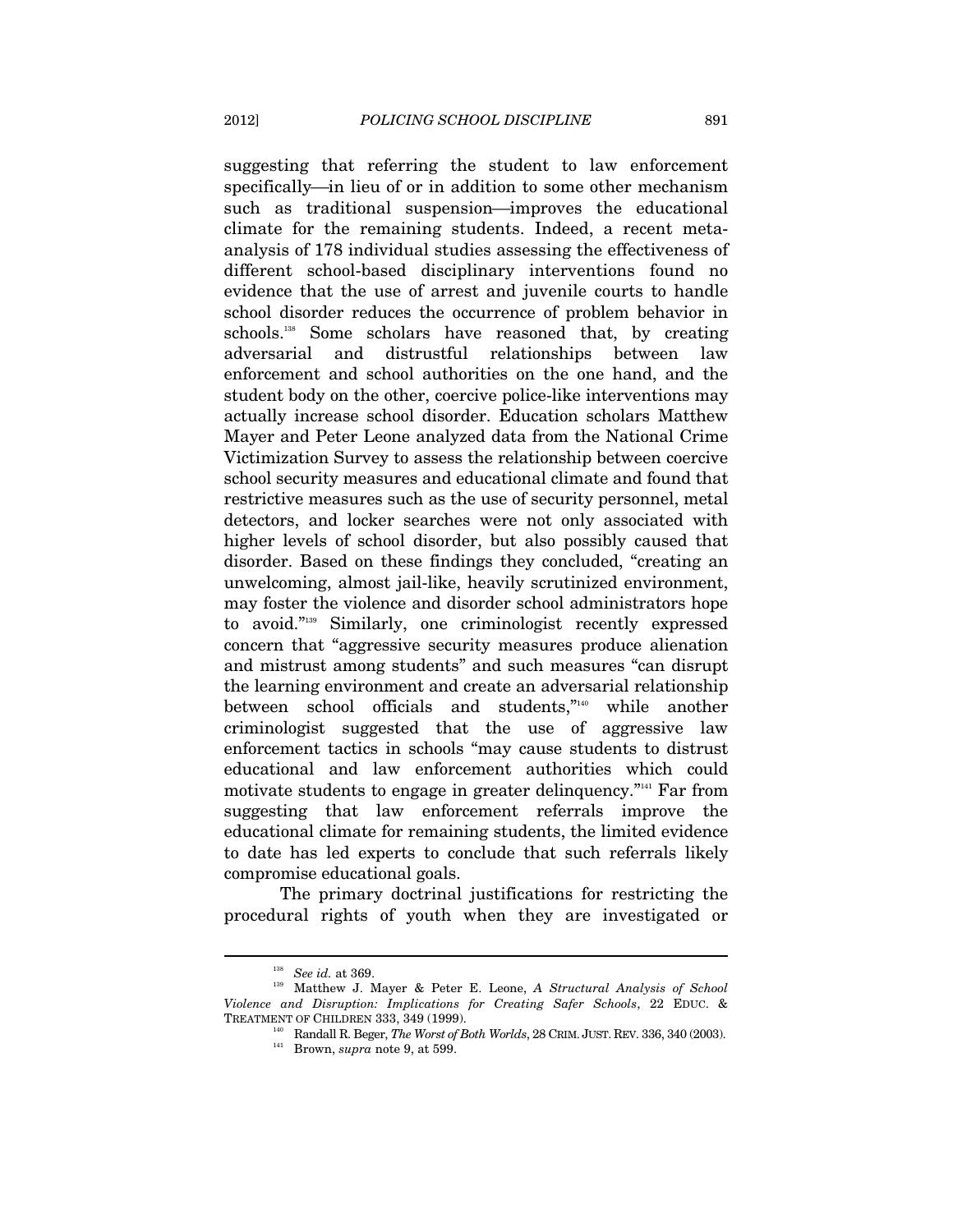punished for misconduct—that such investigations and punishments serve the youth's educational interests and that they differ categorically from law enforcement—prove considerably less persuasive in light of evidence of contemporary school discipline practices and their likely educational impact on students. Whatever might be said about the more traditional school discipline practices of suspension or paddling, it can hardly be argued that school-based arrest is "a valuable educational device"<sup>142</sup> or has "long been an accepted method of promoting good behavior and instilling notions of responsibility . . . into the mischievous heads of school children."143 In jurisdictions where school officials frequently remove students from schools through formal arrest or the filing of a delinquency petition, one can no longer claim that the interests of the investigating school official and the student are aligned rather than adversarial. The next part explores the implications of these findings.

## III. INCORPORATING CONSIDERATION OF THE EDUCATIONAL IMPACT OF SCHOOL DISCIPLINE

The developing body of empirical evidence in the preceding part challenges the doctrinal justification for denying procedural protections to youth who are accused of misconduct in schools. To the extent school discipline increasingly takes the form of law enforcement referrals, it can no longer be justified by the educational benefits it confers on the child or its purportedly nonadversarial nature. Those rationales for insulating traditional forms of school discipline from constitutional protections simply no longer apply in jurisdictions that rely on law enforcement to maintain order in schools.

Changes in the operation of school discipline parallel the evolution of the juvenile justice system decades ago. Until the 1960s, youth in juvenile court were denied the constitutional procedural protections afforded to adults in criminal court on the ground that the juvenile court, unlike the adult criminal court, was assumed to act in a nonadversarial manner in furtherance of the accused youth's interests—to rehabilitate rather than punish the youth.<sup>144</sup> By the 1960s,

<sup>142</sup> Goss v. Lopez, 419 U.S. 565, 580 (1975). 143 Ingraham v. Wright, 430 U.S. 651, 659 (1977). 144 *In re* Gault, 387 U.S. 1, 25-26 (1967) ("[I]t is urged that the juvenile benefits from informal proceedings in the court. The early conception of the Juvenile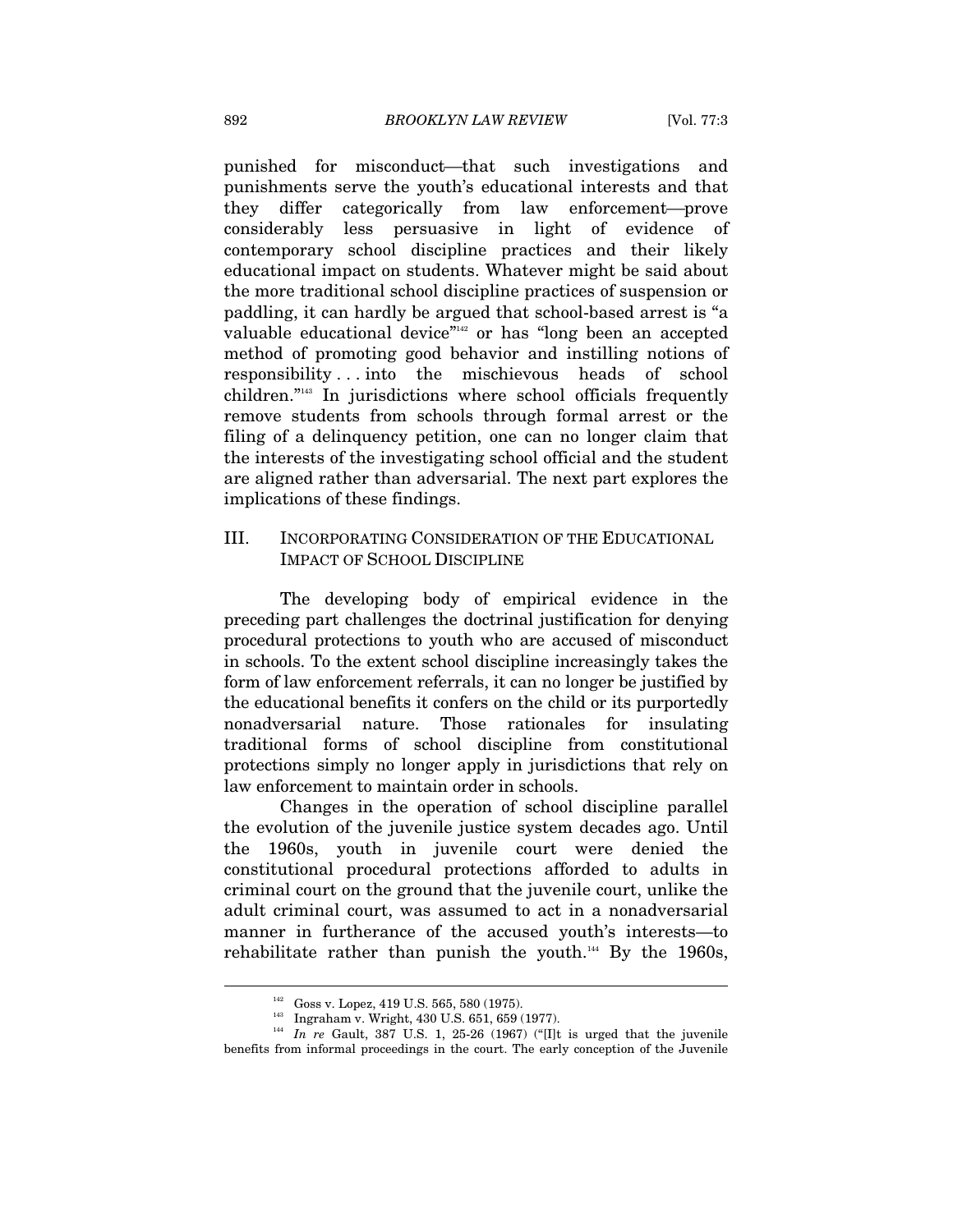however, emerging social science evidence on actual juvenile court practices and their impact on the emotional and social development of youth cast doubt on those earlier premises:

While there can be no doubt of the original laudable purpose of juvenile courts, studies and critiques in recent years raise serious questions as to whether actual performance measures well enough against theoretical purpose to make tolerable the immunity of the process from the reach of constitutional guarantees available to  $adults.<sup>14</sup>$ 

The Supreme Court reasoned that "neither sentiment nor folklore should cause us to shut our eyes" to these studies. $146$ Evaluating this evidence, it concluded first in *Kent v. United States* that juveniles had the "worst of both worlds"—neither the nurturing benefit of a nonadversarial system, nor the procedural protections of adult criminal court.<sup>147</sup> One year later, in *In re Gault*, it found that "[t]he rhetoric of the juvenile court movement has developed without any necessarily close correspondence to the realities of court and institutional routines."148 In light of empirical developments, the Court reversed decades of precedent to extend to juveniles many of the constitutional procedural protections previously reserved for individuals in the adult criminal system.

Similarly, recent empirical evidence suggests that school discipline practices may no longer advance the beneficent, nonadversarial goals that once insulated them from ordinary judicial scrutiny. In light of the growing divergence between stated goals and actual practices in school discipline, courts should reconsider the validity of doctrinal restrictions on procedural rights in the school discipline context, just as the Supreme Court did for juvenile courts in *Gault.* This part sets forth a framework for courts to do so. In addition, it discusses the potential role of nonjudicial actors in reform efforts.

Court proceeding was one in which a fatherly judge touched the heart and conscience of the erring youth by talking over his problems, by paternal advice and admonition . . . .").<br><sup>145</sup> Kent v. U.S., 383 U.S. 541, 554-56 (1966).<br><sup>146</sup> *In re* Gault, 387 U.S. at 21.<br><sup>147</sup> 383 U.S. at 556.<br><sup>148</sup> 387 U.S. at 30 (citation omitted).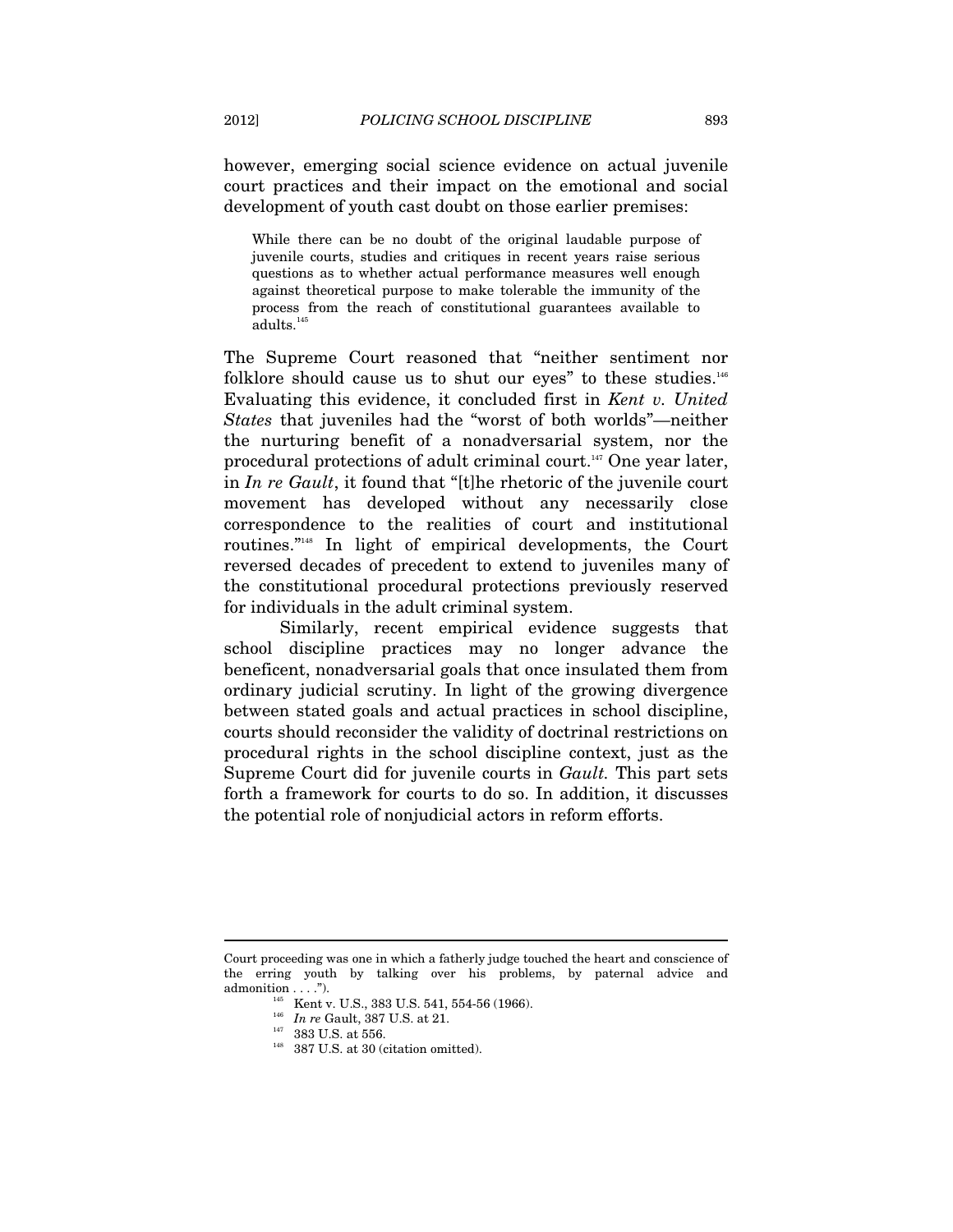#### *A. A Context-Specific Approach to Procedural Protections in Courts*

In light of the empirical evidence showing an increased reliance on law enforcement to maintain public school order and the educational harms associated with this increased reliance, courts should critically evaluate the operation of school discipline to ensure that it actually advances the educational interests that previously justified insulating school discipline from closer judicial scrutiny.<sup>149</sup> Given how significantly school discipline practices vary across jurisdictions, however, this analysis should be location-specific.<sup>150</sup>

The framework proposed here preserves the presumption that school discipline generally serves pedagogical goals, but permits the youth to rebut this presumption by showing that discipline practices in the youth's particular school or district do not further educational interests. Relevant evidence might include, for example, data showing high rates of school-based arrests in the school or district, the frequent use of school-based arrests to handle relatively minor misconduct, or expert testimony regarding the educational impact of particular disciplinary practices employed in the school or district.

Reviewing this evidence, the court would render an interpretive judgment as to whether the particular discipline practices in a school or district primarily further a law enforcement goal rather than an educational one. Where the court finds the evidence persuasive, investigations of student misconduct would be presumed adversarial and thus subject to the full scope of constitutional protections that would be available to youth outside of the school context. By contrast, where school discipline practices adhere to the traditional model of discipline furthering pedagogical goals, doctrinal restrictions on constitutional rights would remain in place. Thus, the availability of procedural protections for youth in public schools would depend on a jurisdiction-specific assessment, rather than a categorical assumption, of the educational benefit of school

<sup>149</sup> *See* Eve Brensike Primus, *Disentangling Administrative Searches*, 111 COLUM. L. REV. 254, 310-11 (2011) (critiquing current "one-size-permits-everything" categorical approach to administrative searches such as those conducted in public schools). 150 *See also* Anthony V. Alfieri, *Post-Racialism in the Inner City: Structure and* 

*Culture in Lawyering*, 98 GEO. L.J. 921, 959-60 (2010) (urging development of "local, school-specific fact investigation" to examine impact of school-based law enforcement referrals on youth).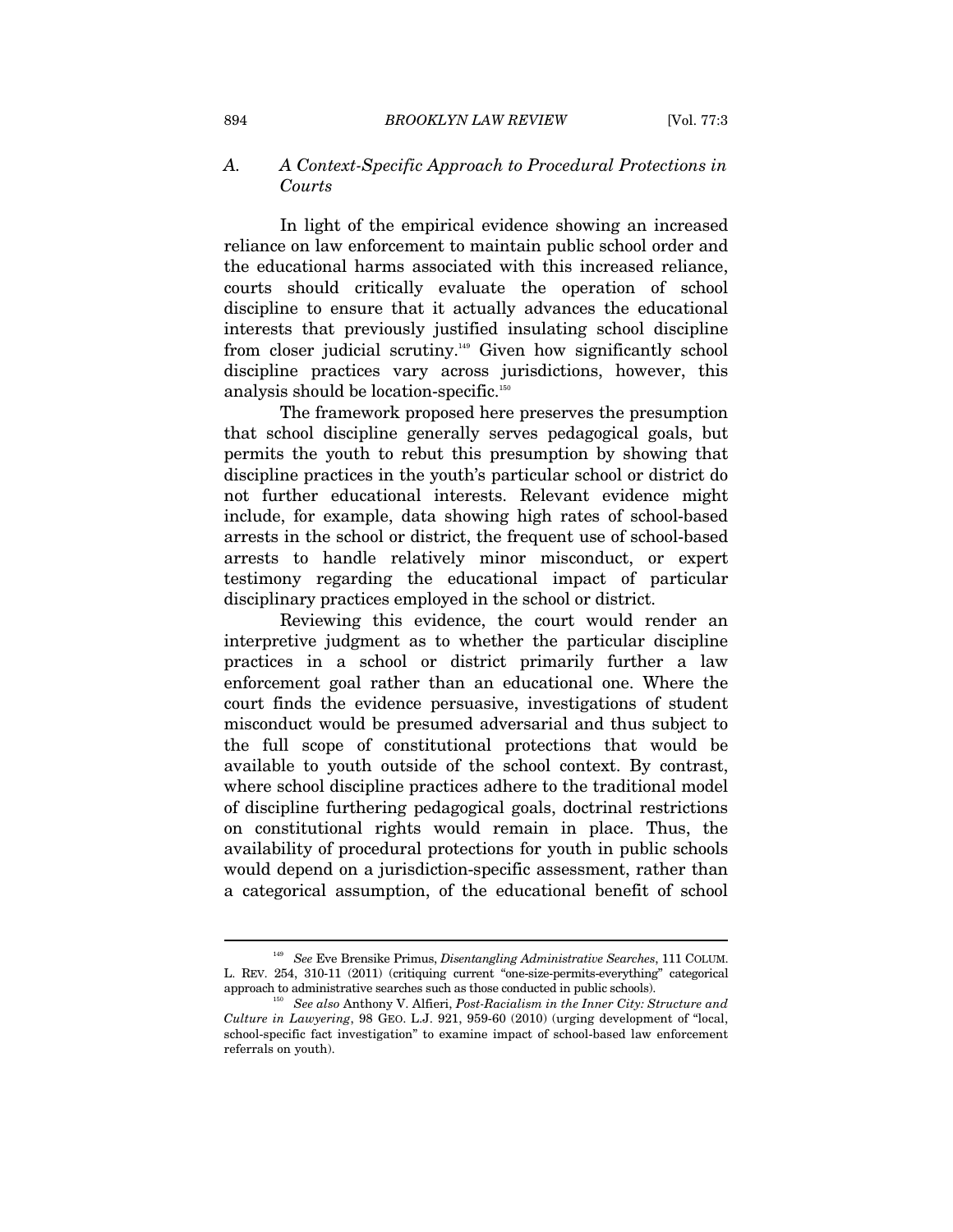discipline practices. This framework ensures that the education of youth is the paramount interest served.

There are a number of potential objections to this contextualized approach. First, one might argue that even if school discipline no longer serves the student's educational interests, procedural rights should remain limited to protect the interests of *other* students. Second, a critic might contend that even though jurisdictions differ in their reliance on law enforcement, a categorical rule that assumes that school discipline always furthers the educational interests of youth is preferable because it is easier to administer. Third, one might argue that a better approach would be to employ an individualized analysis to determine whether the investigation of misconduct in a particular case furthers educational goals. Fourth, one might object to this type of contextualized rule on the ground that it would improperly result in constitutional protections varying by geography (e.g., probable cause required for searches in schools in district *A*, but not in district *B*). Fifth and finally, the framework is subject to the criticism that courts should not be in the business of second-guessing the educational value of school discipline. This section addresses each in turn.

*Rejecting reliance on the interests of other students*. One might argue that even if the relationship between investigating official and accused student is recognized as adversarial and in service of law enforcement, procedural restrictions may remain warranted because the interests of the individual student are outweighed by the countervailing interests of other students in learning without disruption.<sup>151</sup> The Supreme Court has noted this concern about preserving the rights of other students in some cases.152 This view does not necessarily hold that the ordinary calculus weighing individual interests against collective interests does not apply, but rather that the collective interest in school order weighs so heavily as to overcome the competing individual student's interest in securing the full scope of procedural protections.

<sup>151</sup> *See* Ryan, *supra* note 6, at 1341, 1411-14 (interpreting limits on constitutional rights in school discipline cases as resting on the view that they are necessary to "preserve an atmosphere that is safe and conducive to learning" and "to maintain discipline in order to transmit academic knowledge"); *see also* Tribe, *supra*  note 7, at 314 n.128 ("[E]ven if in general the teachers' and child's interest truly converge, at the moment of suspension convergence must surely turn into clash: the teacher is saying that the best interests of *other students* will be served by this particular student's suspension."). 152 *See supra* notes 59-61 and accompanying text.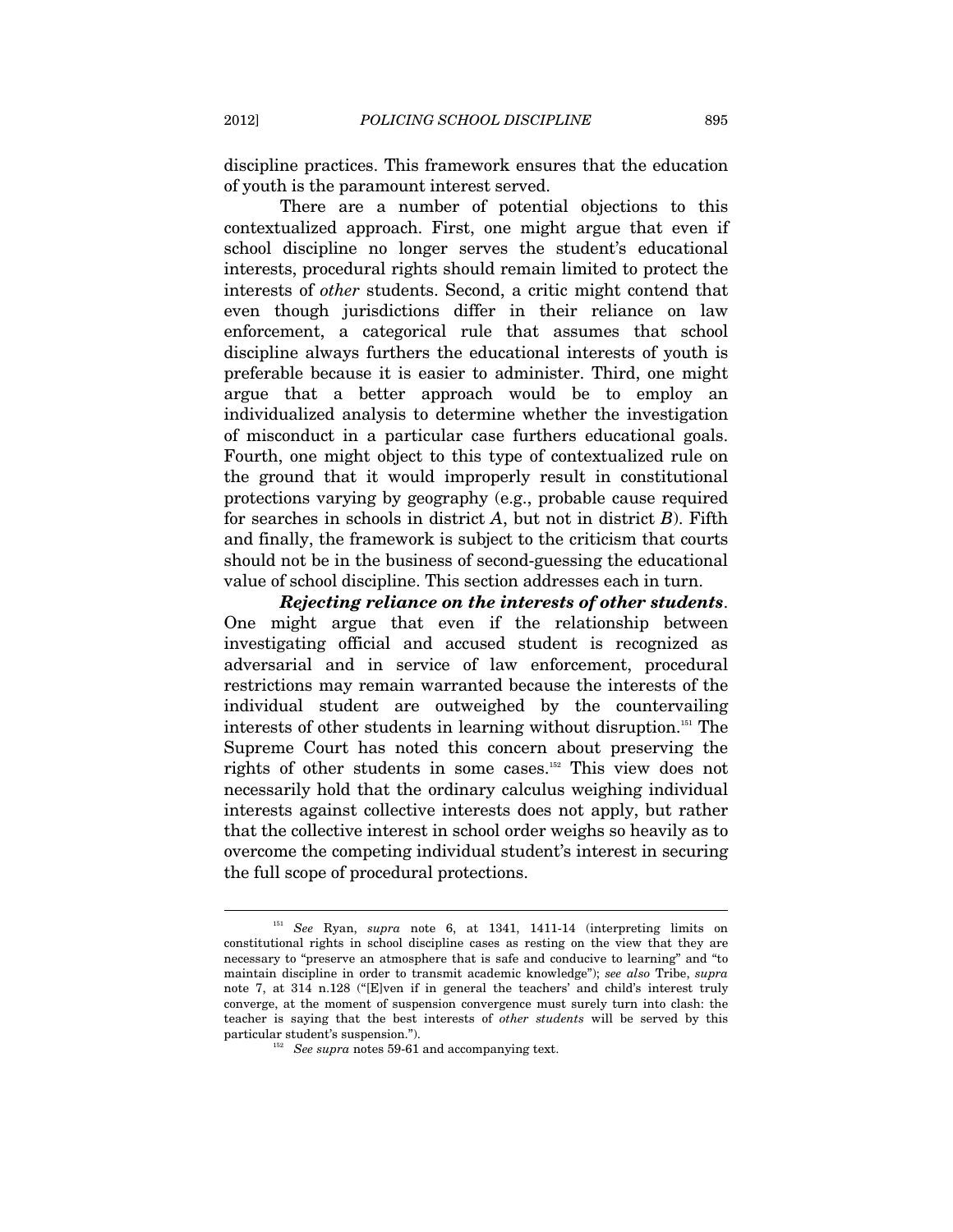As a purely doctrinal matter, this approach is not entirely satisfactory. Relying on the interests of other students fails to articulate why the collective interest in school order should outweigh the collective interest in, say, reducing violent crimes in neighborhoods. It sets up the same tension between individual interests and collective interests that exists for all criminal procedural protections. Perhaps for this reason, the Court has never relied exclusively on this rationale, instead using it to buttress its primary rationale—that the collective interests and the individual student's interests are *aligned*.

Moreover, as an empirical matter, there is little evidentiary support in the literature for the claim that the use of law enforcement, rather than other forms of discipline, in fact advances the educational interests of other students. On the contrary, as set forth in the preceding part, social scientists from related disciplines in education, criminology, and sociology suggest that heavy reliance on policing measures in public schools generates an adversarial atmosphere that may compromise the educational environment for all students.153

*Rejecting a categorical rule.* The proposed contextspecific approach to determining the scope of procedural rights is preferable to an alternative categorical regime notwithstanding concerns of administrability. Concededly, the current categorical rule that exempts school searches from probable cause requirements and presumes school officials are not agents of the police for *Miranda* purposes is easy for courts to apply consistently; courts and litigants are not required to engage in a potentially costly fact-specific assessment of actual school discipline practices.<sup>154</sup> A defense of the current categorical rule might reason that schools in general continue to use school discipline to further educational interests, even if some schools depart from this norm; thus, the factual premise on which the doctrinal restrictions rest—that school discipline and law enforcement generally remain discrete—remains accurate *most of the time.*

Such reliance on generalities is explicitly permissible pursuant to the *Mathews v. Eldridge* framework for determining procedural rights in the civil context, which assesses the risk of error associated with the denial of

<sup>&</sup>lt;sup>153</sup> *See supra* notes 138-41 and accompanying text.<br><sup>154</sup> *See* Evan H. Caminker, *Precedent and Prediction: The Forward-Looking Aspects of Inferior Court Decisionmaking*, 73 TEX. L. REV. 1, 38-41 (1994) (describing normative reasons for preferring nationally uniform legal rules).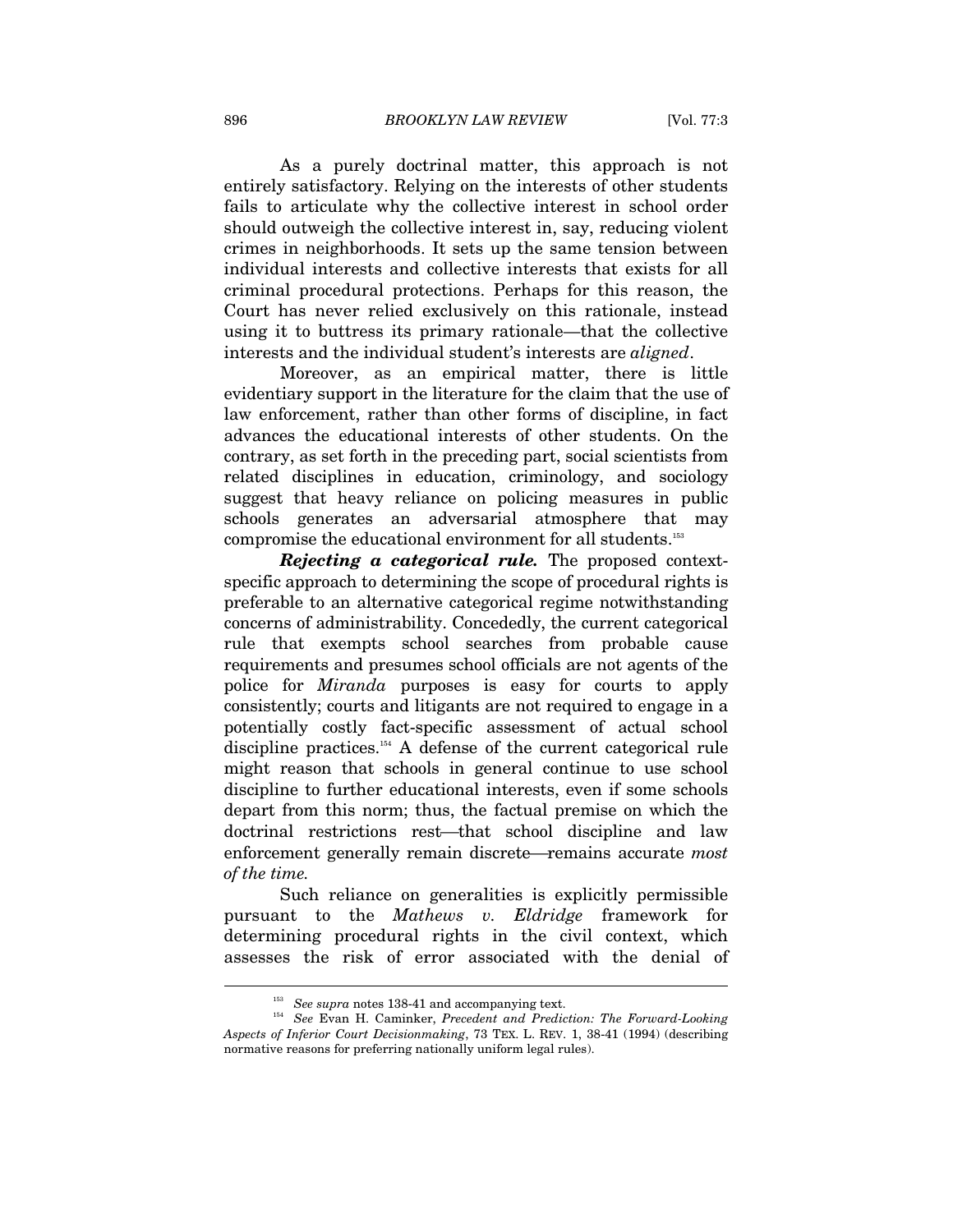procedural protections in the "generality of cases, not the rare exceptions."155 Under this view, restrictions on procedural rights are warranted so long as school discipline "generally" is discrete from law enforcement, and disciplinarians "rarely" stand in an adversarial position *vis a vis* students.

The increasing availability of relevant data mitigates this concern about administrability. Federal agencies have amended the biannual federal Civil Rights Data Collection to require school districts to maintain and publicly report data on the total number of student referrals to law enforcement and the total number of school-related arrests for each school.<sup>156</sup> These mandatory data-collection and reporting requirements reduce the litigation costs associated with obtaining and analyzing this information.

More importantly, the primary purpose of uniform, categorical rules is to ensure that "similarly situated litigants are treated equally."157 Where the facts show that litigants are not, in fact, similarly situated in a legally significant way, the application of the same rule to them is no longer appropriate.<sup>158</sup> In addition, reliance on generalities in the name of efficiency is inappropriate where, as here, criminal—as opposed to civil procedures are implicated.159 As Jerry L. Mashaw has pointed

<sup>156</sup> OFFICE FOR CIVIL RIGHTS, U.S. DEP'T OF EDUC., 2009-10 CIVIL RIGHTS DATA COLLECTION, OMB 1875-0240 (on file with author).<br><sup>157</sup> See Caminker, *supra* note 154, at 39-40.<br><sup>158</sup> See generally Alexes Harris, *Diverting and Abdicating Judicial Discretion*:

*Cultural, Political, and Procedural Dynamics in California Juvenile Justice*, 41 LAW & SOC'Y REV. 387 (2007) (discussing competing values of predictability and uniformity while describing tension between individual justice versus equal justice).<br><sup>159</sup> Medina v. California, 505 U.S. 437, 443 (1992) (rejecting applicability of

*Mathews* balancing framework for criminal procedural rights). *But see* Hamdi v. Rumsfeld, 542 U.S. 507, 527-28 (2004).

 $155$  Mathews v. Eldridge, 424 U.S. 319, 335, 344 (1976) (stating that determination of what process is due in the administrative context requires balancing of three factors: "First, the private interest that will be affected by the official action; second, the risk of an erroneous deprivation of such interest through the procedures used, and the probable value, if any, of additional or substitute procedural safeguards; and finally, the Government's interest, including the function involved and the fiscal and administrative burdens that the additional or substitute procedural requirement would entail."); *see, e.g.*, Carey v. Piphus, 435 U.S. 247, 259 (1978) (applying *Mathews* framework to determine procedural due process rights to challenge school suspension); Ingraham v. Wright, 430 U.S. 651, 675 (1977) (same for corporal punishment); Doe *ex rel.* Doe v. Todd Cnty. Sch. Dist., 625 F.3d 459, 462-64 (8th Cir. 2010) (same for placement in an alternative high school setting); Watson *ex rel.* Watson v. Beckel, 242 F.3d 1237, 1240 (10th Cir. 2001) (same for expulsion); Palmer v. Merluzzi, 868 F.2d 90, 95 (3d Cir. 1989) (same for suspension from interscholastic athletics); Newsome v. Batavia Local Sch. Dist., 842 F.2d 920, 923-24 (6th Cir. 1988) (same for expulsion); *In re* Expulsion of E.J.W. from Indep. Sch. Dist. No. 500, 632 N.W.2d 775, 780 (Minn. Ct. App. 2001) (same); Hinds Cnty. Sch. Dist. Bd. of Trs. v. R.B. *ex rel.* D.L.B., 10 So. 3d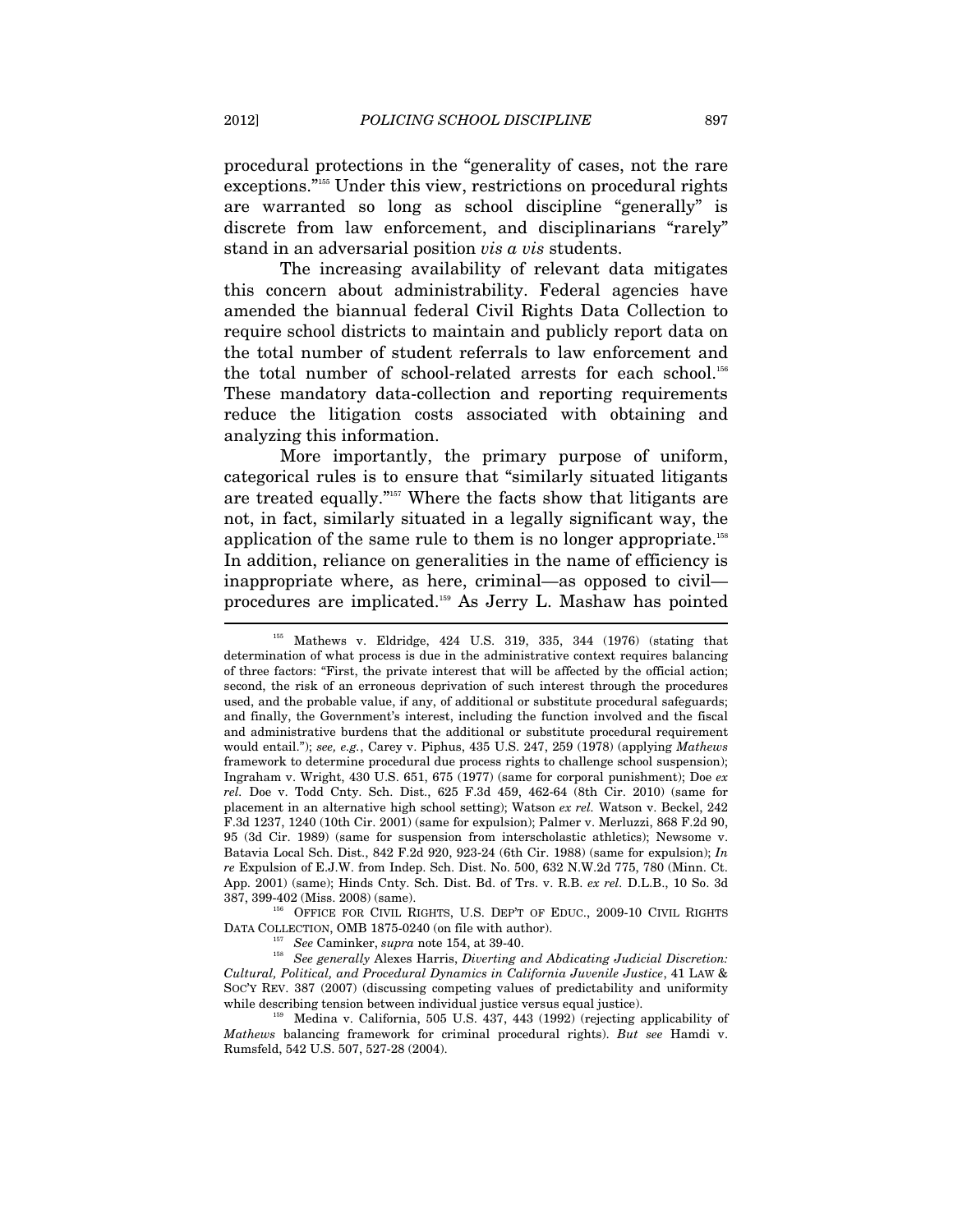out, criminal procedural rules prohibit coerced confessions not because they will yield *inaccurate* conclusions about guilt—indeed, they are often all too accurate—but rather because such confessions offend our basic sense of personal autonomy.160 Our juvenile and criminal justice systems require a more granular assessment of facts than the current categorical rule provides.

*Rejecting an individualized rule.* In light of the need for a more granular rule, one might argue in favor of an individualized case-by-case assessment of whether procedural rules should be extended to a particular student, instead of the jurisdiction-specific rule proposed here. This alternative approach might determine procedural rules depending on, for example, whether a school resource officer was present or participated in the particular search or questioning, or the subjective intent of the school official in conducting the search or questioning.

This individualized alternative, however, would not be workable. The presence or absence of a school resource officer does not indicate whether a search or questioning was carried out for law enforcement purposes. One recent study found that the presence of school resource officers was not correlated with the number of school-based arrests in a school.<sup>161</sup> The particular roles played by school resource officers differ significantly across schools. In some schools they are charged with enforcement of criminal laws, while in others they focus on mentoring, counseling, and teaching.162 Because of this variability in roles, school resource officers cannot neatly be categorized as law enforcement or school official. The better approach to determine whether school investigations serve law enforcement purposes is one that examines aggregate data of rates of law enforcement referrals in the particular school or district.

Nor would it be desirable for a court to attempt to discern the subjective intent of individual school officials to determine

<sup>&</sup>lt;sup>160</sup> Jerry L. Mashaw, *Administrative Due Process: The Quest for a Dignitary Theory*, 61 B.U. L. REV. 885, 904-05 (1981) (arguing that due process seeks to protect dignitary value in privacy in the prohibition against coerced confessions and unreasonable searches); *see also* Martin H. Redish & Lawrence C. Marshall, *Adjudicatory Independence and the Values of Procedural Due Process*, 95 YALE L.J. 455, 481 (1986) (suggesting core value of efficiency embodied in *Mathews* balancing test differs from prior core due process value of fairness). 161 Theriot, *supra* note 9, at 284-85 (finding that the presence of school

resource officers does not predict more total arrests, but does predict more arrests for disorderly conduct).<br>
<sup>162</sup> PETER FINN & JACK MCDEVITT, NATIONAL ASSESSMENT OF SCHOOL

RESOURCE OFFICER PROGRAMS 43 (2005).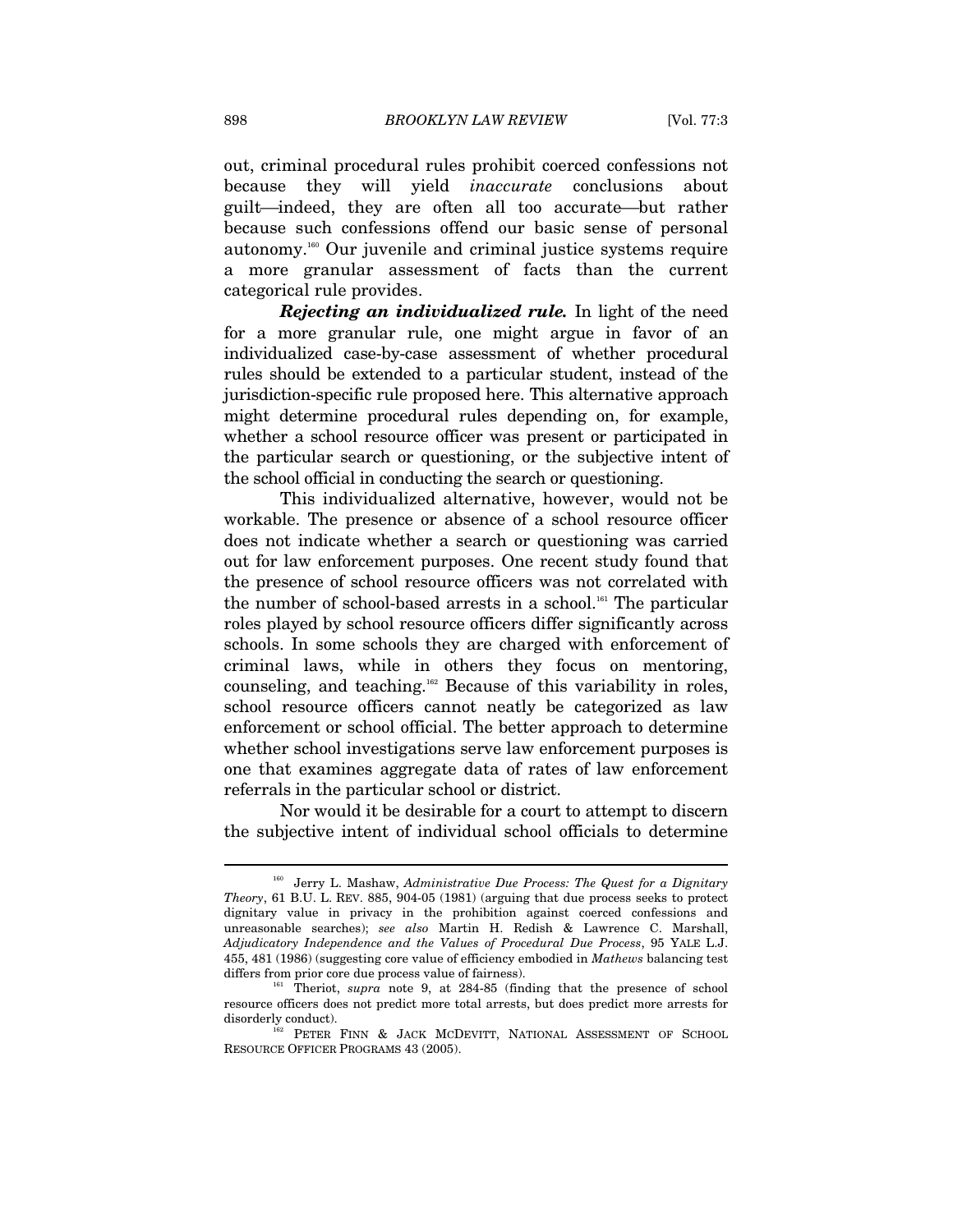whether a particular search or interrogation was for law enforcement purposes; this approach would present significant evidentiary difficulties and potentially encourage false statements from school officials. More importantly, such an individualized rule would chill school principals, who might feel pressured to provide *Miranda* warnings any time they questioned a student about anything—even about not having a hall pass—in case the student responded with incriminating statements that might subsequently be excluded from court because of a *Miranda* violation. The context-specific rule, by contrast, would encourage school officials to provide procedural protections only in schools or districts that routinely rely on law enforcement, and not in those schools or districts that do not.

*Accepting geographically contingent rules.* A fourth objection would challenge the proposed context-specific rule because it would result in constitutional protections varying by geography: probable cause and *Miranda* warnings would be required for student investigations in district *A*, but not in district *B*. There is precedent for these location-specific constitutional protections, however.

In *Illinois v. Wardlow*, the Supreme Court concluded that the question of whether flight from the police provides reasonable suspicion to justify a stop-and-frisk depends on background facts regarding the particular area—specifically, the level of crime in that particular area.<sup>163</sup> Here, courts would employ a similar approach to reject the categorical rule denying procedural protections in schools and instead determine the entitlement to such protections based on the background facts of student criminalization in the particular school or district. In those schools or districts in which law enforcement goals were shown to predominate over educational ones, courts would demand probable cause and *Miranda* warnings for schoolbased investigations.<sup>164</sup>

*Accepting educational assessments by courts:* Finally, one might object to the proposed context-specific approach on the ground that courts should not be in the business of second-

<sup>&</sup>lt;sup>163</sup> Illinois v. Wardlow, 528 U.S. 119 (2000).<br><sup>164</sup> *See also* Livingston, *supra* note 7, at 286 (arguing that courts should consider "character and social meaning" of encounters between officers and individuals to determine whether the encounter furthers ordinary law enforcement goals and should thus be subject to ordinary criminal procedural protections, or whether, instead, the encounter lacks the adversarial relationship characteristic of law enforcement encounters and should thus benefit from more relaxed procedural protections).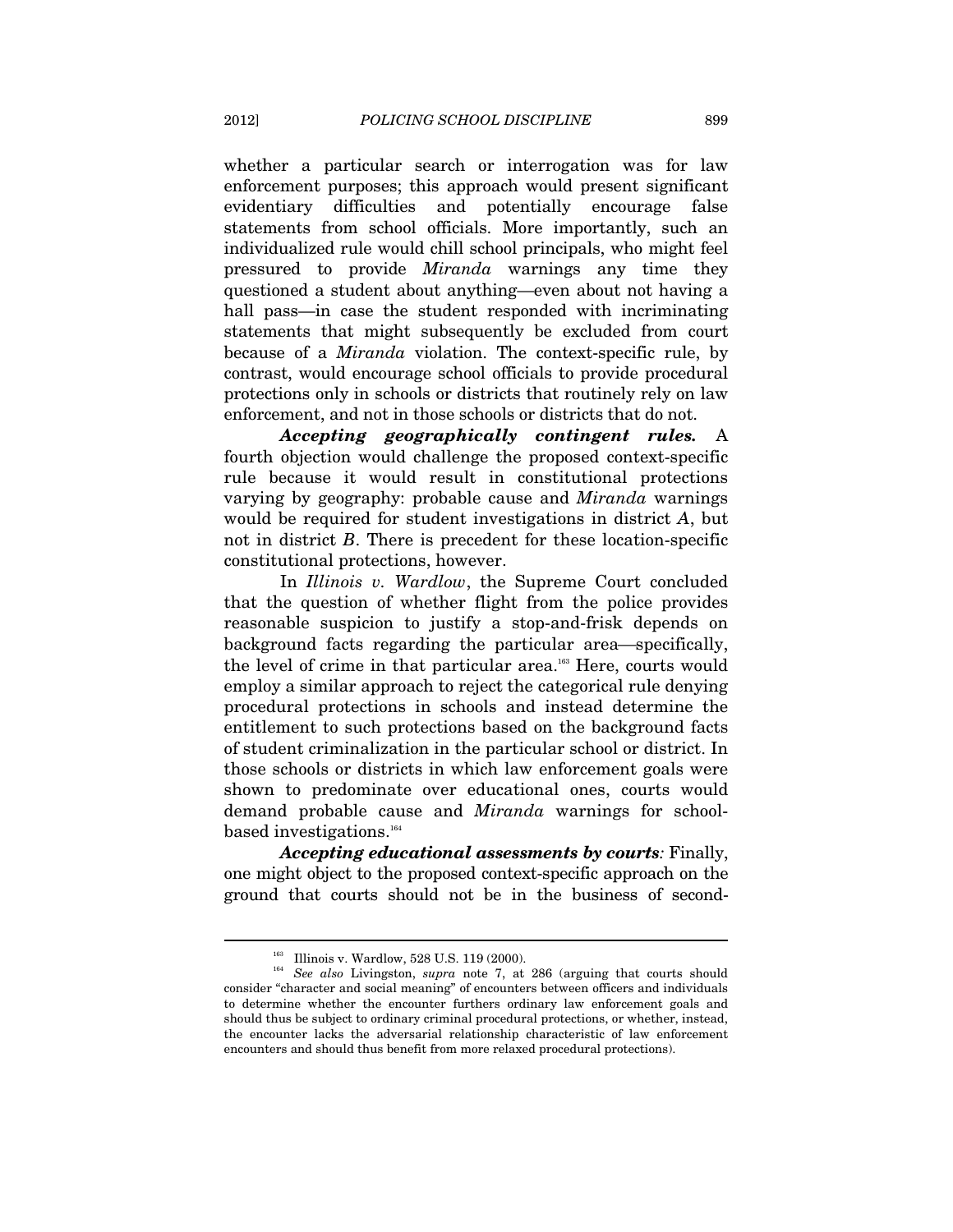guessing the decisions of school officials.165 As the Supreme Court emphasized in the student speech case *Hazelwood School District v. Kuhlmeier*, "the education of the Nation's youth is primarily the responsibility of parents, teachers, and state and local school officials, and not of federal judges."166

Notwithstanding the deference afforded to school officials, however, the *Kuhlmeier* decision affirmed the propriety of judicial scrutiny over the educational value of school officials' decisions. In *Kuhlmeier*, which involved censorship of a high school newspaper published by students in a journalism class, the Court held that even in the context of classroom activities, where the deference afforded to school officials is greatest, it would review a school official's conduct to determine whether it is "reasonably related to legitimate pedagogical concerns."167 If courts are trusted with reviewing the educational goals of inclassroom decisions in the First Amendment context—albeit pursuant to a forgiving standard of review—it is difficult to understand why they should not be trusted with determining whether particular discipline practices further educational goals in the Fourth and Fifth Amendment contexts, which involve the procedural rights of criminal suspects, an area in which courts have particular expertise.<sup>168</sup>

# *B. The Role of Nonjudicial Actors in Preserving the Educational Value of School Discipline*

Ultimately, courts have limited authority in shaping school discipline. They may determine which procedural protections will extend to youth who are investigated or punished at school, but they lack the authority to determine what kind of conduct warrants punishment, and what kind of punishment should be imposed. They are poorly situated institutionally to prevent criminal charges from being filed against a student for engaging in a schoolyard shoving match or cursing loudly in class.169 Therefore, a critical role exists for

<sup>165</sup> Buss, *supra* note 3, at 570 (discussing institutional disadvantages of judicial determinations of school policies). 166 484 U.S. 260, 273 (1988). 167 *Id.*

 $^{168}$  Buss,  $supra$  note 3, at 571 (noting that, although "the public school context may require special latitude for educational or administrative judgment," procedures involving alleged student misconduct are within "the field in which courts are most competent").

 $169$  See William J. Stuntz, *Implicit Bargains, Government Power, and the Fourth Amendment*, 44 STAN. L. REV. 553, 563 (1992) (noting that robust procedural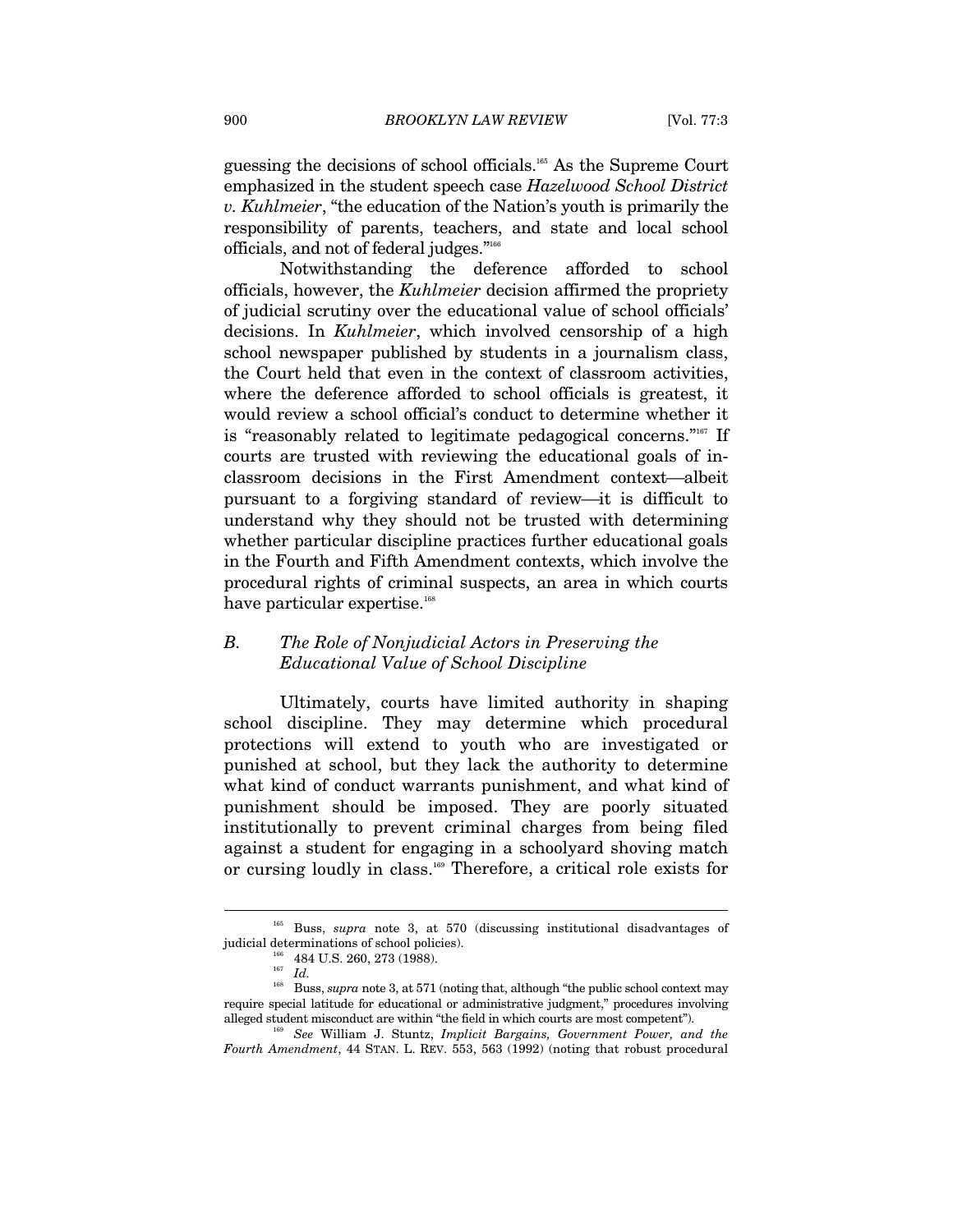nonjudicial actors to ensure that these decisions are informed by the educational impact of discipline practices.<sup>170</sup> Even with robust judicial procedural protections, nonjudicial actors including school boards, principals, teachers, and individual police officers will always retain a great deal of discretion in determining how to handle student misconduct. In light of the emerging empirical evidence, those charged with developing discipline practices should reduce reliance on law enforcement and instead institute practices that improve educational outcomes for youth.

Policy makers in several jurisdictions have already taken the lead in examining the intersection between school discipline and law enforcement. For example, school officials in Clayton County, Georgia, a part of the Atlanta Metro region, convened a Blue Ribbon Commission to study school discipline issues. $171$  In its report, the Commission found that in the span of a few years, the number of student referrals to law enforcement per year grew from eighty-nine to  $1,400$ .<sup>172</sup> The Commission further found that most of the offenses involved minor incidents such as fights or disorderly conduct that "have traditionally been handled by the school and are not deemed the type of matters appropriate for juvenile court."<sup>173</sup> Based on these empirical findings, the chief judge of the local juvenile court convened a group of local stakeholders including parents, police officers, school officials, and juvenile public defenders to discuss the use of the juvenile justice system to maintain student discipline. After a series of roundtable meetings, participants reached a resolution that would further school safety and at the same time reduce the number of youth referred to juvenile court for school-based misconduct. The resulting cooperative agreement imposed a three-strikes policy for disciplinary infractions.<sup>174</sup> The first time a child commits certain offenses identified as "focus acts"—affray, disruption of school, disorderly conduct, minor obstruction of the police, and

protections mean little when there are no substantive limits to the government's ability to define impermissible behavior, as in the situation of a school principal). 170 Michael Heise, *Litigated Learning and the Limits of Law*, 57 VAND. L. REV.

<sup>2417 (2004) (</sup>discussing limits of litigation to create social change in education).<br><sup>171</sup> CLAYTON CNTY. PUB. SCH., BLUE RIBBON COMMISSION ON SCHOOL

DISCIPLINE: A WRITTEN REPORT PRESENTED TO THE SUPERINTENDENT AND BOARD OF EDUCATION (1997).<br> $\frac{172}{172}$  *Id.* 

<sup>173</sup> *Id.*

<sup>174</sup> Clayton County Cooperative Agreement (2007), *available at* http://www.juveniledefender.org/files/resources-juvenile-cooperative\_agreement\_070804.pdf.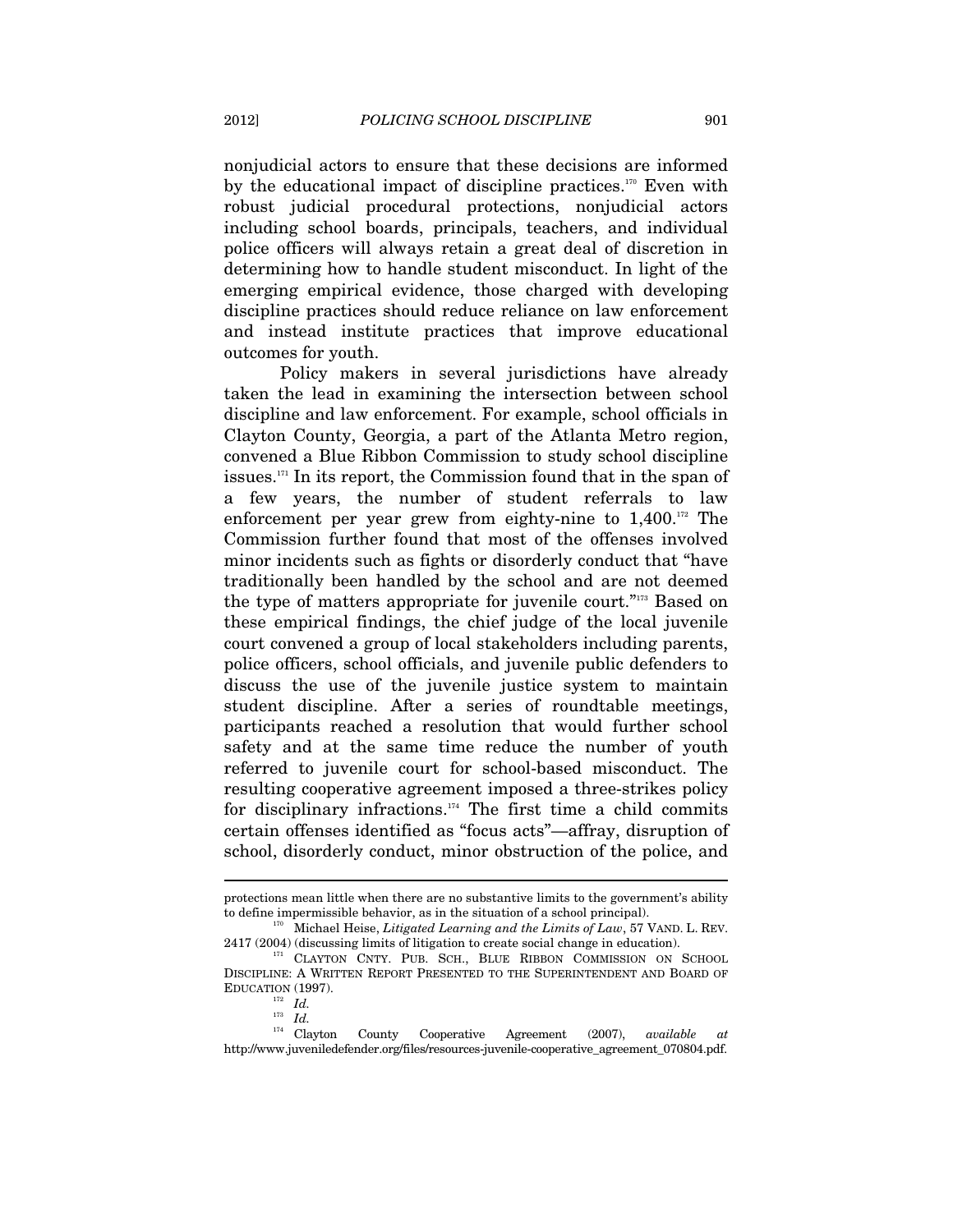criminal trespass—the student receives a warning rather than being referred to law enforcement, as was the prior practice.<sup>175</sup> If the youth commits one of these offenses a second time, the child is referred to a school conflict-diversion program, mediation program, or other court-sponsored program.<sup>176</sup> It is only if the student commits the offense a third time that he or she may be referred to law enforcement.<sup>177</sup>

Importantly, the Cooperative Agreement has succeeded not only in reducing the number of school-based arrests, but also in improving school order and, according to its advocates, educational outcomes. Since the agreement was implemented, the number of dangerous weapons incidents decreased by 70 percent, fighting offenses decreased by 87 percent, and other focus acts decreased by 36 percent.<sup>178</sup> Advocates for the reform effort maintain that the reduced reliance on school-based arrests furthers safety goals by facilitating nonadversarial relationships between students and authority figures.179 At the same time, graduation rates increased by 20 percent, although it is not clear that this can be attributed to the reduced reliance on law enforcement.180 Similar community reform efforts are underway in Denver, Baltimore, Raleigh, San Francisco, Atlanta, and Birmingham.<sup>181</sup> These efforts suggest the possibility of effective reform by nonjudicial actors to ensure that mechanisms for maintaining school order actually benefit the educational interests of students.

#### **CONCLUSION**

Emerging empirical evidence casts significant doubt on the ongoing validity of doctrinal justifications for denying procedural protections to youth accused of misconduct in schools. Where a growing number of jurisdictions are relying on

<sup>175</sup> *Id.*

<sup>176</sup> *Id.*

<sup>177</sup> *Id.*

<sup>178</sup> STOP THE SCH. HOUSE TO JAIL HOUSE TRACK, http://www.stopschoolstojails.org/ clayton-county-georgia.html (last visited Feb. 28, 2012); *see also* Stephen Teske, Power Point Presentation: Improving School & Community Safety: An Multi-Integrated Systems Approach (Apr. 10-13, 2010), *available at* http://juvjustice.org/media/resources/public/

 $^{179}$  STOP THE SCH. HOUSE TO JAIL HOUSE TRACK,  ${supra}$  note<br>178.  ${Id.}$   ${Id.}$   ${Set}$  JASON LANGBERG ET AL., ADVOCATES FOR CHILDREN'S SERVICES, LAW ENFORCEMENT OFFICERS IN WAKE COUNTY SCHOOLS: THE HUMAN, EDUCATIONAL, AND FINANCIAL COSTS 10-11 (2011), *available at* http://www.newsobserver.com/content/media/ 2011/2/3/SRO%20Report.pdf.